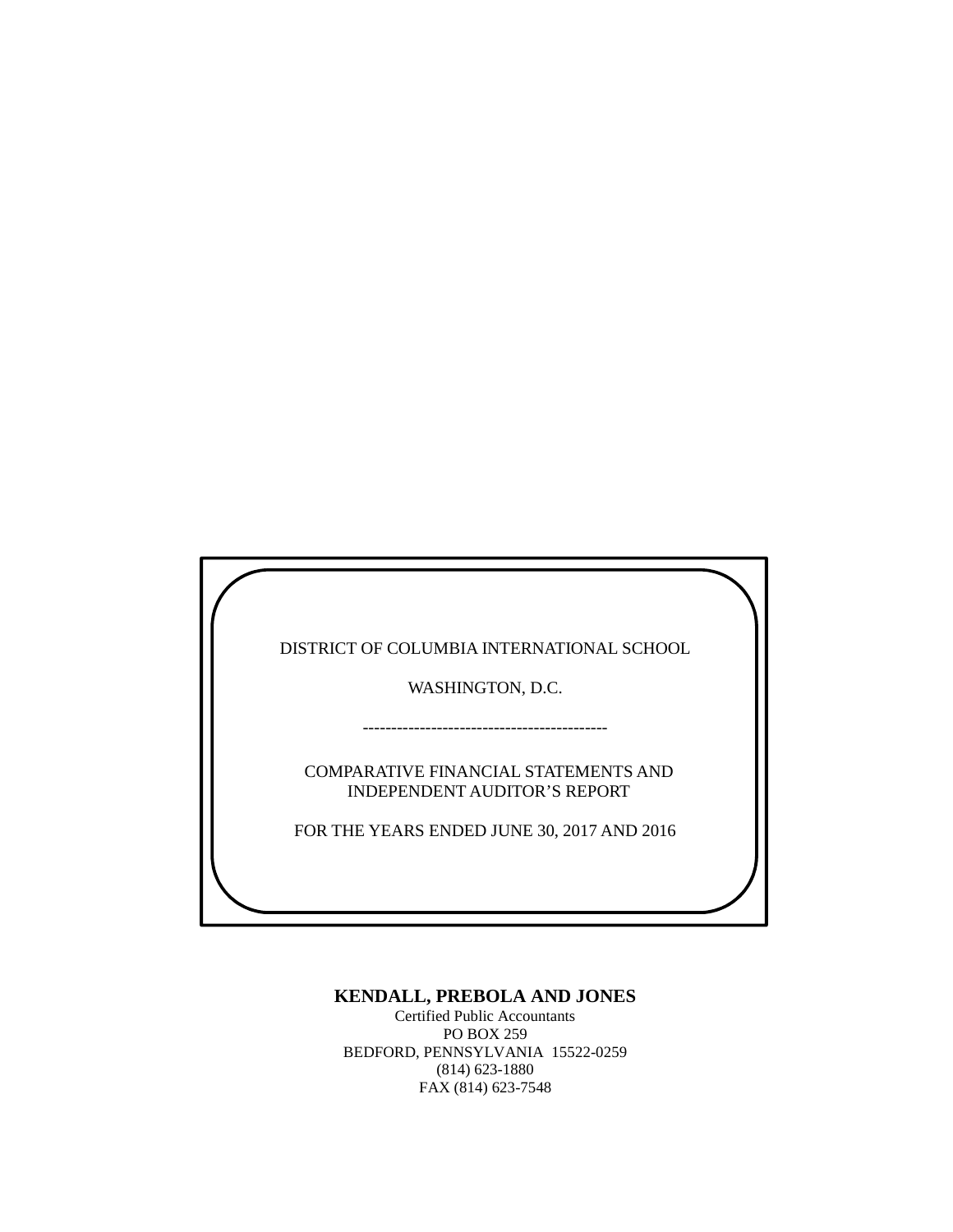# I N D E X

|                                                                                                                                                                                                                          | Page           |
|--------------------------------------------------------------------------------------------------------------------------------------------------------------------------------------------------------------------------|----------------|
| <b>Independent Auditor's Report</b>                                                                                                                                                                                      | $1 - 2$        |
| Comparative Statements of Financial Position, June 30, 2017 and 2016                                                                                                                                                     | 3              |
| Comparative Statements of Activities, For the Years Ended June 30, 2017 and 2016                                                                                                                                         | $\overline{4}$ |
| Comparative Statements of Cash Flows, For the Years Ended June 30, 2017 and 2016                                                                                                                                         | 5              |
| <b>Notes to Financial Statements</b>                                                                                                                                                                                     | $6 - 30$       |
| Supplemental Information                                                                                                                                                                                                 |                |
| Schedule 1 - Comparative Schedules of Functional Expenses,<br>For the Years Ended June 30, 2017 and 2016                                                                                                                 | 31             |
| Schedule 2 - Comparative Schedules of Average Cost Per Student,<br>For the Years Ended June 30, 2017 and 2016                                                                                                            | 32             |
| Schedule 3 - Schedule of Expenditures of Federal Awards, For the Year Ended<br>June 30, 2017                                                                                                                             | $33 - 34$      |
| Notes to Schedule of Expenditures of Federal Awards                                                                                                                                                                      | 35             |
| Independent Auditor's Report on Internal Control over Financial Reporting<br>and on Compliance and Other Matters Based on an Audit of Financial<br>Statements Performed in Accordance with Government Auditing Standards | 36-37          |
| Independent Auditor's Report on Compliance for Each Major Program and on<br>Internal Control over Compliance Required by the Uniform Guidance                                                                            | 38-39          |
| Summary Schedule of Prior Audit Findings, For the Year Ended June 30, 2017                                                                                                                                               | 40             |
| Schedule of Findings and Questioned Costs, For the Year Ended June 30, 2017                                                                                                                                              | 41             |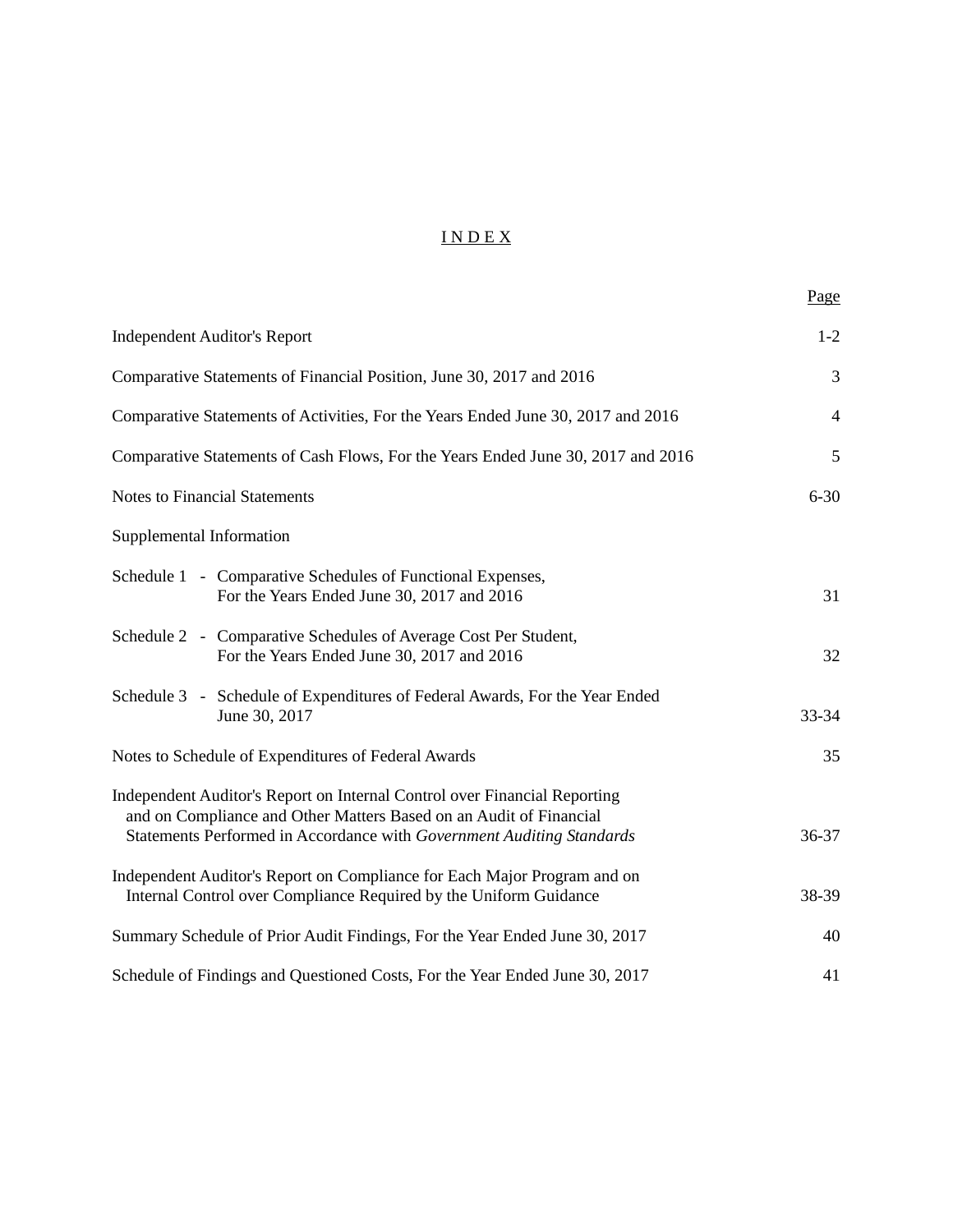# Kendall, Prebola and Jones, LLC

**Certified Public Accountants** 

Board of Trustees District of Columbia International School 1400 Main Drive, NW Washington, DC 20012

#### INDEPENDENT AUDITOR'S REPORT

#### *Report on the Financial Statements*

We have audited the accompanying financial statements of the District of Columbia International School, (a nonprofit organization) which comprise the statements of financial position as of June 30, 2017 and 2016, and the related statements of activities and cash flows for the years then ended, and the related notes to the financial statements.

#### *Management's Responsibility for the Financial Statements*

Management is responsible for the preparation and fair presentation of these financial statements in accordance with accounting principles generally accepted in the United States of America; this includes the design, implementation, and maintenance of internal control relevant to the preparation and fair presentation of financial statements that are free from material misstatement, whether due to fraud or error.

#### *Auditor's Responsibility*

Our responsibility is to express an opinion on these financial statements based on our audits. We conducted our audits in accordance with auditing standards generally accepted in the United States of America and the standards applicable to financial audits contained in *Government Auditing Standards*, issued by the Comptroller General of the United States. Those standards require that we plan and perform the audit to obtain reasonable assurance about whether the financial statements are free from material misstatement.

An audit involves performing procedures to obtain audit evidence about the amounts and disclosures in the financial statements. The procedures selected depend on the auditor's judgment, including the assessment of the risks of material misstatement of the financial statements, whether due to fraud or error. In making those risk assessments, the auditor considers internal control relevant to the entity's preparation and fair presentation of the financial statements in order to design audit procedures that are appropriate in the circumstances, but not for the purpose of expressing an opinion on the effectiveness of the entity's internal control. Accordingly, we express no such opinion. An audit also includes evaluating the appropriateness of accounting policies used and the reasonableness of significant accounting estimates made by management, as well as evaluating the overall presentation of the financial statements.

We believe that the audit evidence we have obtained is sufficient and appropriate to provide a basis for our audit opinion.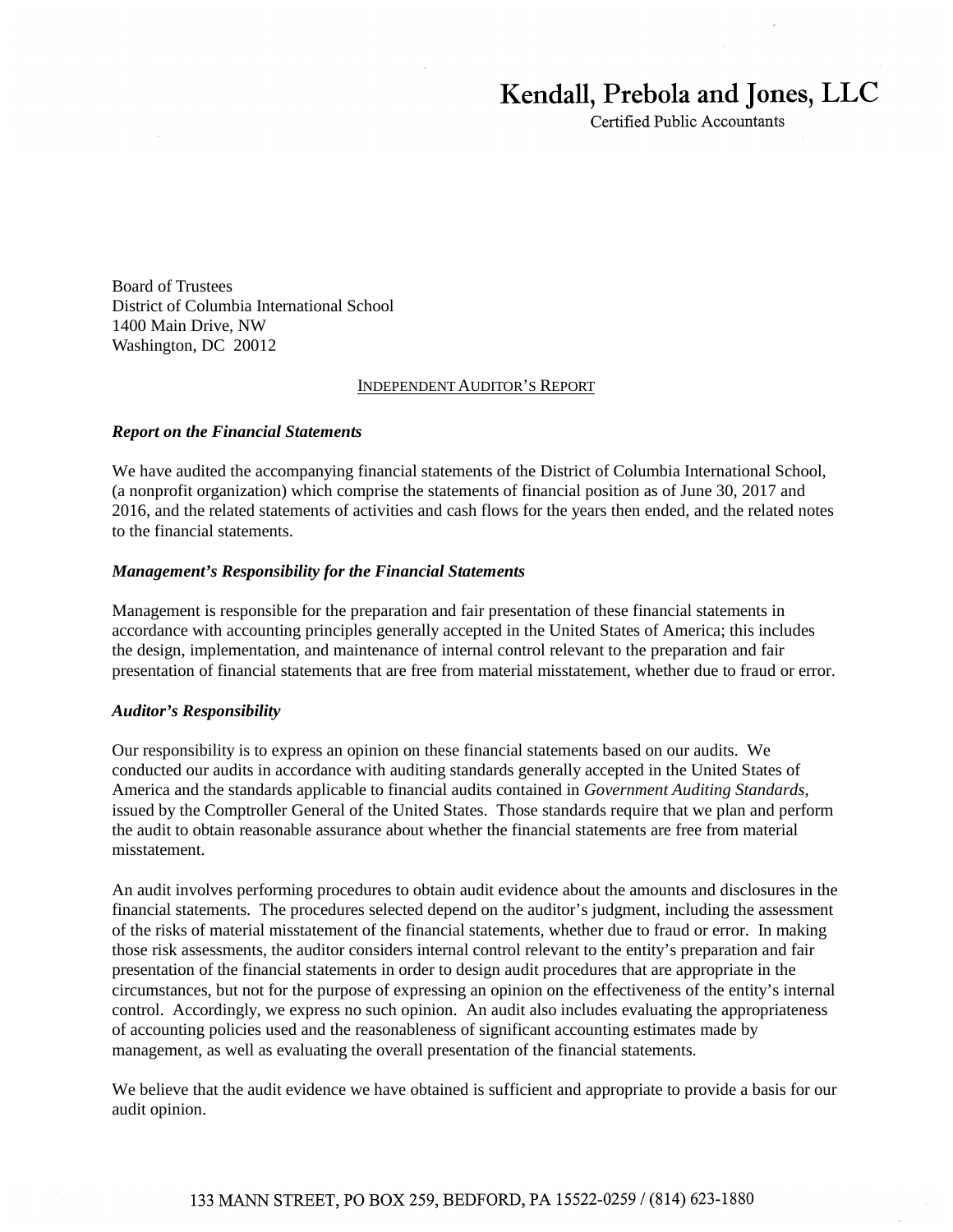#### *Opinion*

In our opinion, the financial statements referred to above present fairly, in all material respects, the financial position of the District of Columbia International School as of June 30, 2017 and 2016, and the changes in its net assets and its cash flows for the years then ended in accordance with accounting principles generally accepted in the United States of America.

#### *Other Matters*

Our audits were conducted for the purpose of forming an opinion on the financial statements as a whole. The supplemental schedules of functional expenses and schedules of average cost per student are presented for purposes of additional analysis and are not a required part of the financial statements. In addition, the accompanying Schedule of Expenditures of Federal Awards, as required by Title 2 U.S. *Code of Federal Regulations* (CFR) Part 200, *Uniform Administrative Requirements, Cost Principles, and Audit Requirements for Federal Awards*, is presented for purposes of additional analysis and is not a required part of the financial statements. Such information is the responsibility of management and was derived from and relates directly to the underlying accounting and other records used to prepare the financial statements. The information has been subjected to the auditing procedures applied in the audit of the financial statements and certain additional procedures, including comparing and reconciling such information directly to the underlying accounting and other records used to prepare the financial statements or to the financial statements themselves, and other additional procedures in accordance with auditing standards generally accepted in the United States of America. In our opinion, the information is fairly stated in all material respects in relation to the financial statements as a whole.

#### *Other Reporting Required by Government Auditing Standards*

In accordance with *Government Auditing Standards*, we have also issued our report dated November 17, 2017, on our consideration of the District of Columbia International School's internal control over financial reporting and on our tests of its compliance with certain provisions of laws, regulations, contracts and grant agreements and other matters. The purpose of that report is solely to describe the scope of our testing of internal control over financial reporting and compliance and the results of that testing, and not to provide an opinion on the internal control over financial reporting or on compliance. That report is an integral part of an audit performed in accordance with *Government Auditing Standards* in considering the District of Columbia International School's internal control over financial reporting and compliance.

Kendall, Prebola and Jones Certified Public Accountants

Bedford, Pennsylvania November 17, 2017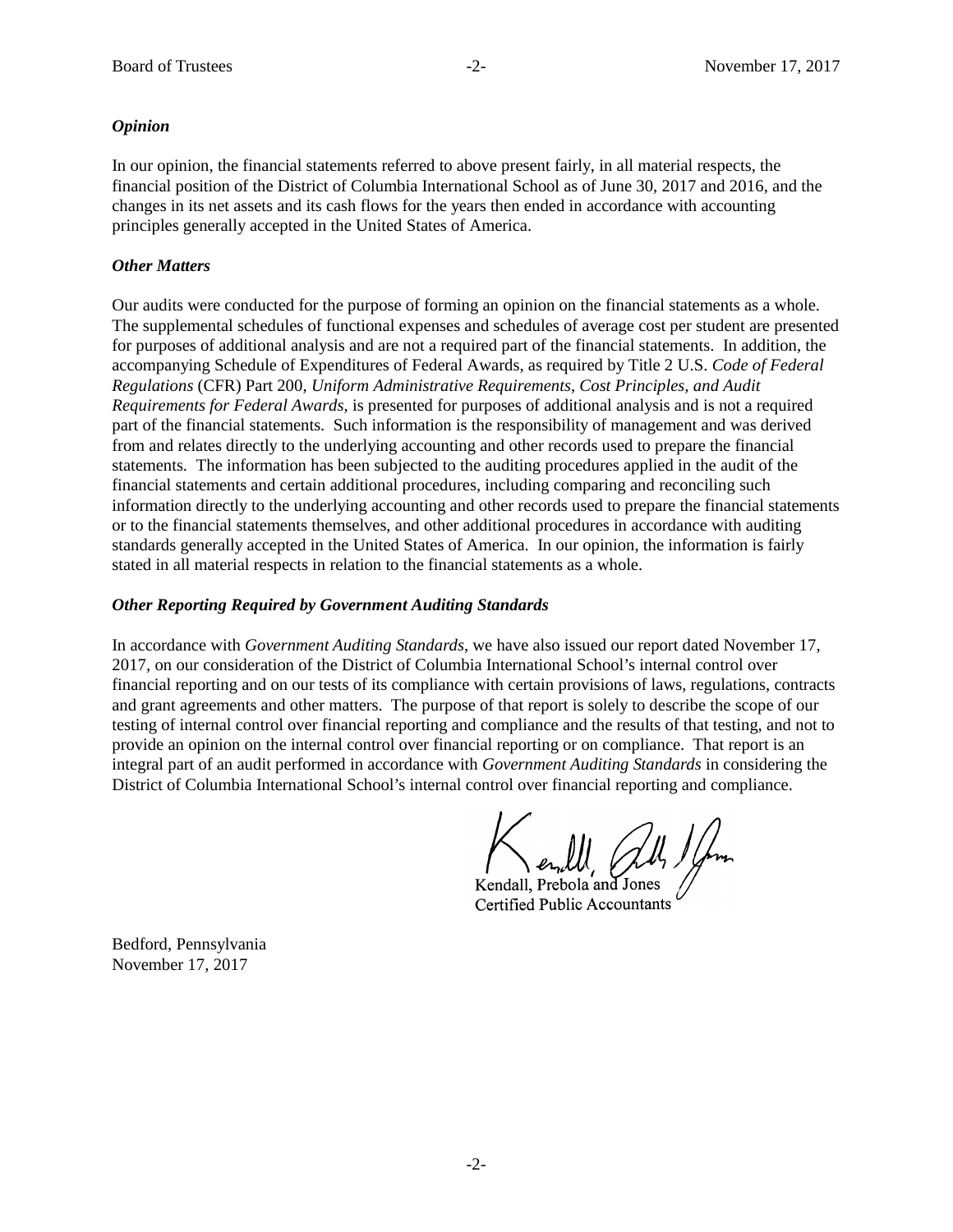# DISTRICT OF COLUMBIA INTERNATIONAL SCHOOL COMPARATIVE STATEMENTS OF FINANCIAL POSITION JUNE 30, 2017 AND 2016

|                                                                                                                                                                                                         | June 30, 2017                                                          | June 30, 2016                                                          |
|---------------------------------------------------------------------------------------------------------------------------------------------------------------------------------------------------------|------------------------------------------------------------------------|------------------------------------------------------------------------|
| <b>ASSETS</b>                                                                                                                                                                                           |                                                                        |                                                                        |
| <b>Current Assets:</b><br>Cash and Cash Equivalents<br><b>Accounts Receivable</b><br><b>Grants Receivable</b><br>Promises Receivable<br>Prepaid Expenses                                                | \$<br>3,941,715<br>57,135<br>132,882<br>1,704<br>611,272               | \$<br>3,061,008<br>87,302<br>473,794<br>5,500<br>234,445               |
| <b>Total Current Assets</b>                                                                                                                                                                             | 4,744,708<br>\$                                                        | 3,862,049                                                              |
| <b>Fixed Assets:</b><br>Furniture and Equipment<br>Computer Equipment<br>Website Design<br>Leasehold Improvements<br><b>Construction</b> in Progress<br>Less: Accumulated Depreciation and Amortization | \$<br>518,076<br>408,363<br>4,175<br>23,616<br>39,821,854<br>(339,978) | \$<br>247,228<br>279,711<br>4,175<br>23,616<br>1,265,421<br>(173, 248) |
| <b>Total Fixed Assets</b>                                                                                                                                                                               | \$40,436,106                                                           | 1,646,903                                                              |
| Other Assets:<br>Cash Restricted for Debt Service<br>Deposits<br><b>Interest Rate Cap</b>                                                                                                               | \$<br>800,179<br>222,502<br>123,024                                    | \$<br>75,400                                                           |
| <b>Total Other Assets</b>                                                                                                                                                                               | 1,145,705                                                              | \$<br>75,400                                                           |
| <b>TOTAL ASSETS</b>                                                                                                                                                                                     | \$46,326,519                                                           | 5,584,352                                                              |
| <b>LIABILITIES AND NET ASSETS</b>                                                                                                                                                                       |                                                                        |                                                                        |
| <b>Current Liabilities:</b><br>Accounts Payable and Accrued Expenses<br>Accrued Payroll and Related Liabilities<br>Deferred Revenue<br>Current Portion of Long-Term Debt                                | \$10,762,243<br>221,459<br>60,299                                      | \$<br>484,203<br>192,822                                               |
| <b>Total Current Liabilities</b>                                                                                                                                                                        | \$11,044,001                                                           | \$<br>677,025                                                          |
| Long-Term Liabilities:<br>Notes Payable<br>Less: Current Portion                                                                                                                                        | \$27,674,781                                                           | \$                                                                     |
| <b>Total Long-Term Liabilities</b>                                                                                                                                                                      | \$27,674,781                                                           | \$                                                                     |
| <b>Total Liabilities</b>                                                                                                                                                                                | \$ 38,718,782                                                          | \$<br>677,025                                                          |
| Net Assets:<br>Unrestricted<br><b>Temporarily Restricted</b>                                                                                                                                            | 7,383,966<br>\$<br>223,771                                             | \$<br>4,752,443<br>154,884                                             |
| <b>Total Net Assets</b>                                                                                                                                                                                 | 7,607,737                                                              | 4,907,327                                                              |
| TOTAL LIABILITIES AND NET ASSETS                                                                                                                                                                        | \$46,326,519                                                           | 5,584,352<br>$\mathbb{S}^-$                                            |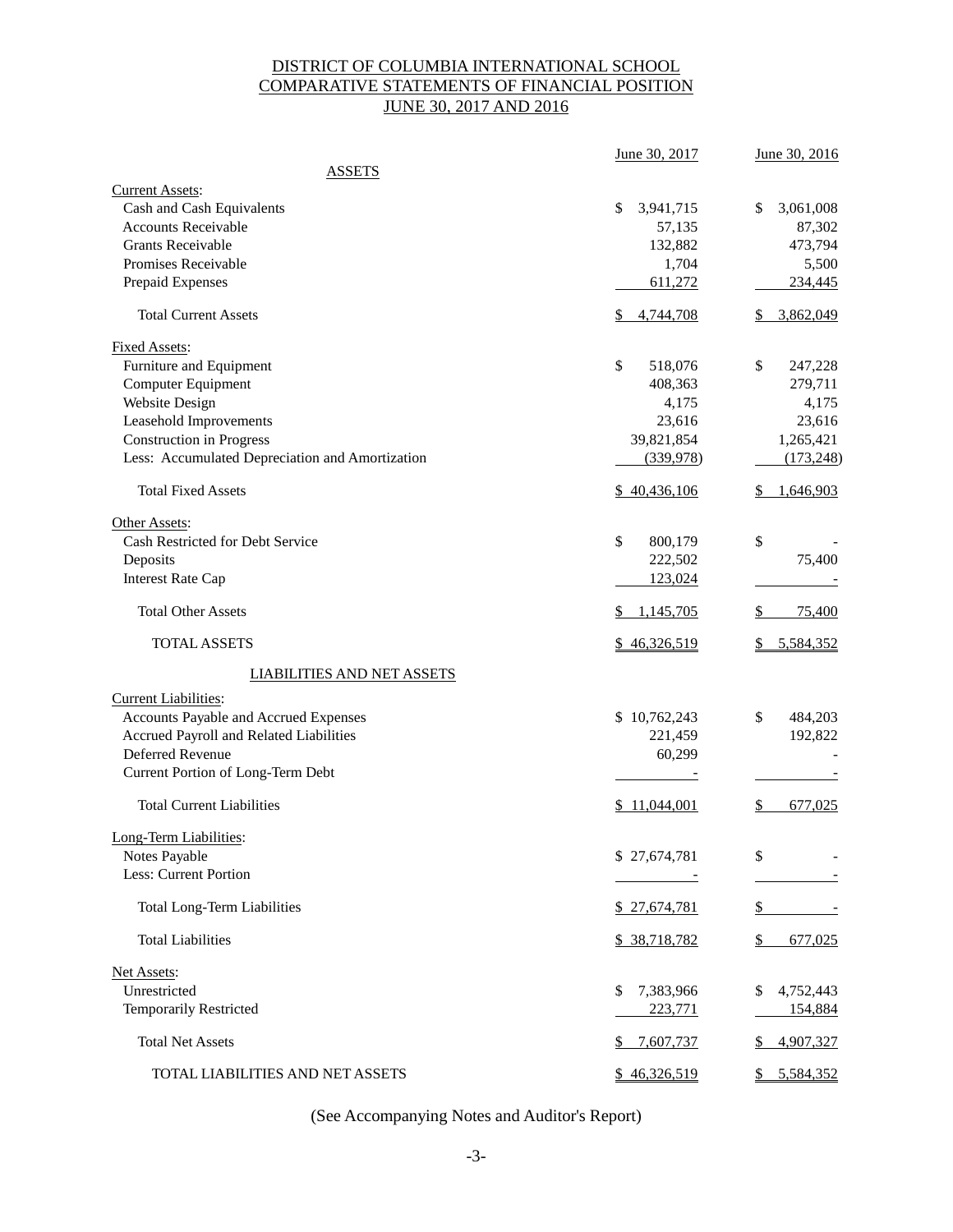## DISTRICT OF COLUMBIA INTERNATIONAL SCHOOL COMPARATIVE STATEMENTS OF ACTIVITIES FOR THE YEARS ENDED JUNE 30, 2017 AND 2016

|                                             | June 30, 2017   |                           |                           | June 30, 2016    |                           |                           |  |  |
|---------------------------------------------|-----------------|---------------------------|---------------------------|------------------|---------------------------|---------------------------|--|--|
|                                             | Unrestricted    | Temporarily<br>Restricted | Total                     | Unrestricted     | Temporarily<br>Restricted | Total                     |  |  |
| Revenues and Other Support:                 |                 |                           |                           |                  |                           |                           |  |  |
| Per-Pupil Funding Allocation                | 7,391,180<br>\$ | $\boldsymbol{\mathsf{S}}$ | $\mathbb{S}$<br>7,391,180 | \$<br>5,644,445  | \$                        | 5,644,445                 |  |  |
| Per-Pupil Funding - Facilities Allowance    | 1,624,480       |                           | 1,624,480                 | 1,262,096        |                           | 1,262,096                 |  |  |
| <b>Federal Entitlements and Grants</b>      | 1,554,918       |                           | 1,554,918                 | 1,766,699        |                           | 1,766,699                 |  |  |
| <b>State Government Grants</b>              | 28,591          |                           | 28,591                    | 53,472           |                           | 53,472                    |  |  |
| <b>Private Grants and Contributions</b>     | 213,767         | 478,235                   | 692,002                   | 354,350          | 252,500                   | 606,850                   |  |  |
| <b>Student Activity Fees</b>                | 163,853         |                           | 163,853                   | 235,404          |                           | 235,404                   |  |  |
| Interest and Other Income                   | 6,548           |                           | 6,548                     | 7,150            |                           | 7,150                     |  |  |
| <b>Donated Services and Materials</b>       |                 |                           |                           | 2,258            |                           | 2,258                     |  |  |
| Net Assets Released from Restrictions -     |                 |                           |                           |                  |                           |                           |  |  |
| <b>Satisfaction of Program Restrictions</b> | 409,348         | (409, 348)                |                           | 97,616           | (97, 616)                 |                           |  |  |
| <b>Total Revenues and Other Support</b>     | \$11,392,685    | 68,887                    | \$11,461,572              | 9,423,490<br>\$  | 154,884                   | 9,578,374<br>\$           |  |  |
| <b>Expenses and Losses:</b>                 |                 |                           |                           |                  |                           |                           |  |  |
| <b>Educational Services</b>                 | 7,649,759<br>\$ | $\boldsymbol{\mathsf{S}}$ | \$<br>7,649,759           | \$<br>5,665,982  | \$                        | 5,665,982<br>\$           |  |  |
| General and Administrative                  | 623,847         |                           | 623,847                   | 598,051          |                           | 598,051                   |  |  |
| Fundraising                                 | 136,580         |                           | 136,580                   | 48,541           |                           | 48,541                    |  |  |
| <b>Total Expenses</b>                       | 8,410,186       | \$.                       | 8,410,186<br>\$           | 6,312,574<br>\$  |                           | 6,312,574<br>\$           |  |  |
| Changes in Net Assets before Change         |                 |                           |                           |                  |                           |                           |  |  |
| In Fair Value of Interest Rate Cap          | 2,982,499<br>\$ | $\mathbb{S}$<br>68,887    | \$<br>3,051,386           | \$<br>3,110,916  | 154,884<br>\$             | 3,265,800<br>\$           |  |  |
| Change in Fair Value of Interest Rate Cap   | (350, 976)      |                           | (350, 976)                |                  |                           |                           |  |  |
| Changes in Net Assets                       | \$<br>2,631,523 | \$<br>68,887              | 2,700,410<br>\$           | 3,110,916<br>\$  | 154,884<br>\$             | $\mathbb{S}$<br>3,265,800 |  |  |
| Net Assets, Beginning of Year               | 4,752,443       | 154,884                   | 4,907,327                 | 1,641,527        |                           | 1,641,527                 |  |  |
| Net Assets, End of Year                     | 7,383,966       | 223,771                   | 7,607,737<br>\$           | 4,752,443<br>\$. | 154,884                   | 4,907,327                 |  |  |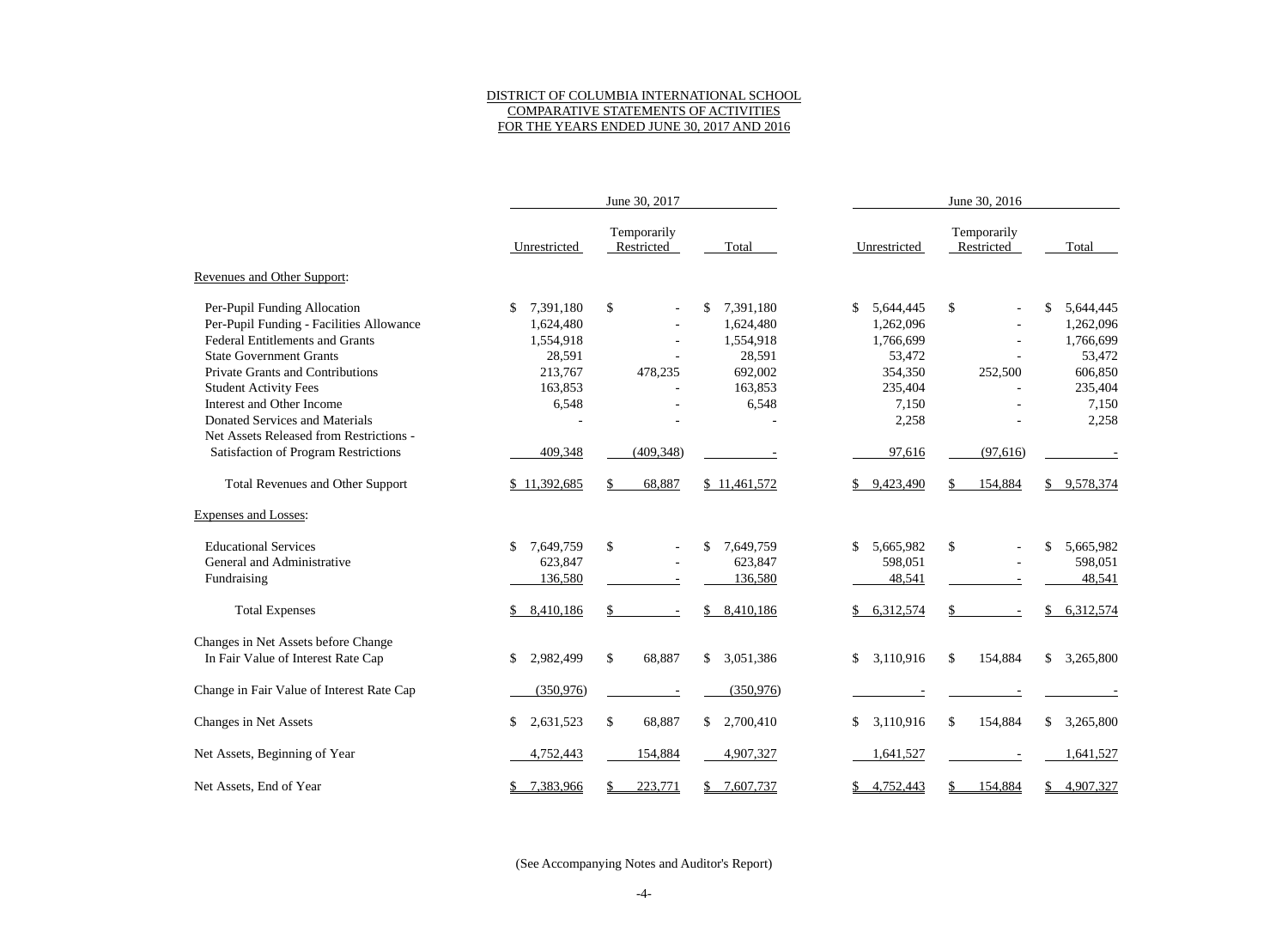## DISTRICT OF COLUMBIA INTERNATIONAL SCHOOL COMPARATIVE STATEMENTS OF CASH FLOWS FOR THE YEARS ENDED JUNE 30, 2017 AND 2016

|                                                             | June 30, 2017     | June 30, 2016       |  |
|-------------------------------------------------------------|-------------------|---------------------|--|
| <b>Cash Flows from Operating Activities:</b>                |                   |                     |  |
| Changes in Net Assets                                       | \$<br>2,700,410   | \$<br>3,265,800     |  |
| Adjustments to Reconcile Changes in Net Assets to           |                   |                     |  |
| Net Cash Flows from Operating Activities:                   |                   |                     |  |
| Unrealized (Gain)/Loss on Interest Rate Cap                 | 350,976           |                     |  |
| Depreciation and Amortization                               | 166,730           | 130,284             |  |
| Accounts Receivable - (Increase)/Decrease                   | 30,167            | (60, 688)           |  |
| Grants Receivable - (Increase)/Decrease                     | 340,912           | (364, 911)          |  |
| Promises Receivable - (Increase)/Decrease                   | 3,796             | (1,490)             |  |
| Prepaid Expenses - (Increase)/Decrease                      | (376, 827)        | (104, 560)          |  |
| Deposits - (Increase)/Decrease                              | (147, 102)        | 7,010               |  |
| Accounts Payable and Accrued Expenses - Increase/(Decrease) | 2,747,349         | 78,196              |  |
| Payroll and Related Liabilities - Increase/(Decrease)       | 28,637            | 89,936              |  |
| Deferred Revenue - Increase/(Decrease)                      | 60,299            | (668)               |  |
| Net Cash Flows from Operating Activities                    | 5,905,347         | 3,038,909           |  |
| <b>Cash Flows from Investing Activities:</b>                |                   |                     |  |
| <b>Purchase of Fixed Assets</b>                             | \$ (31,425,242)   | (1, 158, 636)<br>S. |  |
| (Increase) in Restricted Cash                               | (800, 179)        |                     |  |
| Net Cash Flows from Investing Activities                    | \$ (32, 225, 421) | (1,158,636)<br>S.   |  |
| <b>Cash Flows from Financing Activities:</b>                |                   |                     |  |
| Proceeds from Long Term Debt                                | 28,601,922<br>\$  | \$                  |  |
| Purchase of Interest Rate Cap                               | (474,000)         |                     |  |
| <b>Acquisition of Loan Financing Costs</b>                  | (927, 141)        |                     |  |
| Net Cash Flows from Financing Activities                    | 27,200,781<br>\$  | \$                  |  |
| Net Increase in Cash and Cash Equivalents                   | \$<br>880,707     | 1,880,273<br>\$     |  |
| Cash and Cash Equivalents at Beginning of Year              | 3,061,008         | 1,180,735           |  |
| Cash and Cash Equivalents at End of Year                    | 3,941,715<br>\$   | 3,061,008<br>\$     |  |

Supplemental Disclosures:

- a) Interest in the amount of \$325,168 was paid during the year ended June 30, 2017. This was capitalized as part of construction in progress. No interest was paid during the year ended June 30, 2016.
- b) No income taxes were paid during the years ended June 30, 2017 and 2016.

Non-Cash Disclosure:

a) During the year ended June 30, 2017 and 2016, respectively, acquisition of fixed assets in the amount of \$7,530,691 and \$341,628 was incurred and charged to accounts payable.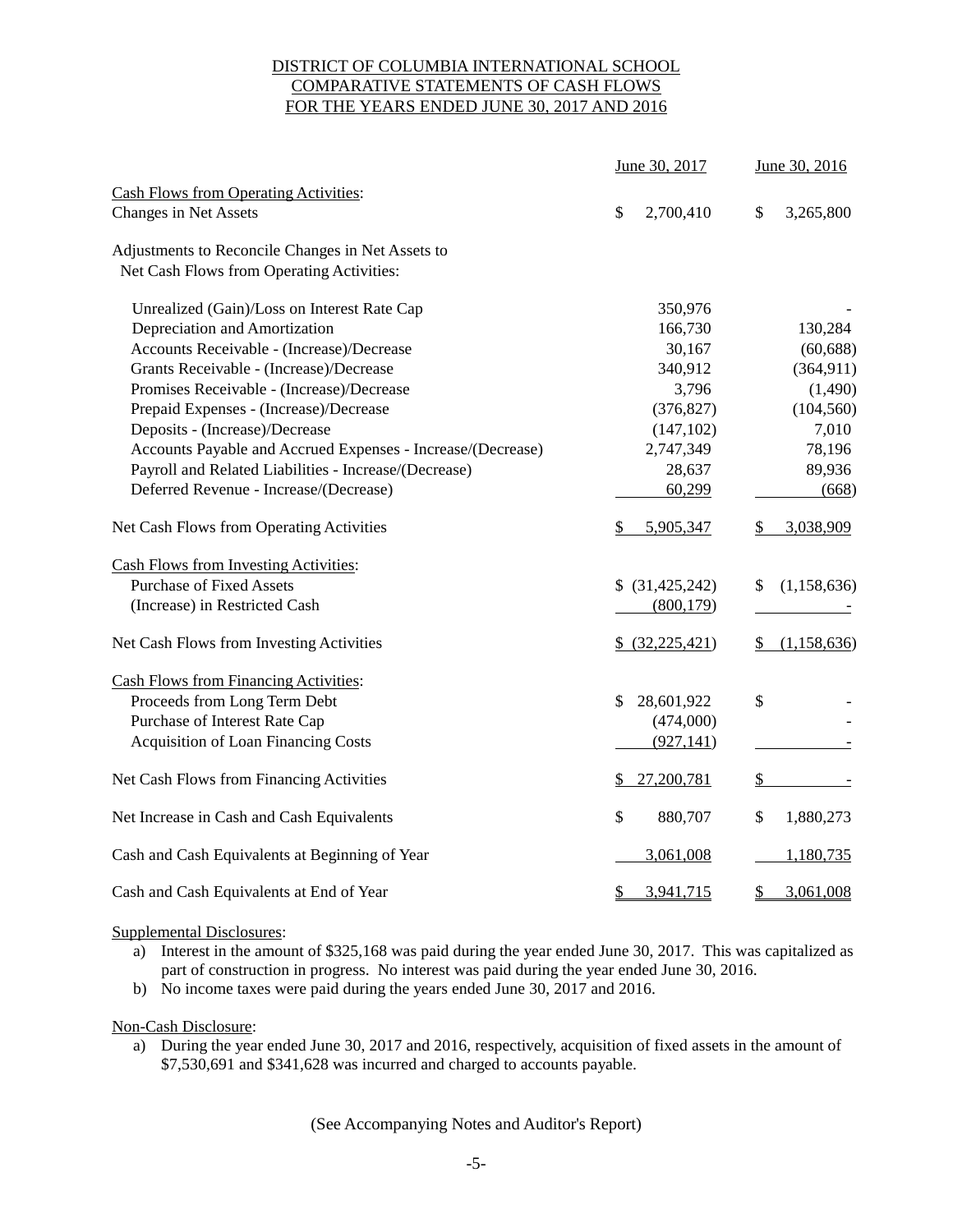## 1. ORGANIZATION:

The District of Columbia International School (the Charter School), a District of Columbia not-forprofit corporation was incorporated on October 4, 2012 exclusively for educational purposes. The Charter School operates as part of the District of Columbia Public School System and was chartered under the authority of the DC Public Charter School Board. The Charter School is a Middle and High School offering language immersion and inquiry-based learning. The Charter School currently offers the world-renowned International Baccalaureate Middle Years Program for students in the  $6<sup>th</sup>$ ,  $7<sup>th</sup>$ ,  $8<sup>th</sup>$ and 9th grades. Advanced language programs are offered for Chinese, French and Spanish.

DCI is a cooperative, collaborative school founded by 5 language immersion public charter schools. These schools have amended their charters to include a secondary program for grades 6-12 at a new educational campus and as a new entity.

The DCI member schools are:

- DC Bilingual Public Charter School
- Elsie Whitlow Stokes Community Freedom Public Charter School
- Latin American Montessori Bilingual Public Charter School
- Mundo Verde Bilingual Public Charter School
- Washington Yu Ying Public Charter School

It is the mission of the Charter School to inspire inquiring, engaged, knowledgeable and caring secondary students who are multi-lingual, culturally competent, and committed to proactively creating a socially just and sustainable world.

The Charter School's primary sources of support are local appropriations for charter schools from the District of Columbia. The Charter School also receives federal entitlement funding through the Office of the State Superintendent of Education.

## **Basic Programs**

District of Columbia International School provides advanced language learning in Chinese, French and Spanish, and the International Baccalaureate Middle Years and Diploma Programs in a 1:1 technology environment to DC public middle and high school students. The Charter School was founded by the elementary language immersion schools in DC to provide a pathway for their PreK- $5<sup>th</sup>$ grade students.

DCI inspires inquiring, engaged, knowledgeable and caring secondary students who are multi-lingual, culturally competent, and committed to proactively creating a socially just and sustainable world.

Cornerstones of the DCI Education:

- International Baccalaureate for all
- Fluency in a second language: Chinese, Spanish or French
- 1:1 technology to provide personalized learning beyond a traditional school day/year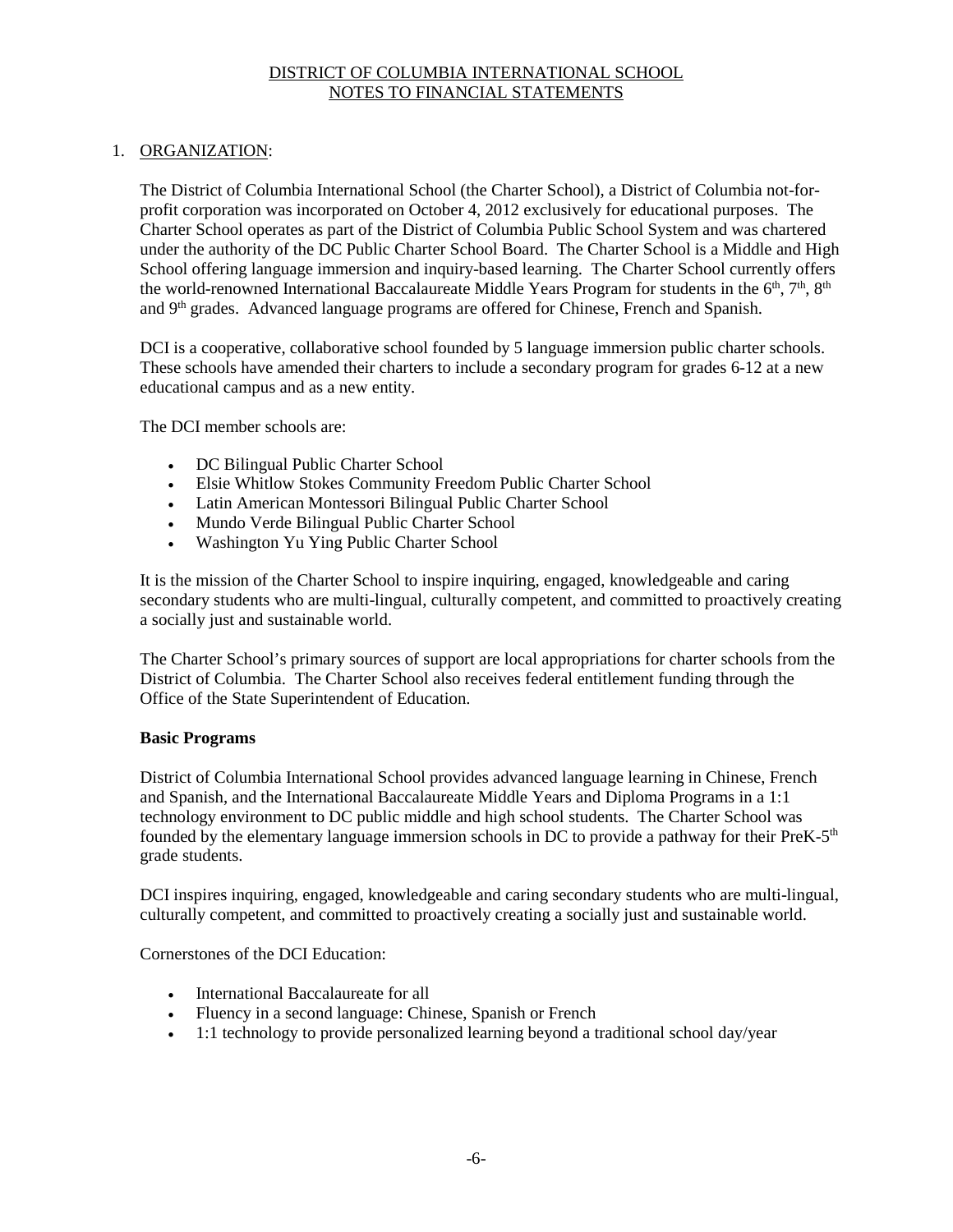## 1. ORGANIZATION: (Continued)

#### **Basic Programs** (Continued)

DCI opened in 2014-2015. Our classes are currently:

- 40% African American; 27% American Indian (from Central America); 26% Caucasian; 6% Asian; .5% Asian Pacific Islander
- 42% identify as Hispanic
- $520$  6<sup>th</sup> through 9<sup>th</sup> Graders
- 52% of students qualify for FARMS
- Mainly from Wards 1, 4 and 5 but from all over city

In SY 2014-15, DCI served 210 students, 145 students from member schools and approximately 65 lottery spaces. In 2015-16, DCI had 405 students, while serving 520 students in 16-17. The school will continue to grow to 1500 students in  $6-12^{th}$  grade and graduate its first class in 2020.

In Fall 2017, DCI moved to its permanent location at the Delano Hall campus of the old Walter Reed Campus at 1400 Main Drive, NW, Washington, DC.

Current Leadership:

- Mary Shaffner, Executive Director
- Simon Rodberg, Principal
- Rachel Sussman, Asst. Principal
- Deidra Bailey, Asst. Principal
- Dean Harris, IB Coordinator
- Melody Maitland, Director of Student Services
- Cody Long, Director of Student Life
- Denise Lyons, Director Business and Compliance
- Gregg Albright, Director of Athletics
- Nicole Welsh, Director of EdTech
- Allison Sandusky, Director of Student Culture
- Maya Stewart, Director of Teacher Support
- Alison Auerbach, Director of Language Learning

External funding sources (over \$10k):

- New Schools Venture Fund
- City Bridge: Breakthrough Schools
- Ed Forward DC
- Local Initiatives Support Corporation
- Building Hope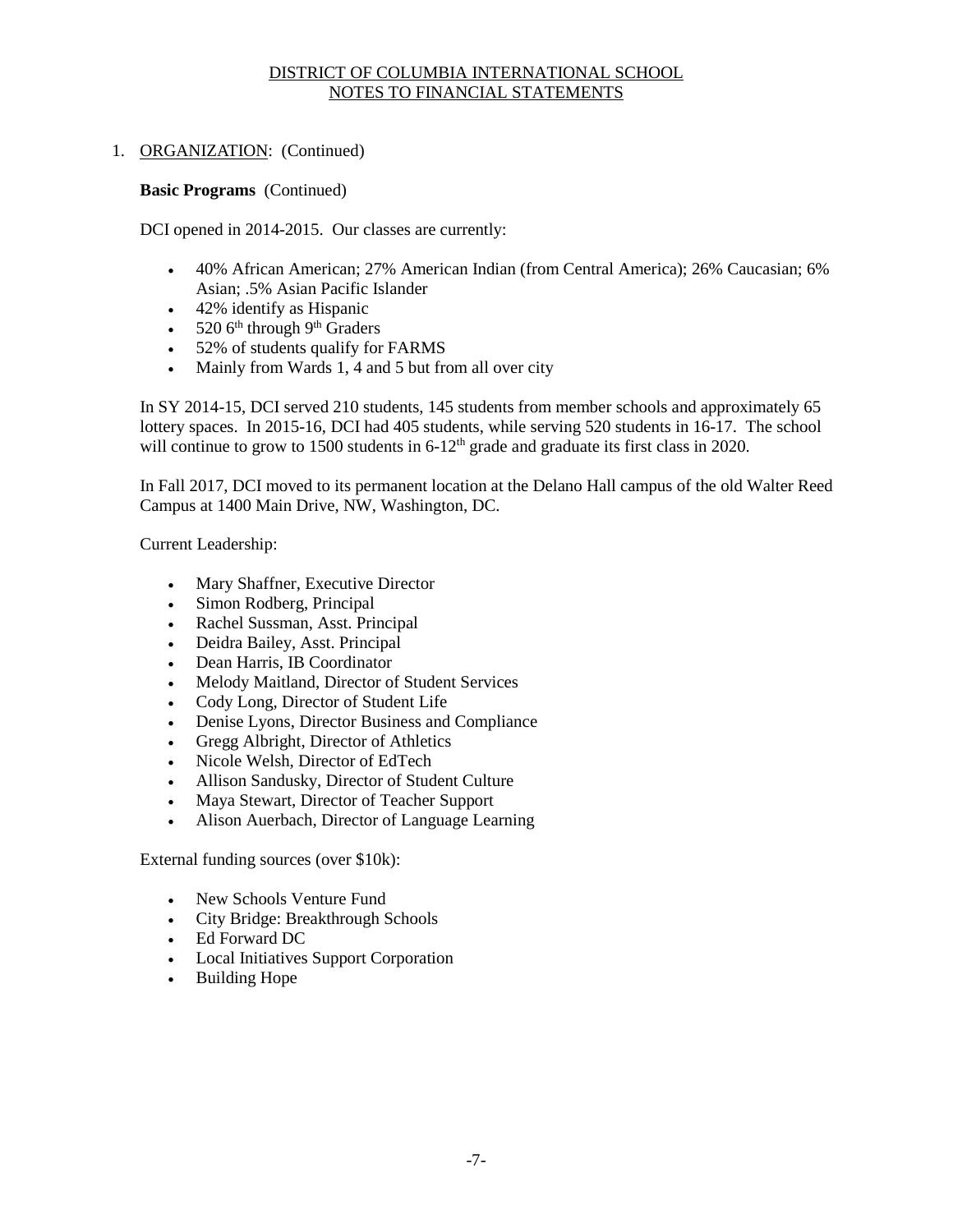## 2. SUMMARY OF SIGNIFICANT ACCOUNTING POLICIES:

The significant accounting policies of the School are summarized below:

(a) Basis of Accounting and Presentation:

The accompanying financial statements have been prepared on the accrual basis of accounting, which presents financial position, activities, functional expenses, and cash flows in accordance with accounting principles generally accepted in the United States of America.

(b) Revenue Recognition:

#### **Contributions**

The Charter School has adopted Financial Accounting Standards Board ASC No. 958-605-25, *Accounting for Contributions Received and Contributions Made.* As such, contributions are recognized as revenue when they are received or unconditionally pledged.

All contributions are available for unrestricted use unless specifically restricted by the donor. Contributions and promises to give with donor-imposed conditions are recognized as unrestricted support when the conditions on which they depend are substantially met.

Contributions and promises to give with donor-imposed restrictions are reported as temporarily restricted support. Unconditional promises to give due in the next year are recorded at their net realizable value. Contributions to be received after one year are discounted at an appropriate discount rate commensurate with the risks involved. Amortization of the discount is recorded as additional contribution revenue in accordance with donor-imposed restrictions, if any on the contribution. An allowance for uncollectible contributions receivable is provided based upon management's judgment, including such factors as prior collection history and type of contribution.

The Charter School reports gifts of equipment as unrestricted support unless explicit donor stipulations specify how the donated assets must be used. The Charter School reports expirations of donor restrictions when the donated or acquired assets are placed in service.

## **Federal and Charter School Funding**

The Charter School receives a student allocation from the District of Columbia as well as federal funding to cover the cost of academic expenses. The student allocation is on a per pupil basis and includes the academic year funding, special education funding, and a facilities allotment. The School recognizes this funding in the year in which the school term is conducted. Funding received in advance of the school term is recorded as a refundable advance.

Federal entitlements are recognized based on the allowable costs incurred.

#### **Afterschool Program**

The Charter School offers fee-based extended day programming for all students. The hours of operation are structured to coincide with the typical workday of parents of the students. Tuition is collected based on a monthly fee. The amount of tuition ranges from full tuition to reduced tuition based on the National School Lunch Program guidelines.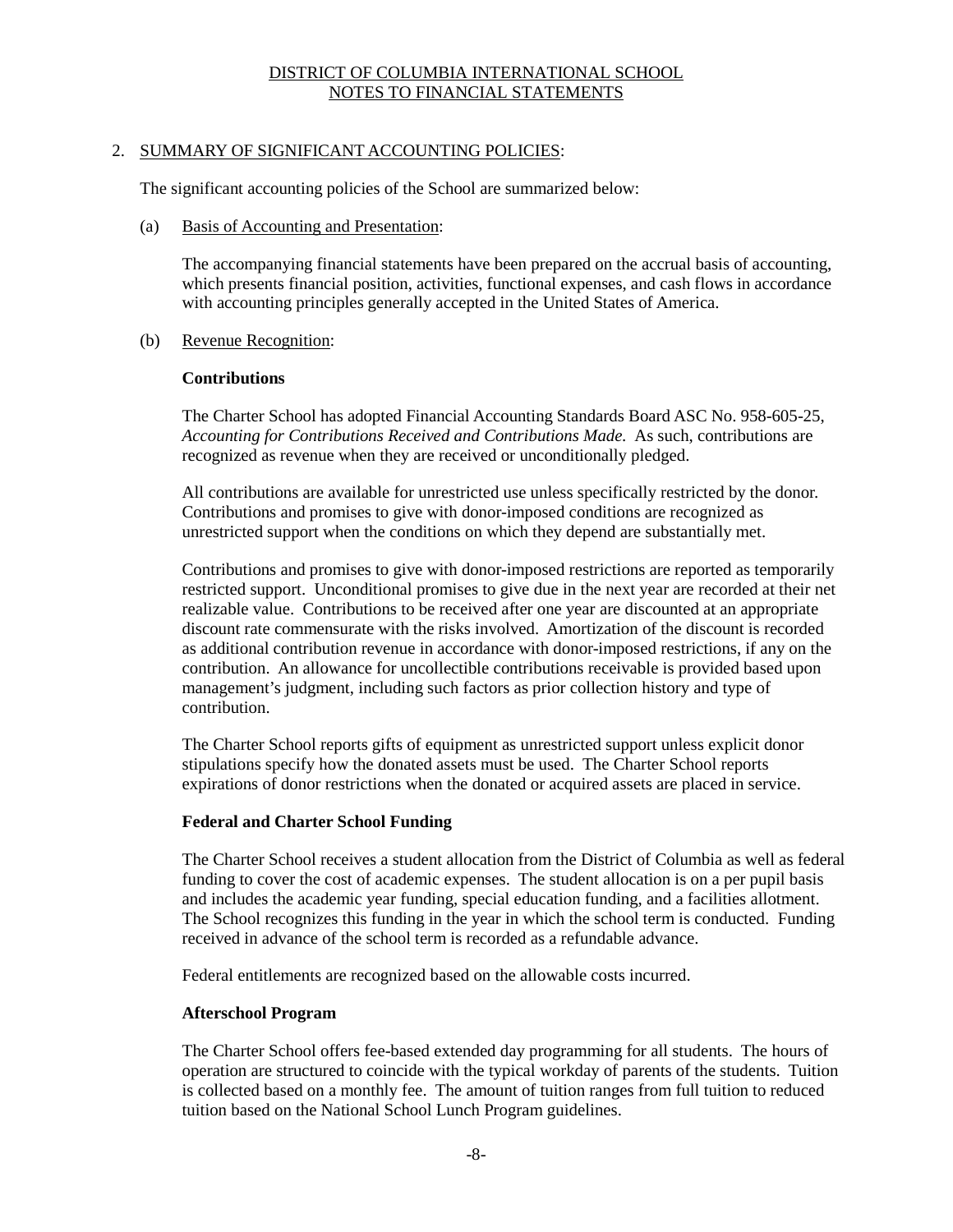## 2. SUMMARY OF SIGNIFICANT ACCOUNTING POLICIES: (Continued)

## (c) Corporate Taxes:

The Charter School is exempt from federal and state income taxes under the provisions of Section  $501(c)(3)$  of the Internal Revenue Code and similar state income tax laws. Exemption from District of Columbia income taxes was granted to the School effective October 4, 2012. Accordingly, no provisions for income taxes have been provided for in the accompanying financial statements. The Charter School has been classified as other than a private foundation under Section  $509(a)(1)$  of the Internal Revenue Code and accordingly contributions qualify as a charitable tax deduction by the contributor under Section  $170(b)(i)(A)(ii)$ . The Charter School did not have any net unrelated business income for the year ended June 30, 2017 and 2016.

The Charter School is also exempt from District of Columbia sales and personal property taxes.

## (d) Grants:

## **Foundation Grants**

Grant revenues result primarily from foundation grants and are recognized as increases in unrestricted net assets unless use of related assets is limited by donor-imposed restrictions. Expenses are reported as decreases in unrestricted net assets. Expiration of temporary restrictions (i.e. the donor-stipulated purpose has been fulfilled and/or the stipulated time period has elapsed) is reported as net assets released from restrictions between the applicable classes of net assets.

# **Government Grants**

The Charter School receives grants from Federal agencies and the District of Columbia for various purposes in the form of exchange transactions. Receivables related to grant awards are recorded to the extent unreimbursed expenses have been incurred for the purposes specified by an approved grant award. Funds received in advance for these types of grants and those that are unexpended as of year-end are reflected as a deferred revenue. These grants are subject to financial and compliance audits by the grantor agencies. Such audits could result in a request for reimbursement by the agency for expenditures disallowed under the terms and conditions of the appropriate grantor. No provision for possible adjustment has been made in the accompanying financial statements because, in the opinion of management, such adjustment, if any, would not have a material effect on the financial statements.

(e) Net Assets:

The Charter School has adopted Financial Accounting Standards Board ASC No. 958-205-05, *Financial Statements of Not-for-Profit Organizations*. Under FASB ASC No. 958-205-05, the Charter School is required to report information regarding its financial position and activities according to three classes of net assets.

Net assets and revenues, expenses, gains, and losses are classified based on the existence or absence of donor-imposed restrictions. Accordingly, net assets of the Charter School and changes therein are classified and reported as follows: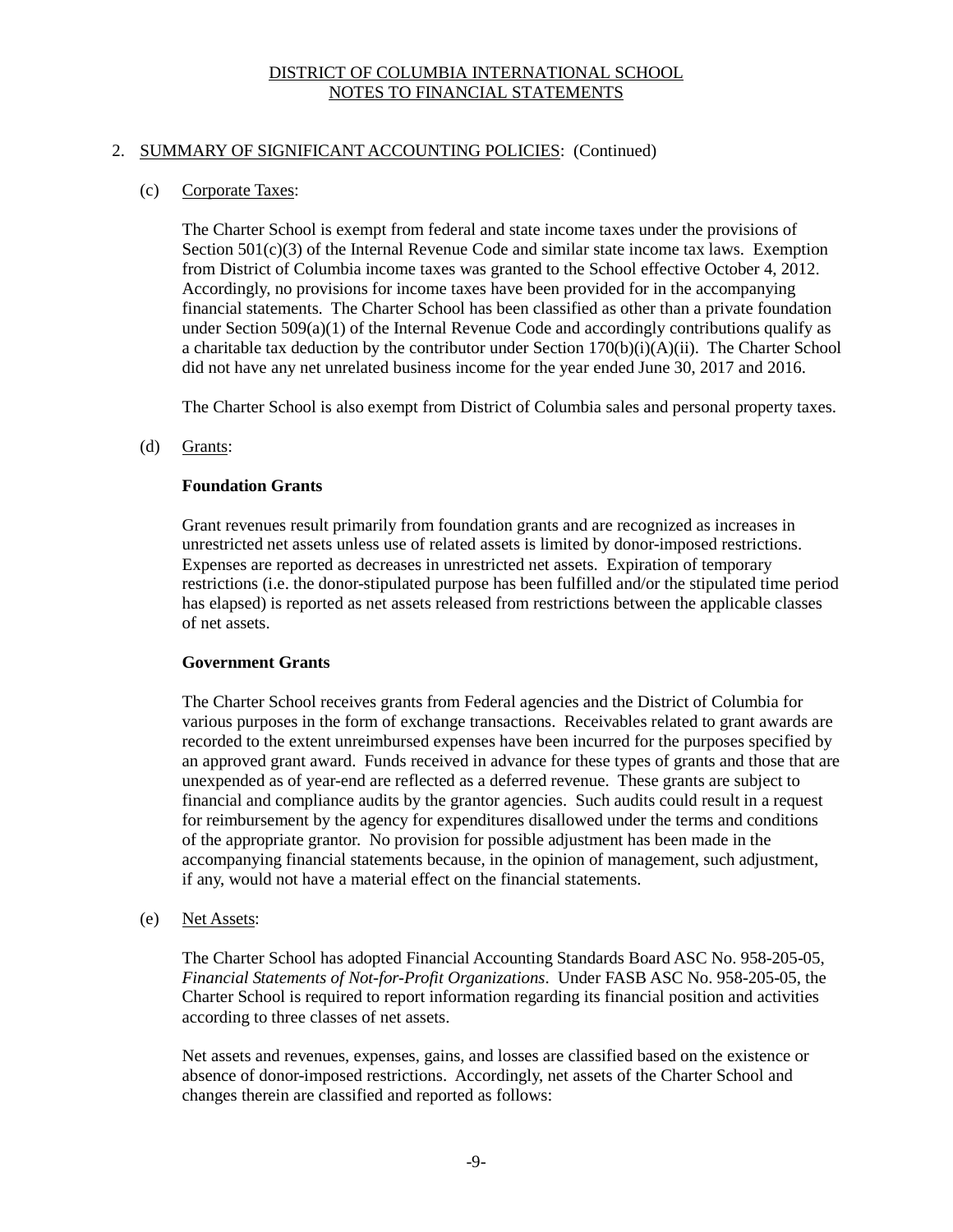## 2. SUMMARY OF SIGNIFICANT ACCOUNTING POLICIES: (Continued)

#### (e) Net Assets: (Continued)

#### **Unrestricted Net Assets**

Net assets that are not subject to donor-imposed restrictions and over which the Board of Trustees has discretionary control. This classification includes net assets subject to donorimposed conditions, which have been met in the current year and net assets subject to donorimposed restrictions that have been released from restrictions.

#### **Temporarily Restricted Net Assets**

Net assets subject to donor-imposed restrictions that may or will be met, either by actions of the School and/or the passage of time. When a restriction expires, temporarily restricted net assets are reclassified to unrestricted net assets and reported in the statement of activities as net assets released from restrictions. Temporarily restricted net assets were available at year end for the following purposes:

|                                 | June 30, 2017 | June 30, 2016 |  |         |
|---------------------------------|---------------|---------------|--|---------|
| Field Trip                      | S             | 63.235        |  |         |
| <b>New School Collaboration</b> |               |               |  | 152,799 |
| New School Venture Fund Invent  |               | 160,536       |  |         |
| <b>School Supplies</b>          |               |               |  | 2,085   |
| <b>Total Available</b>          |               | 223.          |  | 154.884 |

Net assets were released from donor restrictions by incurring expenses satisfying the restricted purpose, the passage of time, or by occurrence of events specified by donors for the following activities:

|                                |   | June 30, 2017 | June 30, 2016 |
|--------------------------------|---|---------------|---------------|
| New School Collaboration       | S | 152,799       | 97,201        |
| <b>School Supplies</b>         |   | 2.085         | 415           |
| New School Venture Fund Invent |   | 54,464        |               |
| Rate Cap Purchase Grant        |   | 200,000       |               |
| <b>Total Released</b>          |   | 409.348       | 97.616        |

#### **Permanently Restricted Net Assets**

Net assets subject to donor-imposed stipulations that require the net assets be maintained permanently by the School. Generally, the donors of these assets permit the use of all or part of the income earned on any related investments for general or specific purposes. The School did not have any permanently restricted net assets as of June 30, 2017 and 2016.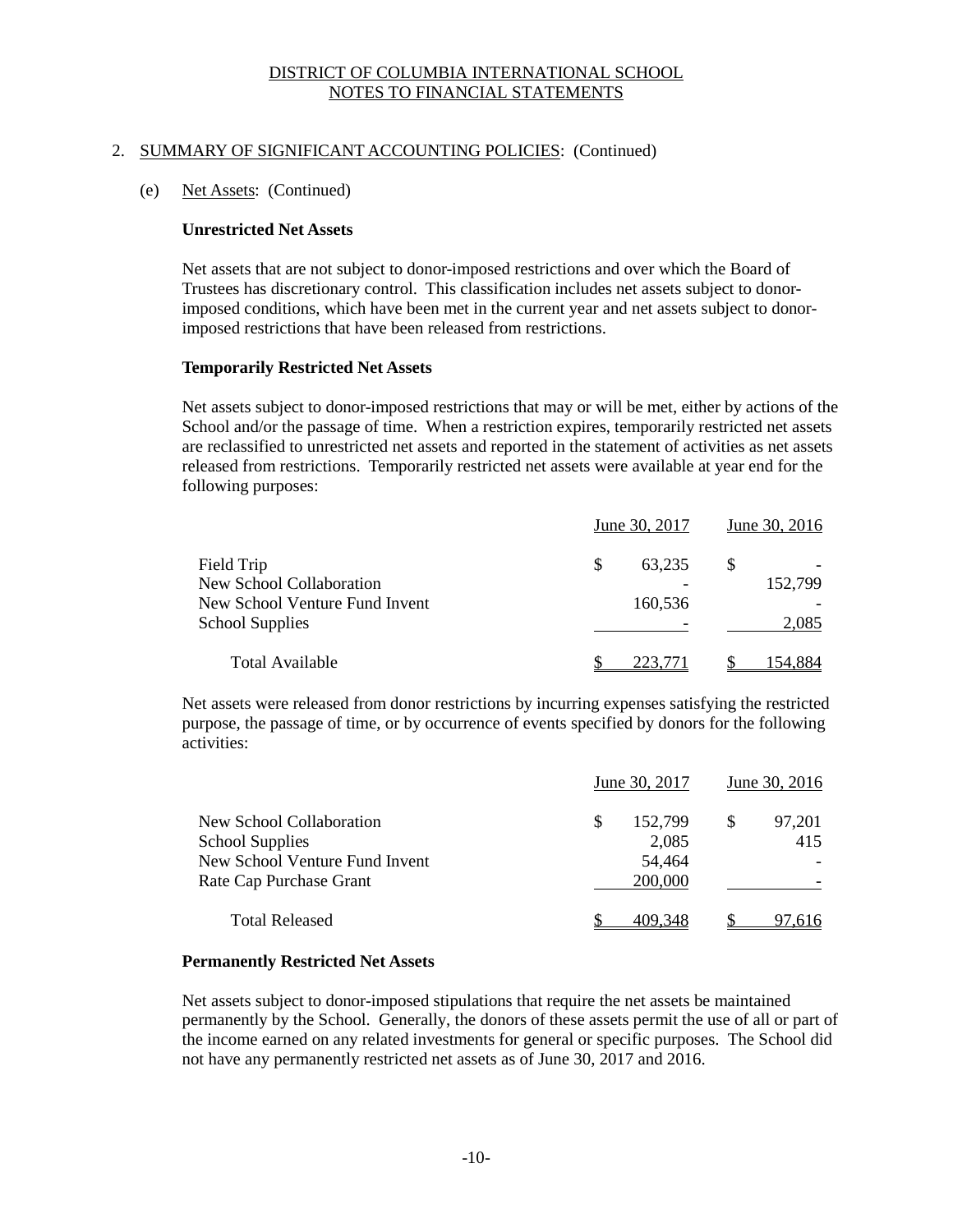## 2. SUMMARY OF SIGNIFICANT ACCOUNTING POLICIES: (Continued)

## (f) Donated Services and Facilities:

Donated services and facilities are recognized as contributions in accordance with FASB ASC 958, *Accounting for Contributions Received and Contributions Made*, if the services received create or enhance nonfinancial assets or require specialized skills, and are provided by individuals possessing those skills, and would typically need to be purchased if not provided by donation.

Contributed services and promises to give services that do not meet the above criteria are not recognized. The time contributed by the Charter School's Board of Trustees is uncompensated and is not reflected as donated services. In-kind contributions are recorded in the statement of activities at estimated fair value and recognized as revenue and expense (or an asset) in the period they are received.

The estimated value of donated services and facilities at June 30, 2017 and 2016 has been recorded in the financial statements as follows:

|                                   | June 30, 2017                 |  |              |
|-----------------------------------|-------------------------------|--|--------------|
| Design and Tech Services<br>Meals | $\overline{\phantom{a}}$<br>- |  | 2,000<br>258 |
| Total                             |                               |  |              |

## (g) Functional Expense Allocation Policies and Procedures:

Management has elected to prepare a schedule of functional expenses that is presented as supplemental information to the financial statements. The schedule of functional expenses presents an allocation of each expense category between program services, general and administrative, and fundraising activities. Program service costs pertain to educating students. General and administrative costs pertain to supporting activities. Fundraising costs relate to fundraising activities such as special events, fundraisers and the soliciting of contributions.

Management has established functional expense allocation policies and procedures based on a reasonable analysis of cost drivers and reasonable allocation estimates based on financial results and industry standards.

Direct costs, where identifiable, are allocated in whole to the appropriate functional category. Direct student expenses (textbooks, materials, instructional supplies, assessment material, contract educational services, and field trips) are allocated entirely to program services.

Personnel expenses for salaries are allocated based on job descriptions and management estimates of time spent on particular activities. Personnel expenses for salaries are divided into employee categories (executive, teachers, student and family support, etc.) and then a percentage of time spent on program services, general and administrative activities, and fundraising activities is applied. All other personnel expenses (employee benefits, payroll taxes, staff development) are allocated based on the weighted average allocation of the direct salaries.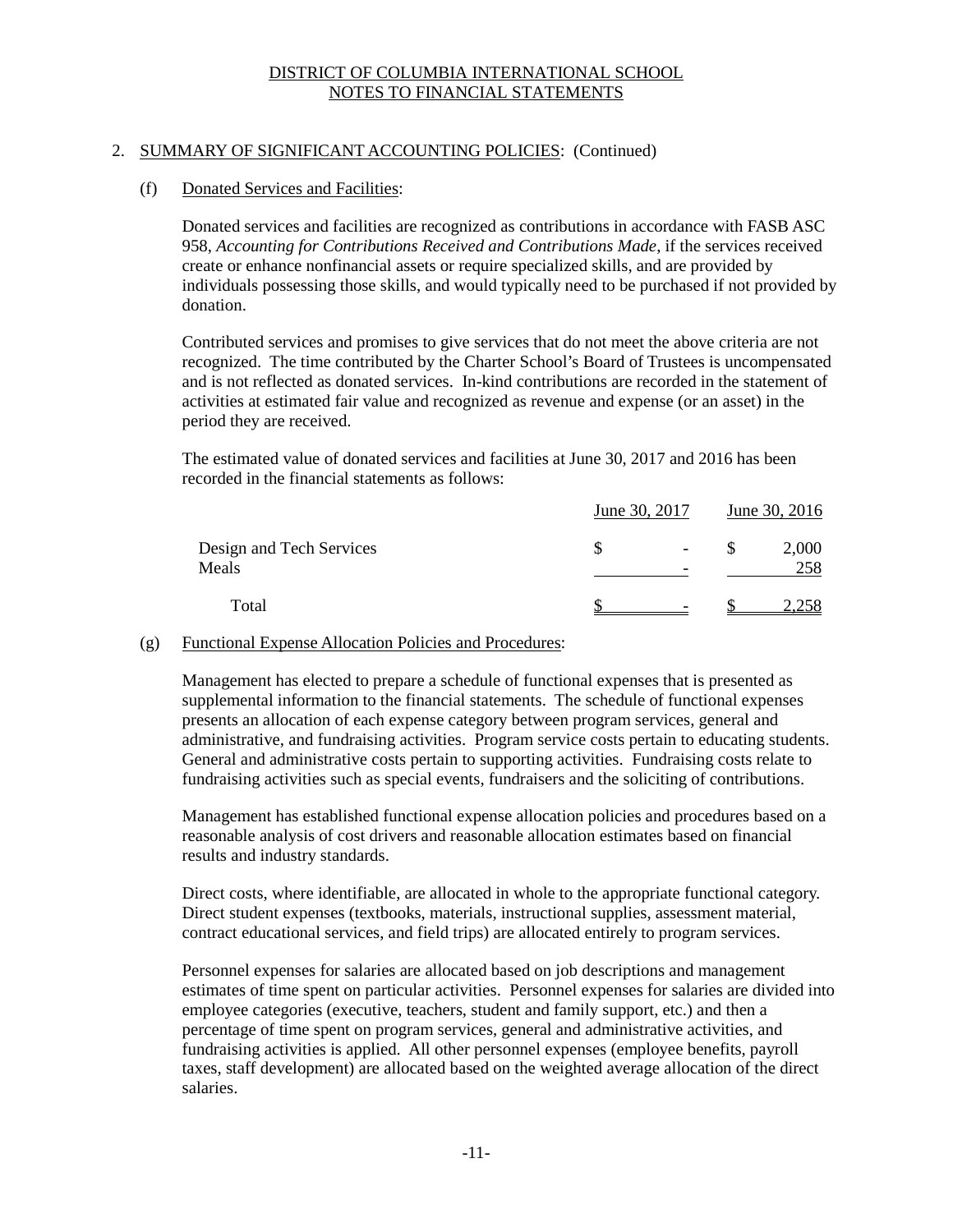## 2. SUMMARY OF SIGNIFICANT ACCOUNTING POLICIES: (Continued)

#### (g) Functional Expense Allocation Policies and Procedures: (Continued)

For other expenses where it would not be appropriate to designate 100 percent as a program service cost, general and administrative cost, or fundraising cost, the allocation formula for personnel expenses is utilized for cost allocation purposes.

#### (h) Use of Estimates:

The preparation of financial statements in conformity with accounting principles generally accepted in the United States of America requires management to make estimates and assumptions that affect the reported amounts of assets, liabilities, the disclosure of contingent assets and liabilities at the date of the financial statements, and the reported amounts of support and revenues and expenses during the reporting period. Actual results could differ from those estimates.

#### (i) Recognition of Salary Expense:

Salary expense is recognized in the year the service is rendered, which coincides with the academic year. Salaries unpaid at June 30 are recognized as expense and accrued salaries.

#### (j) Fair Value of Certain Financial Instruments:

Some of the Charter School's financial instruments are not measured at fair value on a recurring basis but nevertheless are recorded at amounts that approximate fair value due to their liquid or short-term nature. Such accounts include cash, accounts receivable, prepaid expenses, accounts payable, and accrued expenses.

## (k) Reclassifications:

Certain accounts in prior year financial statements have been reclassified for comparative purposes to conform with the presentation in the current year financial statements. These reclassifications had no effect on the change in the net assets or to total net assets from the prior years.

## 3. ACCOUNTING FOR UNCERTAIN TAX POSITIONS:

Accounting principles generally accepted in the United States of America provide consistent guidance for the accounting for uncertainty in income taxes recognized in the Charter School's financial statements and prescribe a threshold of "more likely than not" for recognition of tax positions taken or expected to be taken in a tax return. The Charter School performed an evaluation of uncertain tax positions for the year ended June 30, 2017, and determined that there were no matters that would require recognition in the financial statements or that may have any effect on its tax-exempt status. As of June 30, 2017, the statute of limitations for tax years 2013 through 2015 remains open with the U.S. federal jurisdiction or the various states and local jurisdictions in which the Charter School files tax returns. It is the Charter School's policy to recognize interest and/or penalties related to uncertain tax positions, if any, in income tax expense. As of June 30, 2017, the Charter School had no accruals for interest and/or penalties.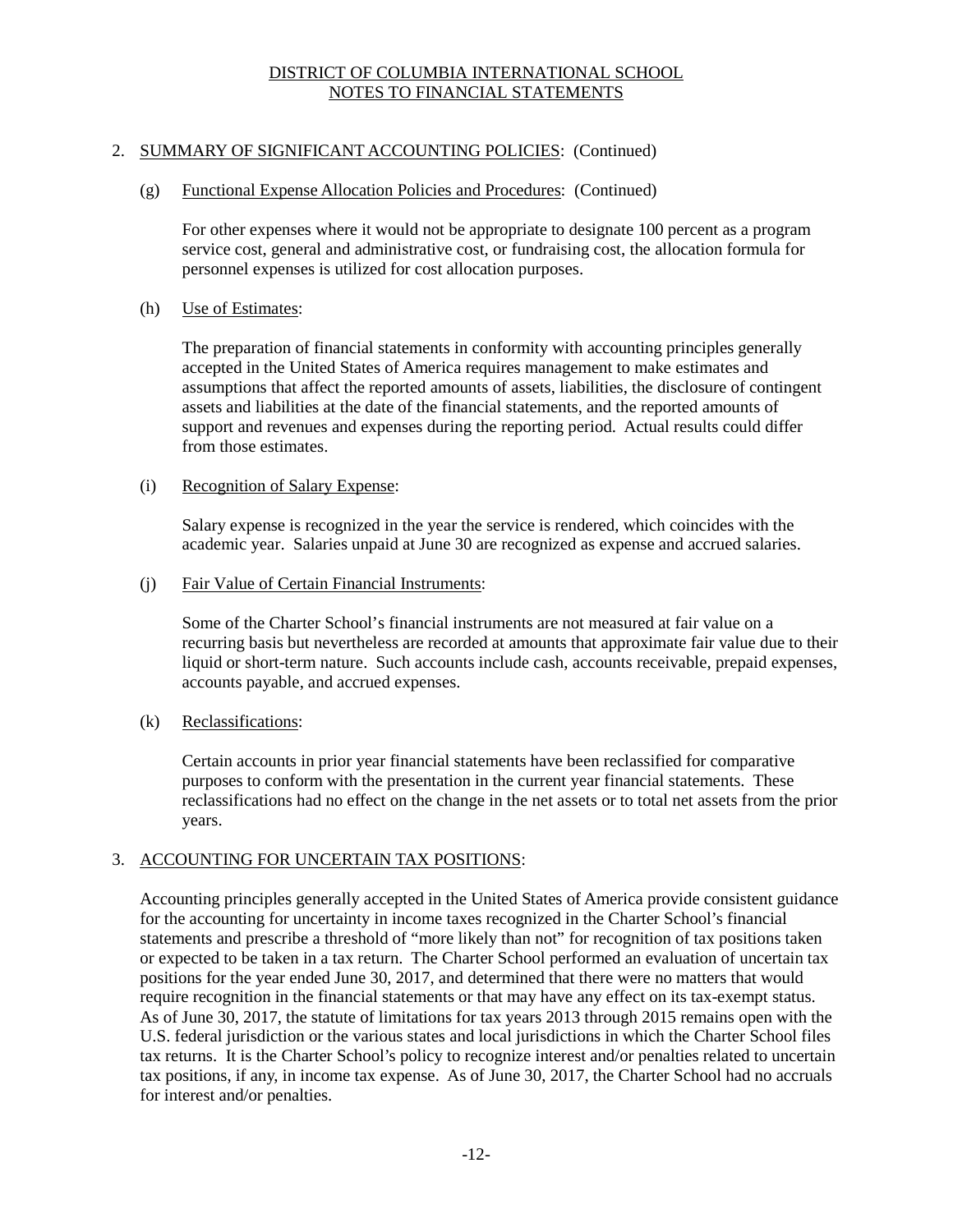## 4. CASH AND CASH EQUIVALENTS:

Cash and cash equivalents as of June 30, 2017 and 2016, totaled \$3,941,715 and \$3,061,008, respectively, and consisted of the following:

|                                                | June 30, 2017 | June 30, 2016 |
|------------------------------------------------|---------------|---------------|
| <b>Checking Account - Interest Bearing</b>     | 500,042       | 480,547       |
| <b>Checking Account - Non-Interest Bearing</b> | 2,656,764     |               |
| <b>Money Market Accounts</b>                   | 351,613       | 811,187       |
| Repurchase Agreement                           | 433,056       | 1,769,034     |
| Petty Cash                                     | 240           | 240           |
| Total                                          |               |               |

For purposes of the cash flow statement and financial statement presentation, cash and cash equivalents are short term, highly liquid investments with original maturities of three months or less. Total cash and cash equivalents does not include cash held for debt services.

The Charter School maintains its cash in multiple financial institutions. These accounts are covered under the Federal Deposit Insurance Corporation (FDIC) Program. Federal Deposit Insurance Corporation Insurance coverage is \$250,000 per banking institution. Deposits held in non-interestbearing transaction accounts are aggregated with interest-bearing deposits and the combined total is insured up to \$250,000.

# **Cash Restricted for Debt Service**

Under the terms of the master loan agreement with Bank of America, the Charter School has established a cash collateral account with Bank of America. This account serves as security for the loan obligations as a security interest is granted to Bank of America in this account. This account was established during the year ended June 30, 2017. A minimum deposit of \$800,000 was required to be made to this account upon its opening. Future deposits to this account are required as follows until the account reaches a balance of \$2,200,000:

| On or Before     |    | Amount  |
|------------------|----|---------|
| November 1, 2017 | S. | 400,000 |
| November 1, 2018 |    | 400,000 |
| November 1, 2019 |    | 600,000 |

Withdrawals or disbursements are not allowed to be made from this account and any earnings on the account must be reinvested into the account. The balance of this account as of June 30, 2017, is \$800,179.

As of June 30, 2017 and 2016, \$3,808,632 and \$1,061,225, respectively, of the bank balance was deposited in excess of Federal Deposit Insurance Corporation limits. Due to increased cash flows at certain times during the year, the amount of funds at risk may have been greater than at year end. The School was at risk for the funds held in excess of the insured amounts. The Charter School has not experienced any losses related to these accounts and does not believe it is exposed to any significant credit risk on cash and cash equivalents.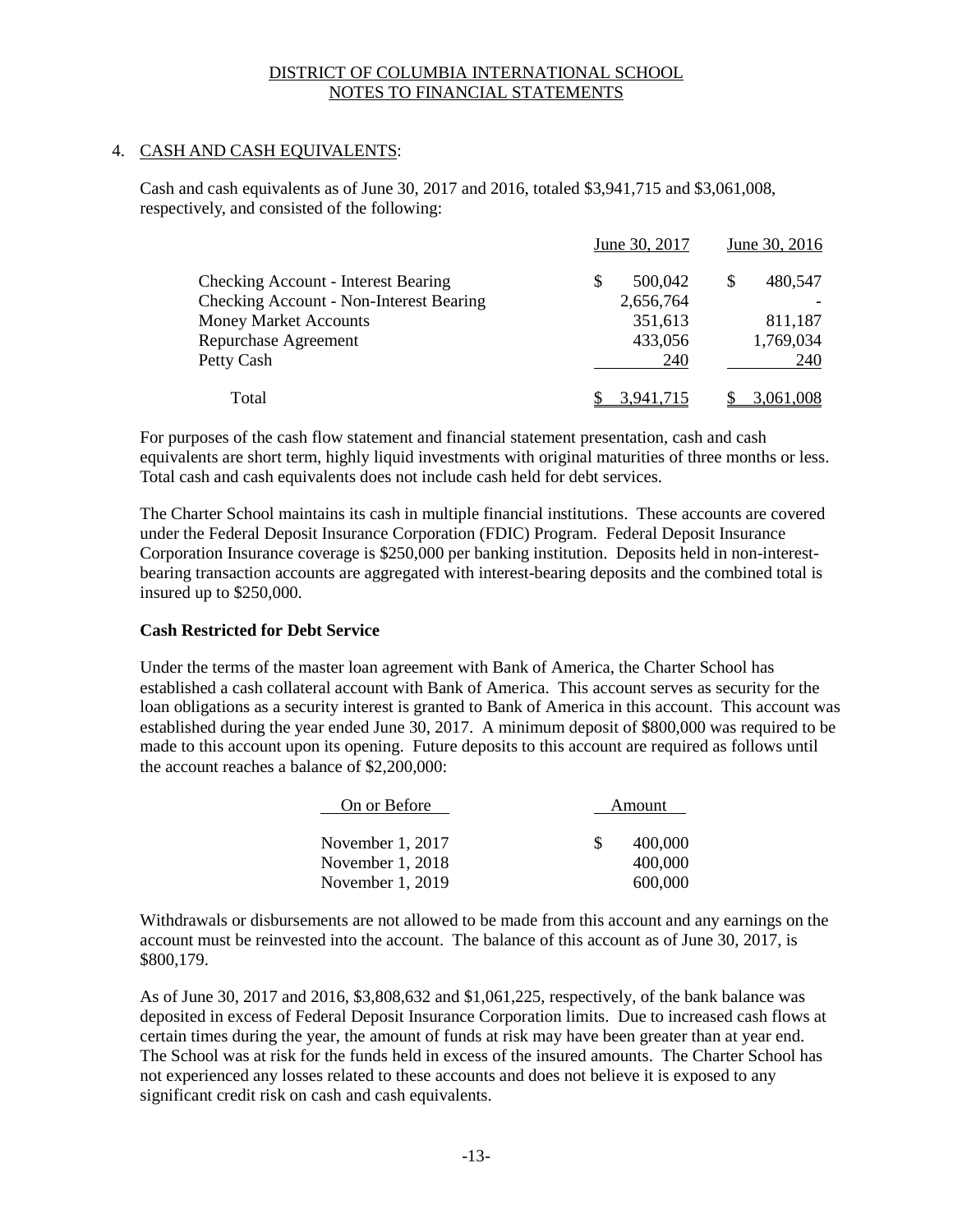# 4. CASH AND CASH EQUIVALENTS: (Continued)

## **Repurchase Agreement**

The Charter School entered into a repurchase agreement with Eagle Bank in which the bank agreed to transfer to the Charter School an interest in securities issued or guaranteed by the United States or an agency thereof against the transfer of funds from the School to the respective bank.

Per the repurchase agreement, funds in excess of \$1,000 are transferred out on a daily basis and transferred back in the following day along with interest earned. The Charter School has not experienced any losses related to these accounts and does not believe it is exposed to any significant credit risk on cash and cash equivalents. The balance of this account as shown above is \$433,056 and \$1,769,034 as of June 30, 2017 and 2016, respectively.

# 5. INTEREST RATE CAP:

The Charter School entered into an interest rate cap agreement through Bank of America to reduce the impact of market changes in the variable interest rate for the Bank of America loan payable. The original loan interest is LIBOR plus 3.5%. The cap agreement was purchased for a price of \$474,000 on December 14, 2016. This agreement limits the LIBOR portion of interest to 3.5%. This cap agreement effectively limits the interest rate on this loan amount to 7% per annum. The interest rate cap agreement matures on December 14, 2021.

The Charter School reports an asset for the interest rate cap agreement representing the estimated fair value of the cap agreement, which is determined quarterly. The related asset is reported at fair value in the statement of financial position, and any changes in value are included in the statement of activities. A loss of \$350,976 is reported separately in the statement of activities as a change in fair value of interest rate cap. The cap agreement is valued and reported as an asset of \$123,024 at June 30, 2017.

The interest rate cap agreement is exposed to various risks, such as interest rate, credit and overall market volatility. Due to the level of risk associated with interest rate caps, it is reasonably possible that changes in the value of investment securities will occur in the near term and that such change could affect the amounts reported in the statement of financial position.

# 6. FAIR VALUE MEASUREMENTS:

Financial Accounting Standards Board ASC Topic No. 820-10, *Fair Value Measurements*, establishes a framework for measuring fair value. Fair value is defined as the price that would be received to sell an asset or paid to transfer a liability in an orderly transaction between market participants at the measurement date. That framework provides a fair value hierarchy that prioritizes the inputs to valuation techniques used to measure fair value. The hierarchy gives the highest priority to unadjusted quoted prices in active markets for identical assets or liabilities (level 1 measurements) and the lowest priority to unobservable inputs (level 3 measurements). The three levels of the fair value hierarchy under FASB ASC No. 820-10 are described as follows:

Level 1 - Valuation methodology are quoted prices (unadjusted) for identical assets or liabilities in active markets that the Charter School has the ability to access.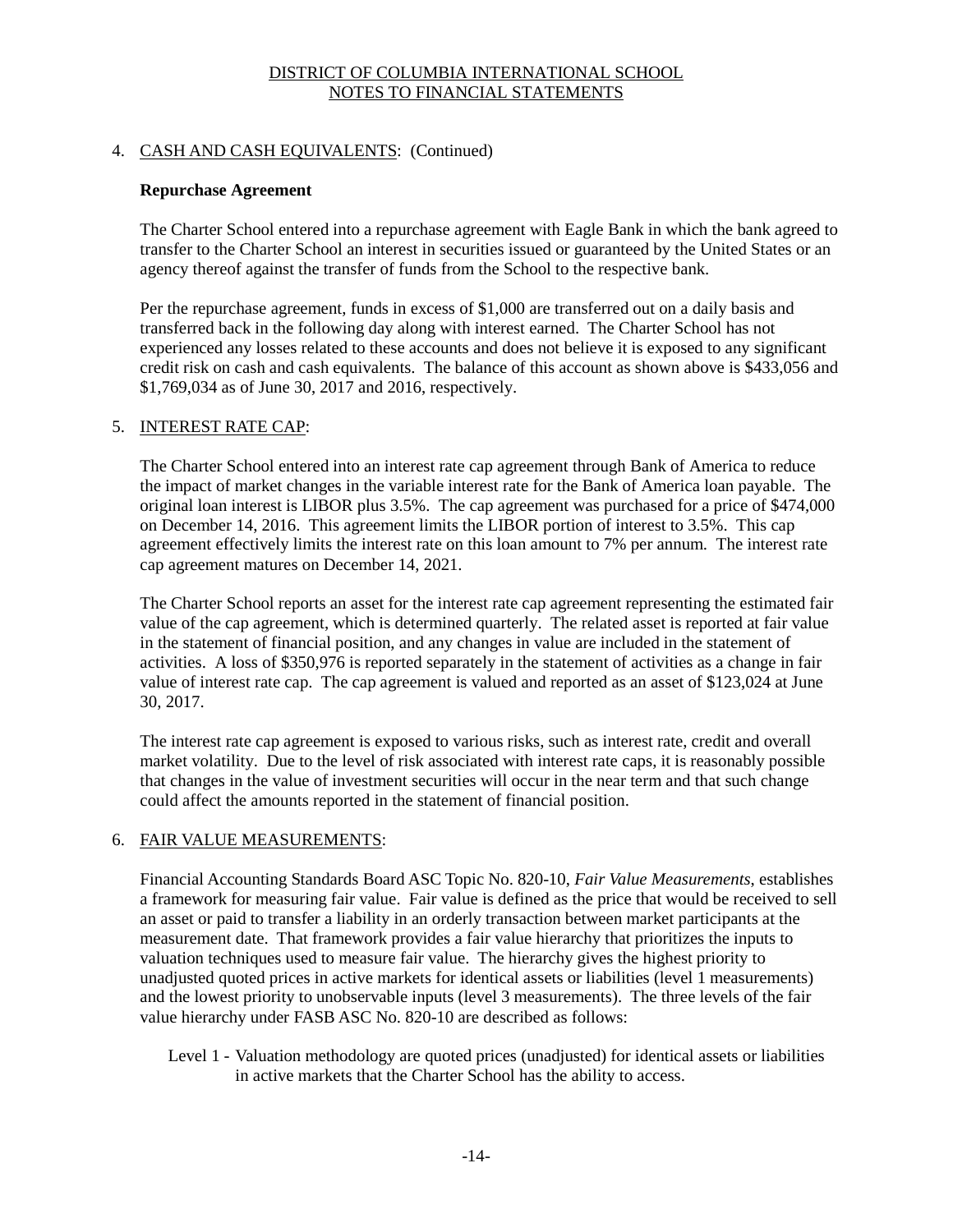## 6. FAIR VALUE MEASUREMENTS: (Continued)

Level 2 - Valuation methodology include:

- Quoted prices for similar assets or liabilities in active markets;
- Quoted prices for identical or similar assets or liabilities in inactive markets;
- Inputs other than quoted prices that are observable for the asset or liability (such as interest note and yield curves);
- Inputs that are derived principally from or corroborated by observable market data by correlation or other means.
- Level 3 Inputs to the valuation methodology are unobservable (Supported by little or no market activity) and not corroborated by market data. Unobservable inputs reflect the organizations estimate of what hypothetical market participants would use to determine a transaction price for the asset or liability at the reporting date.

The asset's or liability's fair value measurement level with the fair value hierarchy is based on the lowest level of any input that is significant to the fair value measurement. Valuation techniques used need to maximize the use of observable inputs and minimize the use of unobservable inputs.

Following is a description of the valuation methodologies used for liabilities measured at fair value. There have been no changes in the methodologies used at June 30, 2017.

*Interest Rate Caps:* Valued based on several market inputs such as interest rates and yield curves.

The methods described above may produce a fair value calculation that may not be indicative of net realizable value or reflective of future fair values. Furthermore, while the Charter School believes its valuation methods are appropriate and consistent with other market participants, the use of different methodologies or assumptions to determine the fair value of certain financial instruments could result in a different fair value measurement at the reporting date.

The following table sets forth by level, within the fair value hierarchy, the Charter School's assets measured at fair value as of June 30, 2017:

| June 30, 2017                       |         |                          |         |         |                          |         |
|-------------------------------------|---------|--------------------------|---------|---------|--------------------------|---------|
|                                     | Level 1 |                          | Level 2 | Level 3 |                          | Total   |
| Assets:<br><b>Interest Rate Cap</b> |         | $\overline{\phantom{a}}$ | 123,024 |         | $\overline{\phantom{0}}$ | 123,024 |
| Total                               |         |                          | 23,024  |         |                          | 23,024  |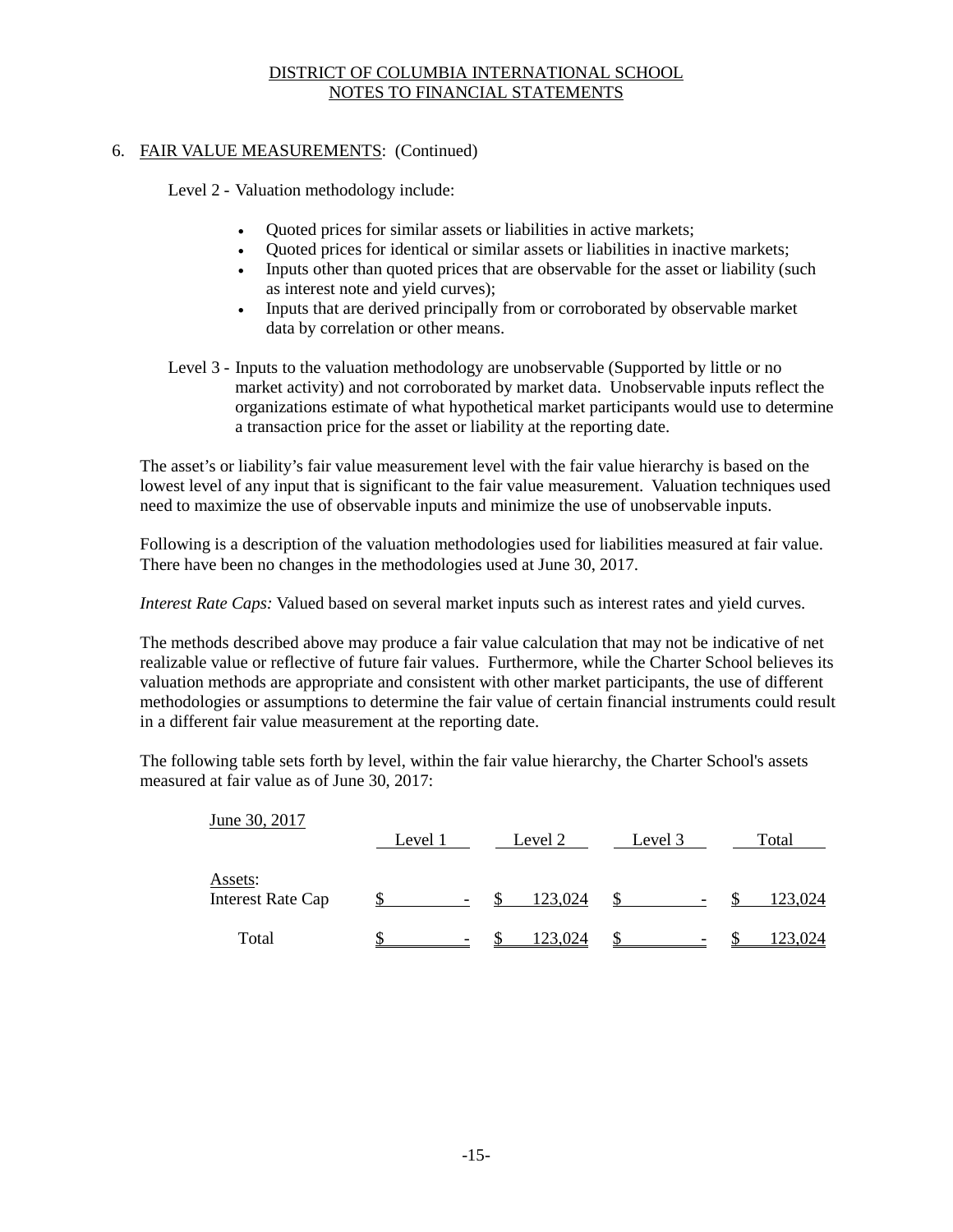## 7. ACCOUNTS, GRANTS AND PROMISES RECEIVABLE:

## **Accounts and Grants Receivable**

Accounts and grants receivable are current and considered to be fully collectible by management. Balances as of June 30, 2017 and 2016, consisted of the following:

|                                                    | June 30, 2017  | June 30, 2016 |  |
|----------------------------------------------------|----------------|---------------|--|
| Accounts Receivable                                |                |               |  |
| Per Pupil Funding                                  | \$<br>13,367   | \$<br>22,753  |  |
| <b>Student Activity Fees</b>                       | 33,453         | 30,421        |  |
| <b>Expense Reimbursements and Other</b>            | 10,315         | 34,128        |  |
| Total                                              | 57,135         | 87,302        |  |
| Grants Receivable                                  |                |               |  |
| No Child Left Behind - Entitlement Funds           | \$<br>49,615   | \$<br>386     |  |
| Special Education, IDEA 611, Grants to Local       |                |               |  |
| <b>Education Agencies</b>                          | 32,899         | 1,418         |  |
| Scholarship for Opportunity and Results Act (SOAR) | 45,057         | 457,359       |  |
| National School Lunch and Breakfast Programs       | 4,950          | 13,612        |  |
| <b>Healthy Schools Act</b>                         | 361            | 1,019         |  |
| Total                                              | <u>132,882</u> | 473.794       |  |

The Charter School's accounts and grants receivable consists of unsecured amounts due from funding sources whose ability to pay is subject to changes in general economic conditions. Because the Charter School does not require collateral, it is at credit risk due to the type of organization for the balance of the accounts and grants receivable as of June 30, 2017 and 2016.

Accounts and grants receivable are stated at the amount management expects to collect from outstanding balances. Management provides for probable uncollectable amounts through a provision for bad debt expense and an adjustment to a valuation allowance based on its assessment of the current status of individual accounts. Balances that are still outstanding after management has used reasonable collection efforts are written off through a charge to the valuation allowance and a credit to accounts or grants receivable. Management believes that an allowance was not required, based on its evaluation of collectability of receivables as of June 30, 2017 and 2016.

Receivables related to program service fees are recognized as revenue on the accrual basis of accounting at the time the program activity has occurred. Credit is extended for a period of 60 days with no interest accrual at which time payment is considered delinquent. Trade receivables are written off as uncollectable when payment has not been received after 180 days.

#### **Promises Receivable**

Contributions are recognized when the donor makes a promise to give that is, in substance, unconditional. Promises to give represent amounts committed by donors that have not been received by the School. The Charter School uses the allowance method to determine uncollectible promises to give. Promises receivable are due to be collected within one year.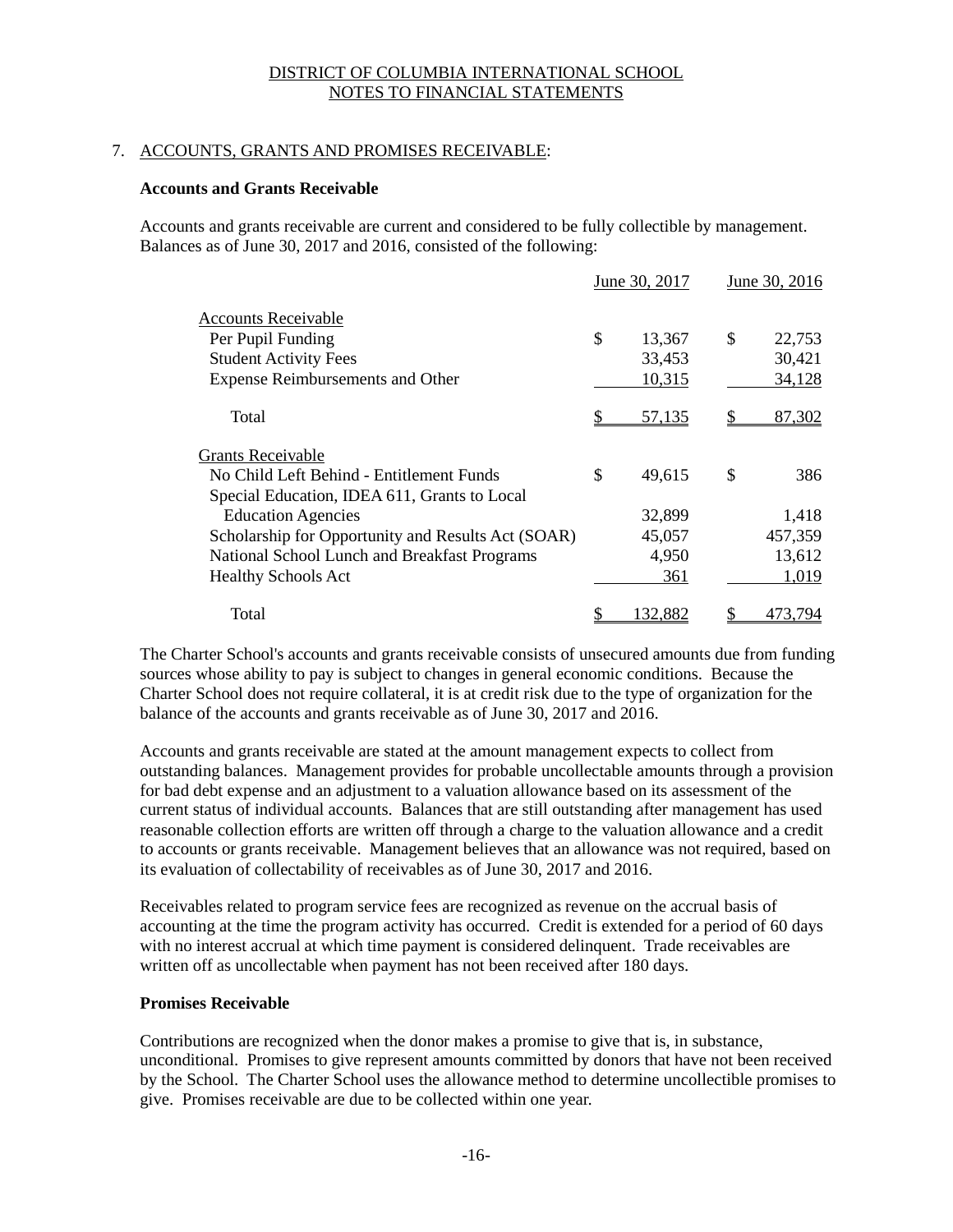## 7. ACCOUNTS, GRANTS AND PROMISES RECEIVABLE: (Continued)

#### **Promises Receivable** (Continued)

Balances at year end consisted of the following:

|                                  | June 30, 2017 | June 30, 2016 |       |  |
|----------------------------------|---------------|---------------|-------|--|
| Other - Unrestricted             | 1 704         |               | 5.500 |  |
| <b>Total Promises Receivable</b> | 1 704         |               |       |  |

The Charter School received a conditional promise to give that is not recognized as revenue in the financial statements. The conditional promise is in the amount of \$626,250 and is for launching an International Baccalaureate Career Program and Diploma Program for  $11<sup>th</sup>$  and  $12<sup>th</sup>$  grades.

#### 8. FIXED ASSETS:

Furniture and equipment are recorded at cost, or in the case of contributed property at the fair market value at the date of contribution. If an expenditure in excess of \$1,000 results in an asset having an estimated useful life which extends substantially beyond the year of acquisition, the expenditure is capitalized at cost and depreciated over the estimated useful lives of the assets. When assets are retired, or otherwise disposed of, the cost and related accumulated depreciation is removed from the accounts and any resulting gain or loss is reflected in income for the period. Depreciation has been provided on the straight-line method over the estimated useful lives of the assets. Depreciation and amortization expense for the years ended June 30, 2017 and 2016 was \$166,730 and \$130,284, respectively. Maintenance and repairs are charged to expenses as incurred. Major classifications of fixed assets and their estimated useful lives are as summarized below:

#### June 30, 2017

|                                               | Depreciable<br>Life | Cost                     | Accumulated<br>Depreciation | Net Book<br>Value        |
|-----------------------------------------------|---------------------|--------------------------|-----------------------------|--------------------------|
| Furniture and Equipment<br>Computer Equipment | 5 Years<br>3 Years  | \$<br>518,076<br>408,363 | \$<br>115,201<br>198,676    | \$<br>402,875<br>209,687 |
| <b>Website Design</b>                         | 5 Years             | 4,175                    | 2,485                       | 1,690                    |
| Leasehold Improvements                        | 2 Years             | 23,616                   | 23,616                      |                          |
| <b>Construction in Progress</b>               |                     | 39,821,854               |                             | 39,821,854               |
| Total                                         |                     | 40,776,084               | 339,978<br>S                | \$40,436,106             |
| June 30, 2016                                 |                     |                          |                             |                          |
|                                               | Depreciable         |                          | Accumulated                 | Net Book                 |
|                                               | Life                | Cost                     | Depreciation                | Value                    |
| Furniture and Equipment                       | 5 Years             | \$<br>247,228            | \$<br>59,738                | \$<br>187,490            |
| <b>Computer Equipment</b>                     | 3 Years             | 279,711                  | 89,591                      | 190,120                  |
| <b>Website Design</b>                         | 5 Years             | 4,175                    | 1,650                       | 2,525                    |
| Leasehold Improvements                        | 2 Years             | 23,616                   | 22,269                      | 1,347                    |
| <b>Construction in Progress</b>               |                     | 1,265,421                |                             | 1,265,421                |
| Total                                         |                     | 820,151                  | 73,248                      | 646,903                  |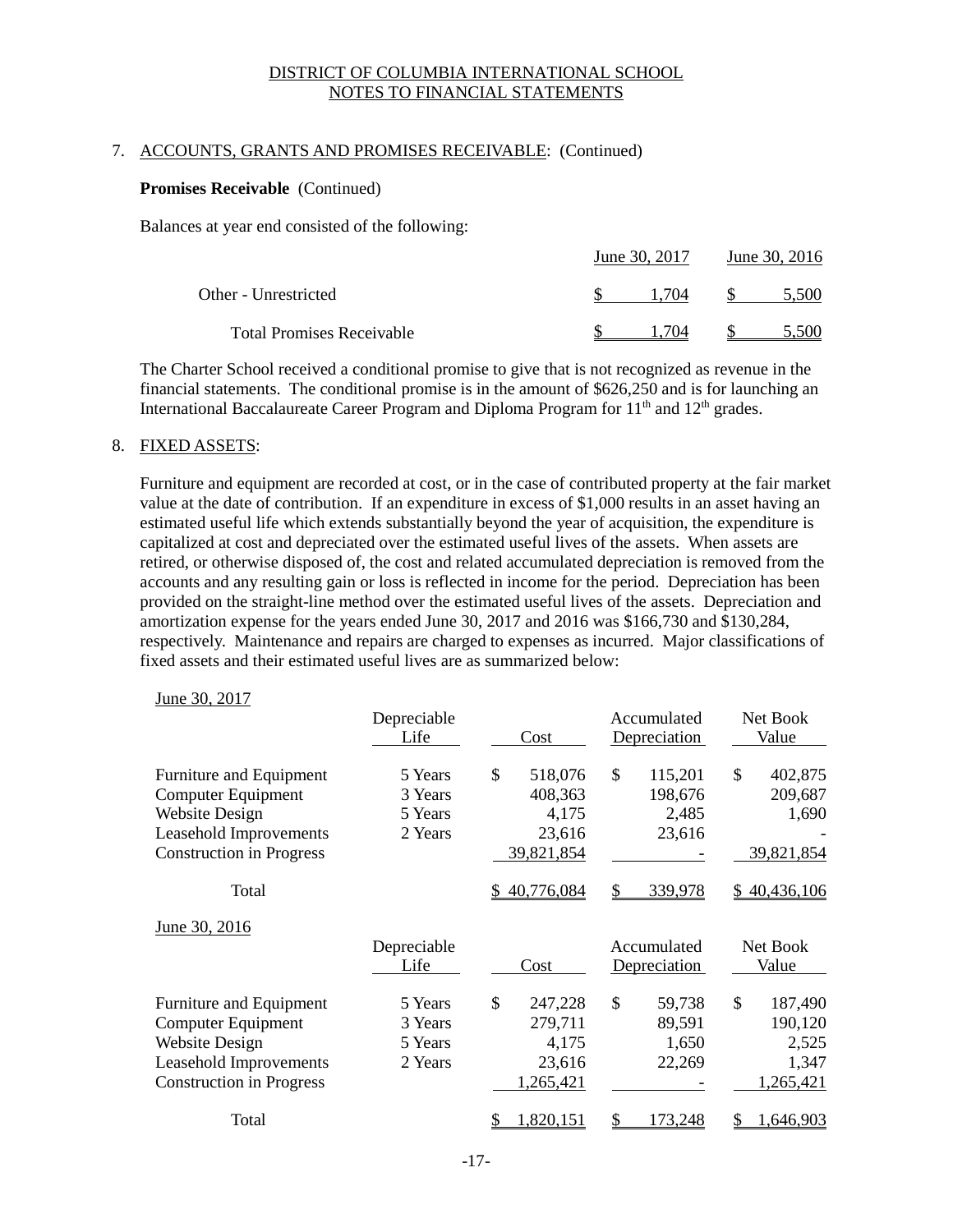## 8. FIXED ASSETS: (Continued)

During the years ended June 30, 2017 and 2016, the Charter School incurred costs related to architectural and construction services for the development of a new school building located at 1400 Main Drive, NW, Washington, DC, on the former Walter Reed Medical Center property. This property is being leased as more fully explained in Note 14. The new school is projected to be ready for use during the 2017-2018 school year and completed by June 30, 2018. Total costs incurred as of June 30, 2017 and 2016 were \$39,821,854 and \$1,265,421, respectively, and are classified as Construction in Progress.

## 9. LINE OF CREDIT:

On January 29, 2015, the Charter School entered into a variable rate revolving \$200,000 line of credit arrangement with Eagle Bank. This credit line was closed during the year ended June 30, 2017. The purpose of the line of credit was to provide short-term working capital. The line was collateralized with a first priority interest on all corporate assets of the Charter School. The line was payable on demand and called for monthly interest payments at the Prime Rate as published in the Wall Street Journal on a daily basis plus .50% and subject to a floor of 6.00%. There was no balance outstanding on this credit line as of June 30, 2016.

## 10. NOTES PAYABLE:

On December 14, 2016, the District of Columbia International School entered into five (5) loan agreements totaling \$53,944,249 to be used to renovate building #11, commonly referred to as the former Walter Reed campus, or Delano Hall, located at 1400 Main Drive, NW, Washington, DC. These loans were structured with the Bank of America loan, in the amount of \$41,789,437, treated as senior debt in all respect to payment and performance over the others. The remaining four (4) subordinate loans are with: (1) Building Hope in the amount of \$949,231, (2) Local Initiatives Support Corporation in the amount of \$5,128,175, (3) Office of Public Charter School Financing and Support ("OSSE") in the amount of \$949,231, and (4) the Reinvestment Fund in the amount of \$5,128,175. Actual loan liability as of June 30, 2017, is based on amount drawn in the current year, as shown below:

|                                      | Original<br>Amount | Drawn as of<br>June 30, 2017 | Remaining<br>to be Drawn |
|--------------------------------------|--------------------|------------------------------|--------------------------|
| Bank of America                      | \$41,789,437       | \$16,905,561                 | \$24,883,876             |
| <b>Building Hope</b>                 | 949,231            | 949,231                      |                          |
| Local Initiative Support Corporation | 5,128,175          | 4,899,530                    | 228,645                  |
| <b>OSSE</b>                          | 949,231            | 949,231                      |                          |
| Reinvestment Fund                    | 5,128,175          | 4,898,369                    | 229,806                  |
| Total                                | \$53,944,249       | \$28,601,922                 | \$25,342,327             |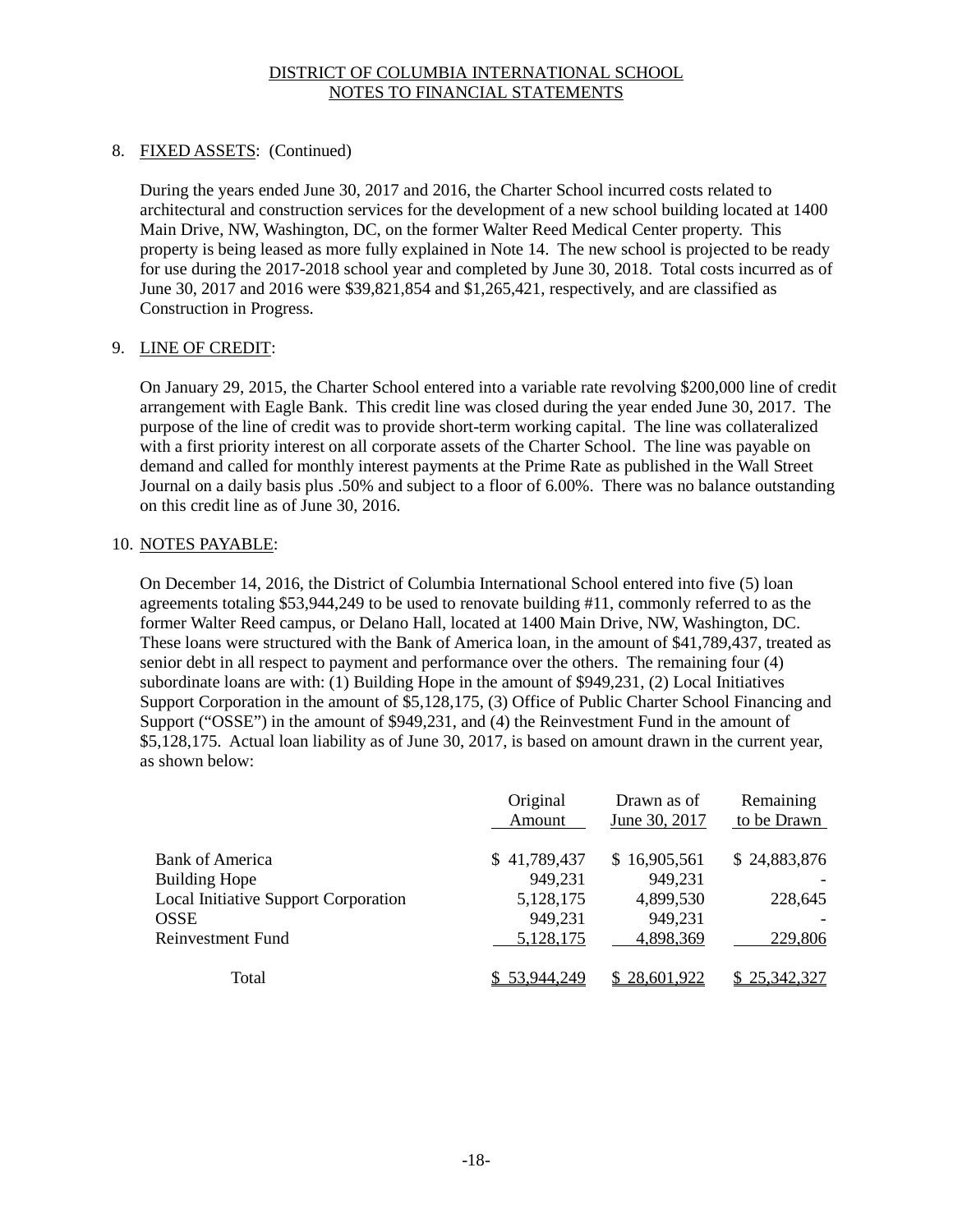### 10. NOTES PAYABLE: (Continued)

#### **Bank of America**

On December 14, 2016, the Charter School entered into a loan agreement with Bank of America in the amount of \$41,789,437, bearing a variable rate equal to the daily LIBOR floating rate plus 350 basis points. Loan proceeds are obtainable through draw requests submitted by the Charter School for payment of expenses related to the construction project. The amount of liability drawn as of June 30, 2017, was \$16,905,561, leaving \$24,883,876 to be requested in the future. The Charter School entered into an interest rate cap agreement with Bank of America to hedge a floating rate exposure, as more fully explained in Note 5. The effect of this interest rate cap is to limit the LIBOR interest rate portion to a maximum of 3.5% during the period of the cap agreement. This effectively would cap the total interest rate on this loan at 7.0% per annum.

Interest-only payments were due monthly beginning on January 1, 2017. On January 1, 2019, principal payments will begin and, therefore, both principal and interest payments will be due. Initial interest payments up to \$1,500,000 are to be paid by disbursements of the loan proceeds and are added to the principal balance of the loan. For the year ended June 30, 2017, \$113,257 of interest was due that was paid by loan proceeds. This interest has been capitalized as part of construction in progress, as the construction period continued beyond June 30, 2017. Payments on the loan balance are based on a twenty-five-year amortization period and are payable over the five-year life of the loan. A balloon payment will be due on the maturity date, December 14, 2021. The balance of this loan is \$16,905,561 as of June 30, 2017. Prepayments may be paid prior to maturity without penalty. This loan is secured by a leasehold Deed of Trust assignment, security agreement and fixture filing and the building and property.

In accordance with the loan agreement, the Charter School is required to maintain unencumbered liquid assets, such as cash and cash equivalents, of increasing amounts until maturity. As of June 30, 2017, the minimum liquidity amount was \$2,200,000, which will remain in effect until and including October 31, 2017. The minimum liquidity amount will then increase to \$2,400,000 for the period of November 1, 2017, through and including October 31, 2018; \$2,950,000 for the period of November 1, 2018, through and including October 31, 2019; \$3,750,000 for the period of November 1, 2019, through and including October 31, 2020; and, finally, increasing to \$5,000,000 for the period of November 1, 2020, through the remaining life of the loan. The Charter School met this requirement as of June 30, 2017.

The Charter School also needs to maintain a debt service coverage ratio of at least 1.20 to 1.00 beginning with the year ended June 30, 2018.

Future minimum required principal payments on this loan for the next five years are as follows:

| Year Ending June 30, | Total      |
|----------------------|------------|
| 2018                 | \$         |
| 2019                 | 109,384    |
| 2020                 | 226,661    |
| 2021                 | 237,608    |
| 2022                 | 16,331,908 |
| Total                | 16.905.561 |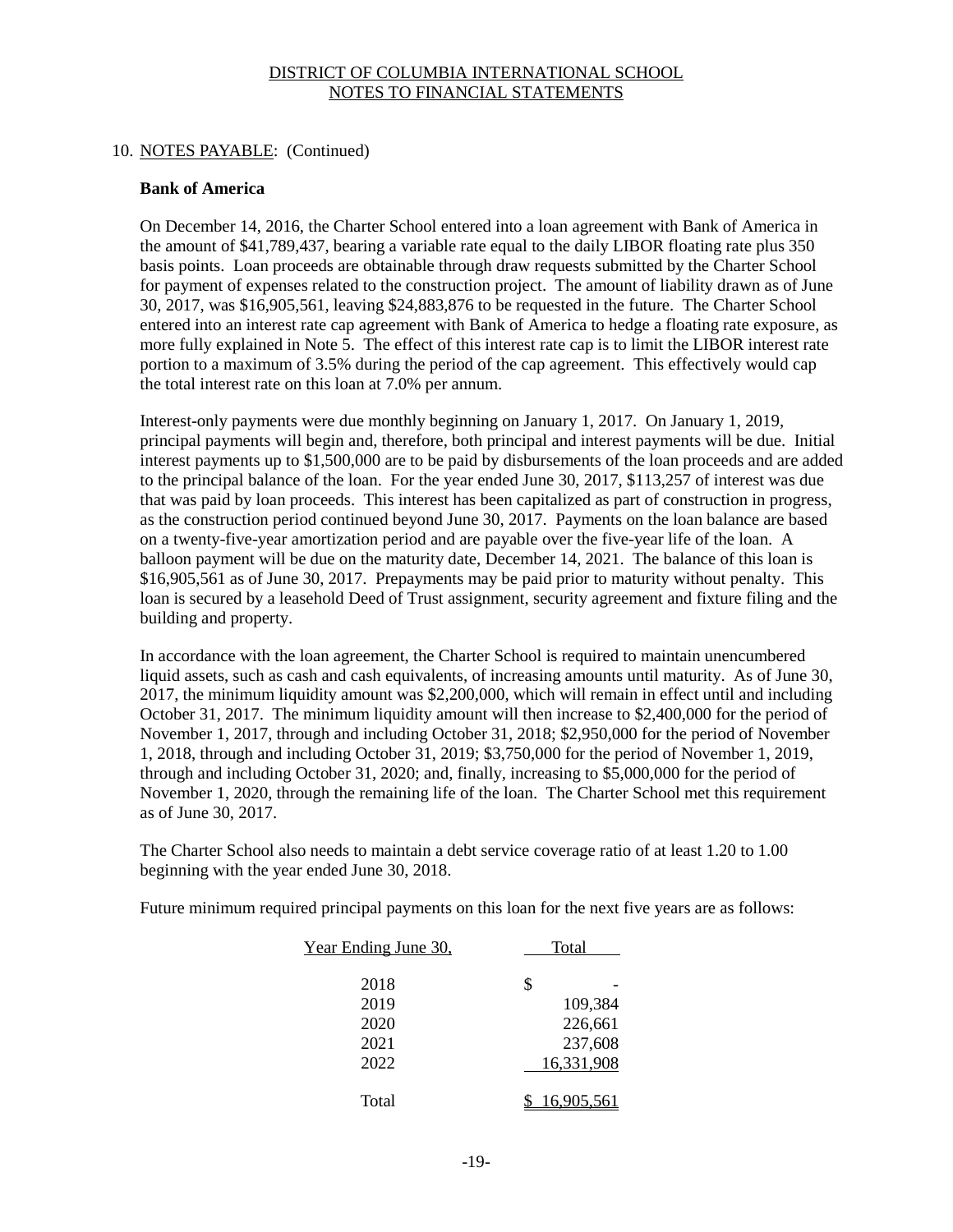## 10. NOTES PAYABLE: (Continued)

## **Building Hope**

On November 9, 2016, the Charter School entered into a loan agreement with Building Hope in the amount of \$949,231, bearing an interest rate of 4.5% per year. Interest-only payments are due monthly through February 1, 2019, at which time both principal and interest payments will be due. Payments on the loan balance are based on a twenty-five-year amortization period and are payable over the five-year life of the loan. A balloon payment will be due on the maturity date, December 14, 2021. Interest payments began on March 14, 2017, and have been paid via Bank of America loan draw requests. Prepayments may be made at any time without penalty. The balance of this loan is \$949,231 as of June 30, 2017. Interest in the amount of \$27,528 was due for the year ended June 30, 2017, which was capitalized as part of construction in progress, as the construction period continued beyond June 30, 2017. This loan is secured by third priority lien of leasehold interest in the property, third priority assignment of all leases and rents from the property, third priority lien on per pupil payments, Facility Allowances, and assignment of all management, construction, architectural contracts and plans.

Future minimum required principal payments on this loan for the next five years are as follows:

| Year Ending June 30, | Total |         |
|----------------------|-------|---------|
|                      |       |         |
| 2018                 | \$    |         |
| 2019                 |       | 8,650   |
| 2020                 |       | 21,432  |
| 2021                 |       | 22,416  |
| 2022                 |       | 896,733 |
| Total                |       |         |

## **Local Initiatives Support Corporation**

On December 14, 2016, the Charter School entered into a loan agreement with Local Initiatives Support Corporation in the amount of \$5,128,175, bearing interest at 5% per annum. Loan proceeds are obtainable through draw requests submitted by the Charter School for payment of expenses related to the construction project. The amount of loan proceeds drawn as of June 30, 2017, was \$4,899,530, leaving \$228,645 remaining to be drawn down. Interest-only payments began on January 1, 2017, and will continue through January 14, 2019, at which time both principal and interest payments will be due. Initial interest payments up to \$340,000 are to be paid by disbursements of the loan proceeds and are added to the principal balance of the loan. For the year ended June 30, 2017, \$111,355 of interest due was paid by the loan proceeds. This interest has been capitalized as part of construction in progress, as the construction period continued beyond June 30, 2017. Payments on the loan balance are based on a twenty-five-year amortization period and are payable over the fiveyear life of the loan. A balloon payment will be due on the maturity date, December 14, 2021. Prepayments may be made at any time without penalty. The balance of this loan is \$4,899,530 as of June 30, 2017. This loan is secured by a leasehold Deed of Trust security agreement and fixture filing on the property, including improvements, assignment of leases, rents, and profits, assignments of construction and architectural contracts, permits, licenses and plan, Environment Indemnity Agreement and collateral assignment.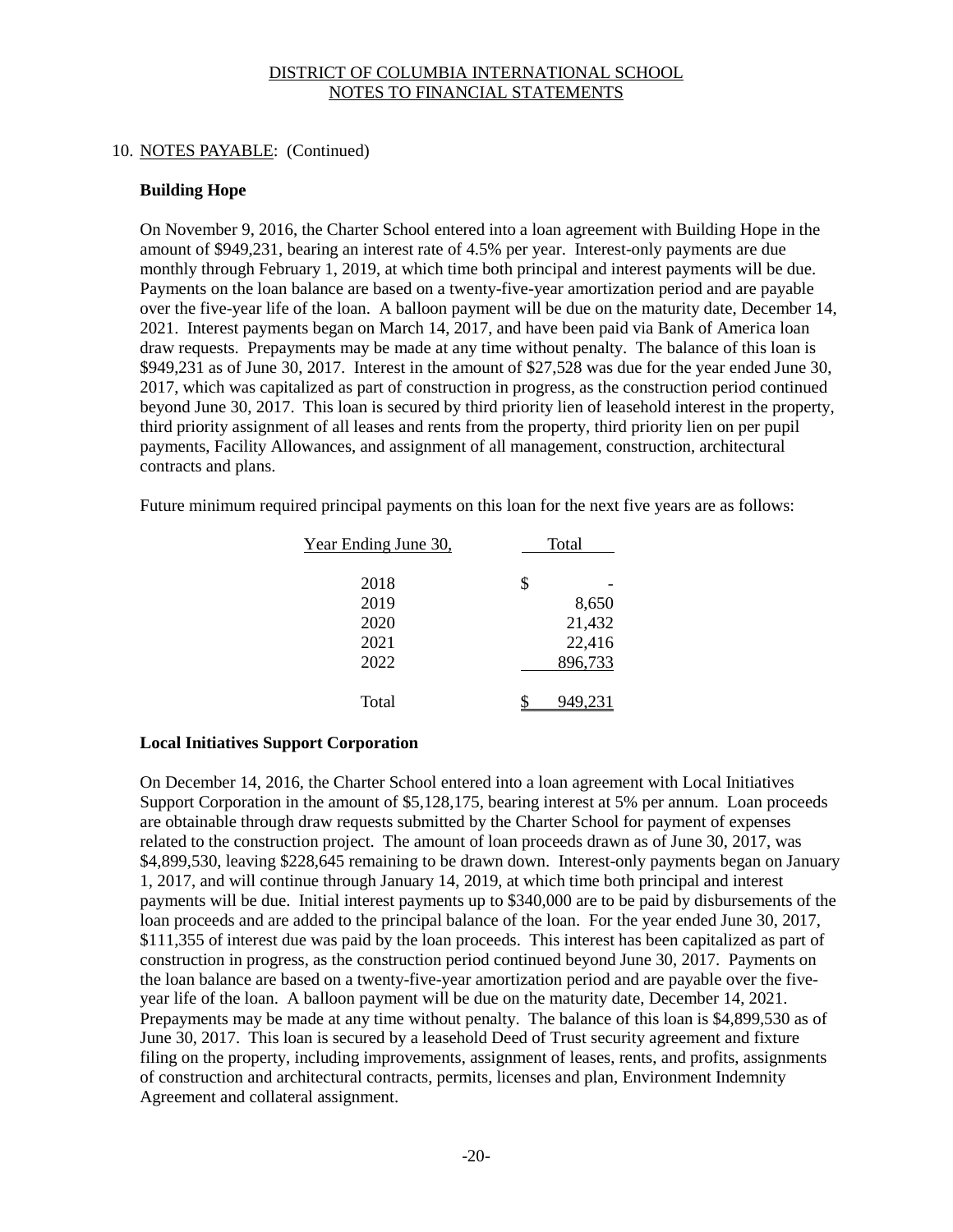## 10. NOTES PAYABLE: (Continued)

## **Local Initiatives Support Corporation** (Continued)

Beginning with the fiscal year ending June 30, 2018, the Charter School needs to maintain a debt service coverage ratio of not less than 1.2 to 1.0. The Charter School also needs to maintain a lease coverage ratio of not less than 1.2 to 1.0, regarding its sublease that is expected to begin in the 17-18 year. These covenants need to be met at the end of each fiscal year. These covenants did not need to be met in relation to this loan for the year ended June 30, 2017. During the period of the loan, the Charter School is also required to maintain unrestricted cash or cash equivalents in the amount of at least one-twelfth of its total annual operating expenses, excluding depreciation, or such greater amount necessary to cover at any given time not less than thirty days operating expenses. The Charter School met this requirement during the year ended June 30, 2017.

Future minimum required principal payments on this loan for the next five years are as follows:

| Year Ending June 30, | Total |           |
|----------------------|-------|-----------|
|                      |       |           |
| 2018                 | \$    |           |
| 2019                 |       | 49,881    |
| 2020                 |       | 103,576   |
| 2021                 |       | 108,875   |
| 2022                 |       | 4,637,198 |
|                      |       |           |
| Total                |       | 4,899,53  |

## **Office of Public Charter School Financing and Support**

On December 14, 2016, the Charter School entered into a loan agreement with the Office of Public Charter School Financing and Support, referred to as "OSSE," in the amount of \$949,231 bearing an interest rate of 4.5% per annum. Interest-only payments are due quarterly through December 14, 2018, at which time both principal and interest payments will be due. Payments on the loan balance are based on a twenty-five-year amortization period and are payable over the five-year life of the loan. A balloon payment will be due on the maturity date, December 14, 2021. Prepayments may be made at any time without penalty. The balance of this loan is \$949,231 as of June 30, 2017. This loan is secured by third priority lien on its leasehold interest in the property and improvements, third priority assignment of all leases and rents from the property, per pupil payments, facility allowances, and assignment of all management, construction, architectural contracts and plans. Interest payments began on March 14, 2017, and have been made via Bank of America loan draw requests. For the year ended June 30, 2017, interest in the amount of \$24,680 was due, which was capitalized as part of construction in progress, as the construction period continued beyond June 30, 2017.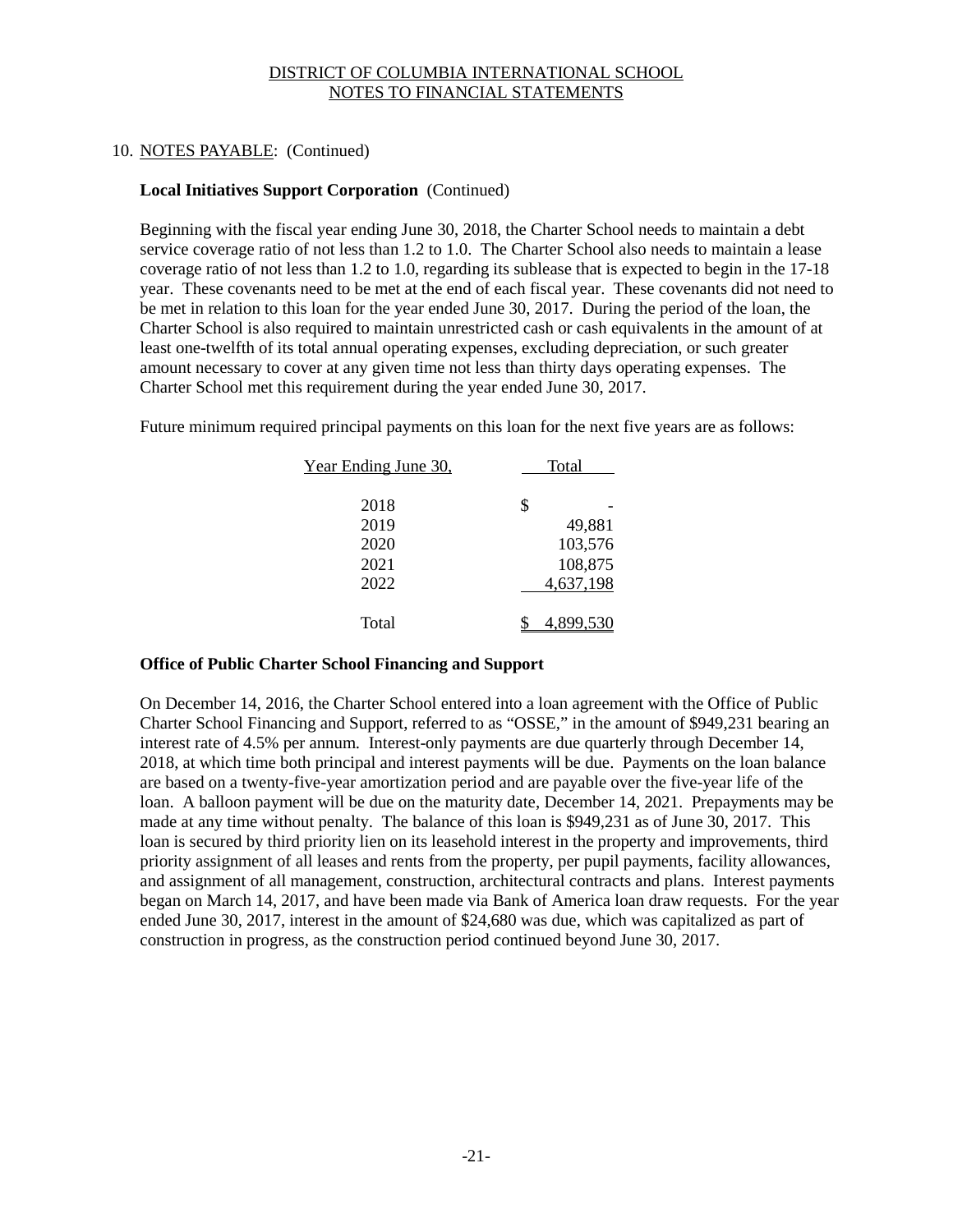## 10. NOTES PAYABLE: (Continued)

#### **Office of Public Charter School Financing and Support** (Continued)

Future minimum required principal payments on this loan for the next five years are as follows:

| Year Ending June 30, | Total   |
|----------------------|---------|
|                      |         |
| 2018                 | \$      |
| 2019                 | 10,421  |
| 2020                 | 21,556  |
| 2021                 | 22,542  |
| 2022                 | 894,712 |
|                      |         |
| Total                | 949.23  |

#### **Reinvestment Fund, Inc.**

On December 14, 2016, the Charter School entered into a loan agreement with the Reinvestment Fund, Inc., in the amount of \$5,128,175, bearing a variable monthly rate equal to the one-month LIBOR rate plus 400 basis points during the interest-only period that began on December 14, 2016, and will end on December 1, 2018. After December 1, 2018, the interest rate will be adjusted to a fixed rate based on the three-year Treasury Rate published on November 29, 2018, plus 375 basis points. Loan proceeds are obtainable through draw requests submitted by the Charter School for payment of expenses related to the construction project. The amount of loan proceeds drawn as of June 30, 2017, was \$4,898,369, leaving \$229,806 to be requested in the future. Interest only payments are due monthly which began on January 1, 2017, and continue through December 1, 2018, at which time both principal and interest payments will be due. Initial interest payments up to \$340,000 are to be paid by disbursements of loan proceeds and are added to the principal balance of the loan. For the year ended June 30, 2017, \$110,182 of interest due was paid by the loan proceeds. This interest has been capitalized as part of construction in progress, as the construction period continued beyond June 30, 2017. Payments on the loan balance are based on a twenty-five-year amortization period and are payable over the five-year life of the loan. A balloon payment will be due on the maturity date, December 14, 2021. Prepayments may be made prior to maturity without penalty. The balance of this loan is \$4,898,369 as of June 30, 2017. This loan is secured by a second leasehold Deed of Trust on lien security interest on the property and improvements, a shared second priority lien in the rents, issues, profits and leases, a continuing shared second lien in the Block account and in the operating account, a continuing second priority lien on the payments and facilities receivables.

Beginning with the fiscal year ending June 30, 2018, the Charter School needs to maintain a debt service coverage ratio of not less than 1.2 to 1.0. The Charter School also needs to maintain a lease coverage ratio of not less than 1.2 to 1.0, regarding its sublease that is expected to begin in the 17-18 year. These covenants need to be met at the end of each fiscal year. These covenants did not need to be met in relation to this loan for the year ended June 30, 2017. During the period of the loan, the Charter School is also required to maintain unrestricted cash or cash equivalents in the amount of at least one-twelfth of its total annual operating expenses, excluding depreciation, or such greater amount necessary to cover at any given time not less than thirty days operating expenses. The Charter School met this requirement during the year ended June 30, 2017.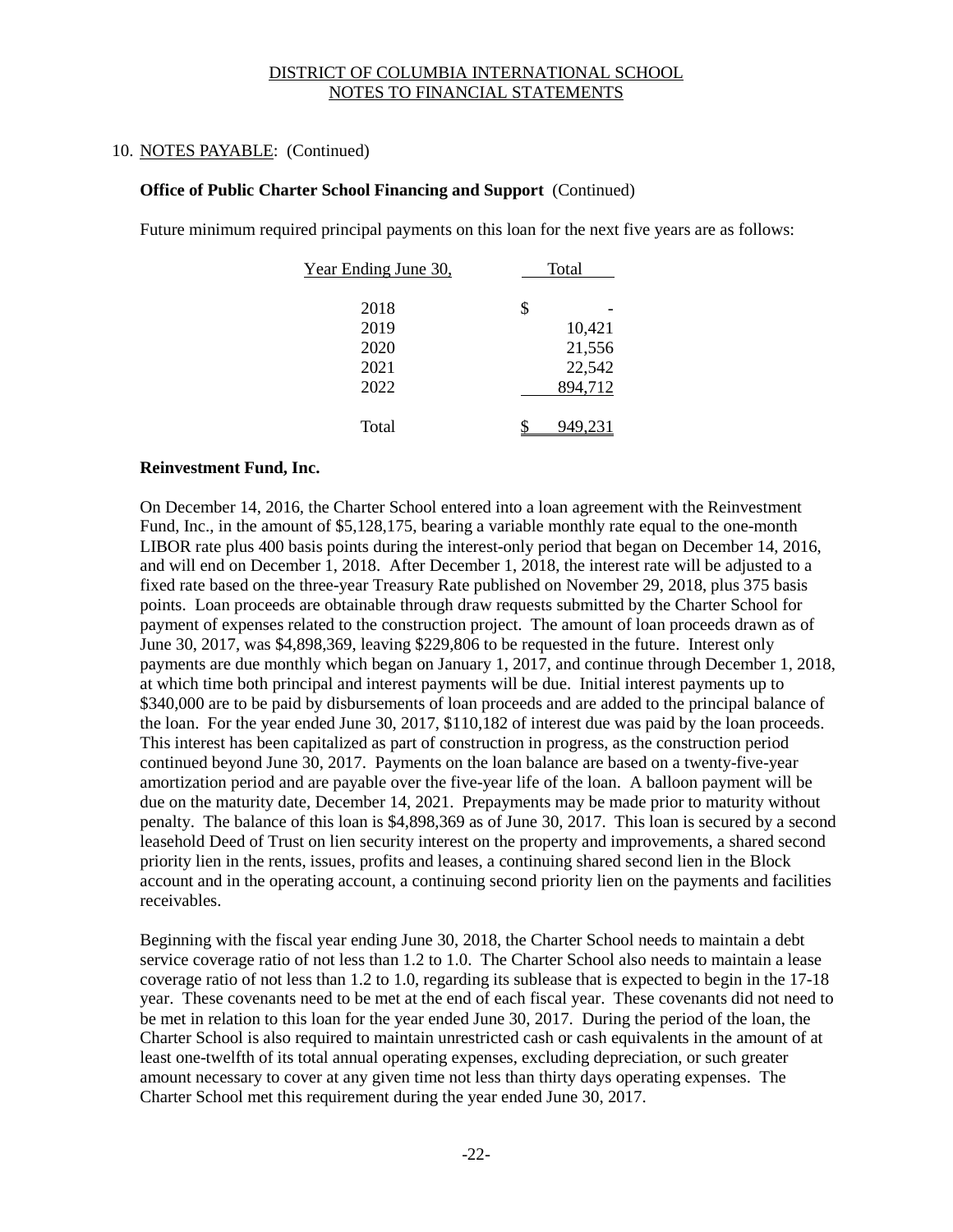## 10. NOTES PAYABLE: (Continued)

## **Reinvestment Fund, Inc.** (Continued)

Future minimum required principal payments on this loan for the next five years are as follows:

| Year Ending June 30, | Total |           |
|----------------------|-------|-----------|
|                      |       |           |
| 2018                 | \$    |           |
| 2019                 |       | 48,038    |
| 2020                 |       | 99,804    |
| 2021                 |       | 104,989   |
| 2022                 |       | 4,645,538 |
| Total                |       | 4.898.369 |

#### **Debt Issuance Costs**

During the year ended June 30, 2017, the Charter School retroactivity adopted the requirements in FASB ASC 935-30 to present debt issuance costs as a reduction of the carrying amount of the related debt rather than an asset. Amortization of the debt issuance costs is reported as interest expense in the schedule of functional expenses. Debt issuance cost amortization was \$24,747 for the year ended June 30, 2017. This amount was capitalized as part of construction in progress during the year as the building was not placed in service as of June 30, 2017. Since there is no current portion of principal due, the current portion of debt issuance costs in the amount of \$178,835 is not reflected in the financial statements.

Long-term debt at June 30, 2017, consisted of the following:

| Notes Payable<br><b>Less: Unamortized Debt Issuance Costs</b> | \$28,601,922<br>(927, 141) |
|---------------------------------------------------------------|----------------------------|
| Total                                                         | \$27,674,781               |

## 11. DISTRICT OF COLUMBIA PUBLIC CHARTER SCHOOL BOARD CONTRACT:

The Charter School was approved by the District of Columbia Public Charter School Board as a jointly operated co-located campus of the middle-high school campuses of five language immersion charter schools in the District of Columbia. The District of Columbia Public Charter School Board (DCPCSB) is responsible for the ongoing oversight of the School's fiscal management and academic acceptability. The agreement effective July 1, 2014, provides for a 15-year term of operation. If not renewed, the agreement will expire on or about July 1, 2029. The contract may be renewed for successive 15-year periods if the DCPCSB deems that the School is in compliance with its contract and District statutory provisions. In addition, in accordance with the Charter School Act, the DCPCSB is required to review the School every five years, with the first review expected to occur in 2019. The DCPCSB may revoke (or not renew) a school contract if a school violates applicable law, materially violates the contract or fails to meet the student academic achievement expectations set forth in the charter contract. Consequently, management does not anticipate non-renewal or revocation of its operational agreement.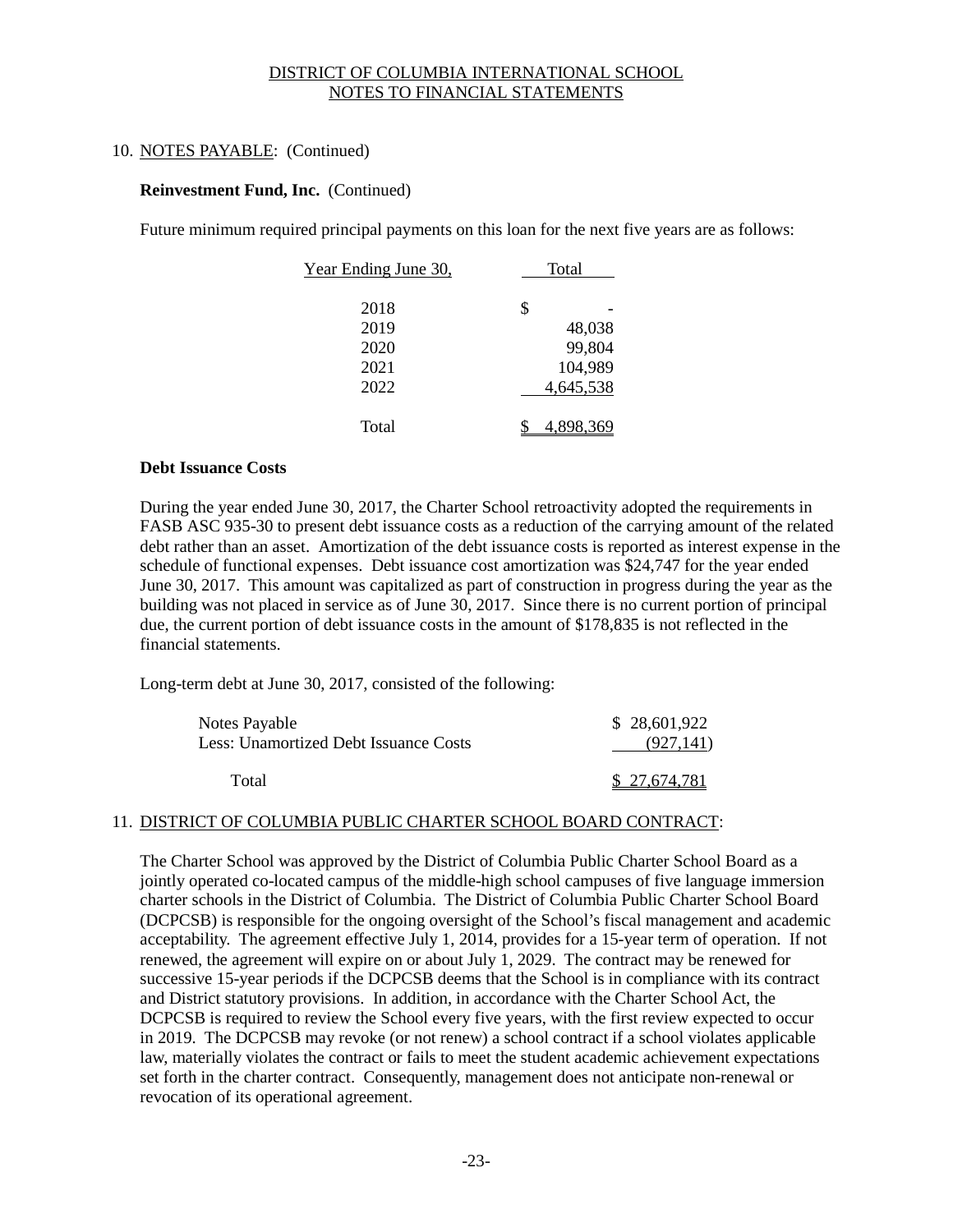## 11. DISTRICT OF COLUMBIA PUBLIC CHARTER SCHOOL BOARD CONTRACT: (Continued)

As part of the agreement with the DCPCSB, the Charter School may be charged a public charter school fee, which is not to exceed one percent of the total revenues (less philanthropic and investment revenues) within the annual budget to cover the costs of undertaking the ongoing administrative responsibilities of the Board. For the years ended June 30, 2017 and 2016, the School incurred \$89,290 and \$89,676, respectively, in administrative fees.

The contract provides that the Charter School may educate up to a predetermined number of students. However, this enrollment limit may be raised upon notification to and acceptance by the DCPCSB. The Charter School enrollment ceiling for the year ended June 30, 2017, was not permitted to be greater than 609 students. Audit enrollment for the 2016/2017 year was 520 students.

## 12. PER-PUPIL FUNDING ALLOCATION:

The Charter School receives local funding from the District of Columbia in the form of per-pupil educational allotments and facility allotments. This funding is based on the equivalent number of full-time students and is determined annually. For the year ended June 30, 2017, the per-student rate ranged from \$8,617 to \$12,974 for the educational allotment and \$3,124 for the facility allotment. For the year ended June 30, 2016, the per-student rate ranged from \$9,492 to \$11,580 for the education allotment and \$3,124 for the facility allotment. Additional allotments were made for Special Education Services.

Per-pupil funding for the years ended June 30, 2017 and 2016, was as follows:

|                              | June 30, 2017 | June 30, 2016 |
|------------------------------|---------------|---------------|
| Grades 6-8                   | 5,559,404     | 4, 141, 549   |
| <b>Special Education</b>     | 1,406,253     | 1,114,803     |
| English as a Second Language | 213,488       | 209,299       |
| <b>Facilities Allowance</b>  | 1,624,480     | 1,262,096     |
| <b>At-Risk Students</b>      | 212,035       | 178,794       |
| Total                        | 9.015.660     | 6.906.541     |

## 13. FEDERAL ENTITLEMENTS AND GRANTS:

During the years ended June 30, 2017 and 2016, the Charter School participated in the following federal awards programs:

|                                                     |              | June 30, 2017 |               | June 30, 2016 |
|-----------------------------------------------------|--------------|---------------|---------------|---------------|
| National School Lunch and School Breakfast Programs | <sup>S</sup> | 80.319        | <sup>\$</sup> | 92,889        |
| No Child Left Behind - Entitlement Funds            |              | 304,256       |               | 144,105       |
| Scholarship for Opportunity and Results Act (SOAR)  |              | 1,084,761     |               | 1,418,757     |
| Special Education, IDEA 611, Grants to Local        |              |               |               |               |
| <b>Education Agencies</b>                           |              | 85.582        |               | 110.948       |
| Total                                               |              | 1.554.918     |               | 1.766.699     |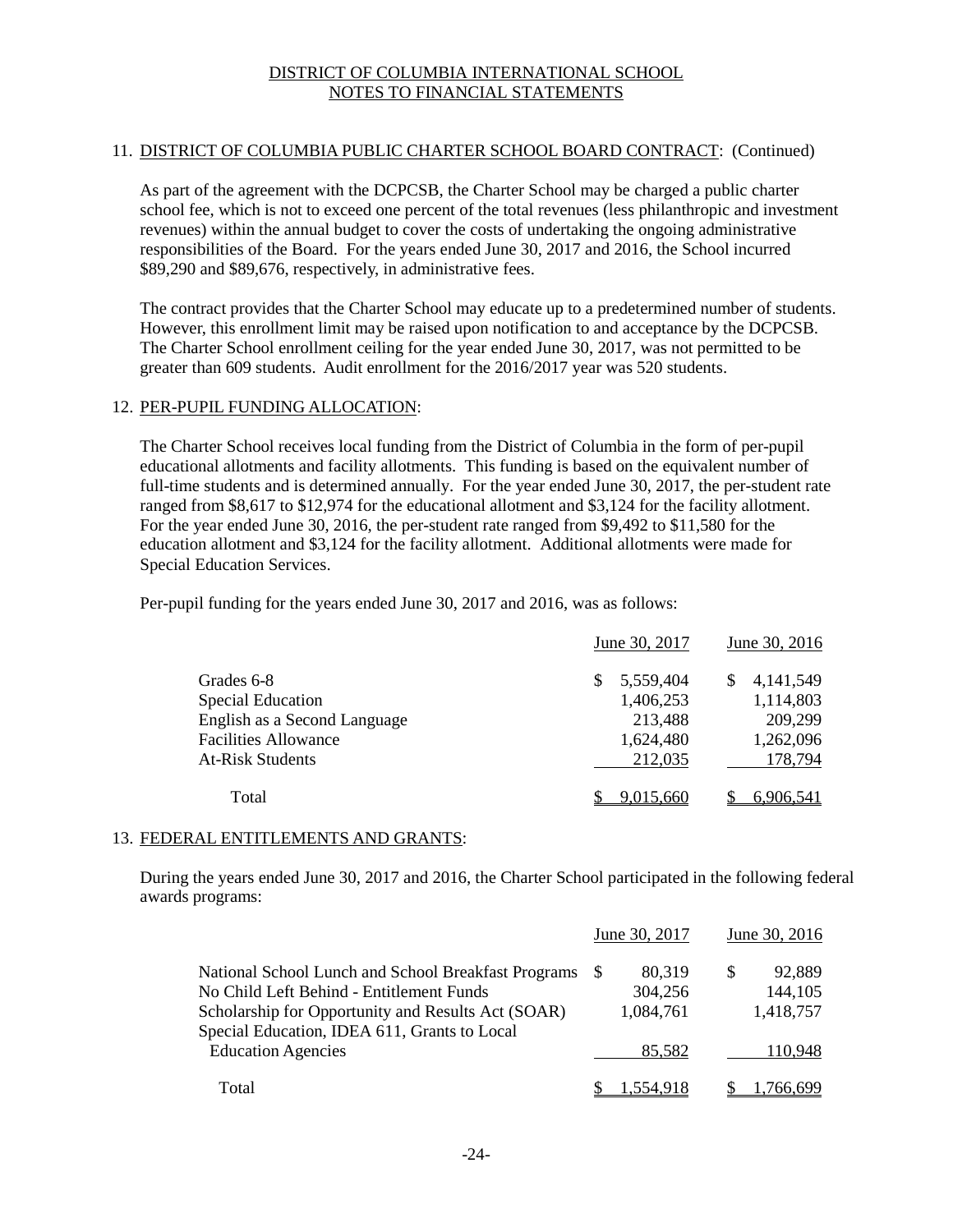# 13. FEDERAL ENTITLEMENTS AND GRANTS: (Continued)

Federal formula grants are allocations of money to States or their subdivisions in accordance with distribution formulas prescribed by law or administrative regulation, for activities of a continuing nature not confined to a specific project. The Charter School receives federal formula grants under the provisions of the No Child Left Behind Act (NCLB) of 2001, P.L 107-110. NCLB funds are not intended to replace state or local educational funding. Rather, NCLB funds provide additional support to states, LEAs, and schools for specific purposes. Grants are provided by the U.S. Department of Education and passed through the District of Columbia Office of the State Superintendent of Education.

The National School Lunch Program and School Breakfast Program are part of the child nutrition cluster of programs operated by the U.S. Department of Agriculture. The objectives of the child nutrition cluster programs are to: (1) assist States in administering food services that provide healthful, nutritious meals to eligible children in public and non-profit private schools, residential childcare institutions, and summer recreation programs; and (2) encourage the domestic consumption of nutritious agricultural commodities.

## 14. COMMITMENTS:

The loan commitments are disclosed in Note 10.

# **Building Lease (3220 and 3224 16th Street, NW)**

The Charter School entered into a rental agreement effective August 1, 2014, through July 31, 2017, with the Charter School Incubator Initiative for the rental of a school facility located at 3220 and 3224 16<sup>th</sup> Street, NW, Washington, DC. The term of this agreement continued until July 31, 2016, with an option to renew the agreement for one option period of either one or two years by providing the landlord with one-month prior written notice. The Charter School and the landlord agreed to continue the lease through July 31, 2017. As a requirement of this lease, a total rental security deposit of \$5,000 was to be made. The annual usage fee represents an amount equal to the number of students enrolled on each census date (every October) multiplied by the per pupil facilities allowance received from the District of Columbia. The annual usage fee is full service and includes all utilities (gas, water, electricity, and trash removal), building engineering, janitorial, maintenance and repairs, and property management. Rent expense on this lease for the years ended June 30, 2017 and 2016, was \$1,588,041 and \$1,210,681, respectively, and was based on a student enrollment of 520 and 404 students, respectively.

# **Building Lease (1500 Harvard Street, NW)**

The Charter School entered into a rental agreement effective July 15, 2015, with the Charter School Incubator Initiative for the rental of certain classroom space and other premises at 1500 Harvard Street, NW, in Washington, DC. The term of this agreement was scheduled to continue until July 15, 2018, but could be terminated on July  $15<sup>th</sup>$  of each year. The Charter School terminated this lease on July 15, 2017. As a requirement of this lease, a total rental security deposit of \$10,000 was to be made. As of June 30, 2017 and 2016, respectively, the Charter School did not owe any usage fees under this agreement. The usage fee for this lease is included in the above lease.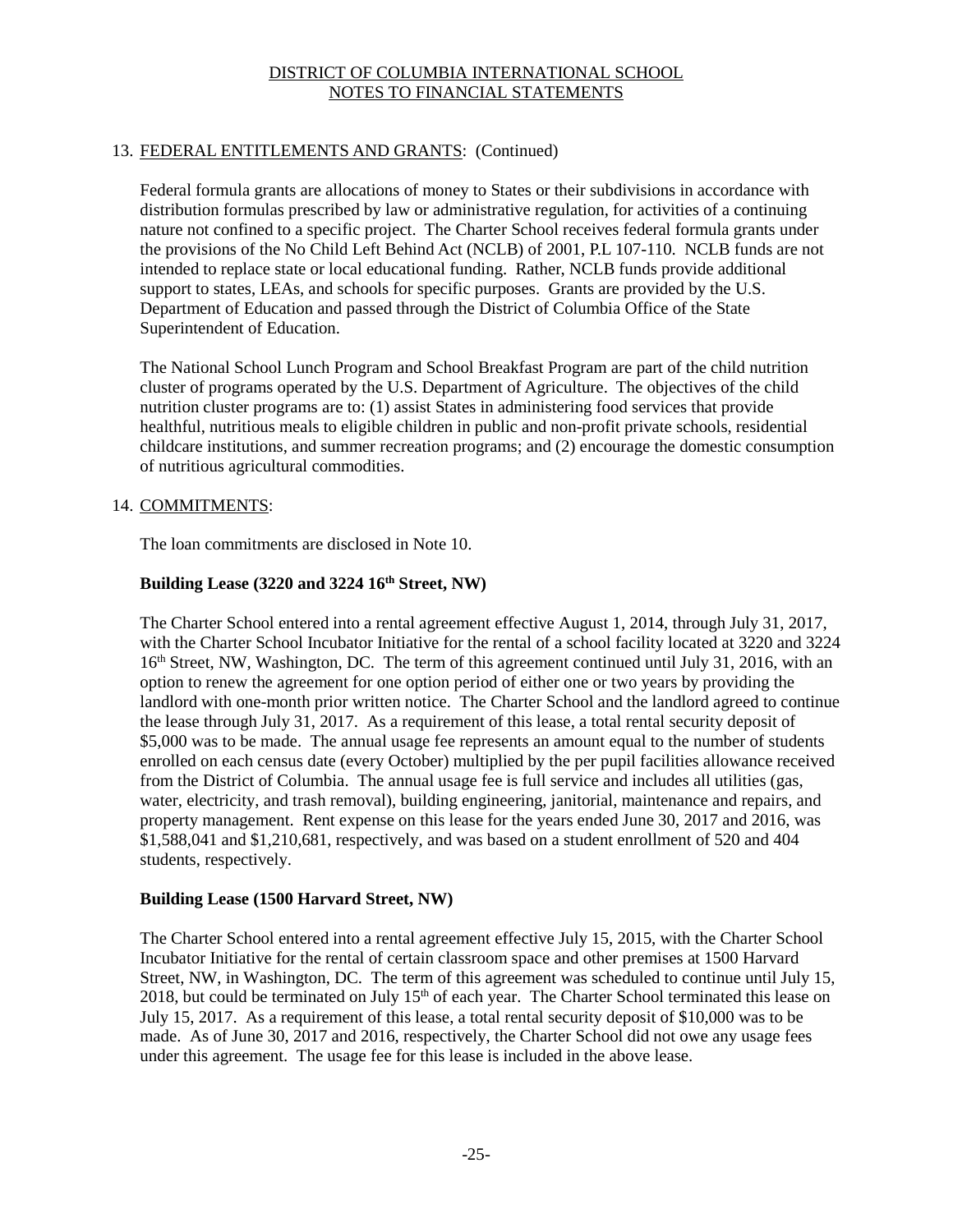## 14. COMMITMENTS: (Continued)

## **Building Lease (1400 Main Drive, NW)**

On November 10, 2016, the Charter School entered into a lease for property located at 1400 Main Drive, NW, Washington, DC, the former Walter Reed Army Medical Center property. The purpose of this lease was to obtain the property in order to renovate it for a school building. The Charter School obtained this lease for the property from a development company who in turn has leased the property from the District of Columbia. The term of this lease began on November 10, 2016, and ends on October 10, 2046. The annual lease payments for this lease are \$50 per year.

Total rent expense for the years ended June 30, 2017 and 2016 was \$1,594,541 and \$1,217,181, respectively, for the building leases noted above. Included in rent expense for the years ended June 30, 2017 and 2016 are payments for the rental of a gym totaling \$6,500 for both years.

## **Copier Lease**

The Charter School entered into a copier operating lease for four Lanier copiers during the year. The lease is for a period of 60 months and is scheduled to continue through July 15, 2021.

Future minimum payments on this lease are as follows:

| Year Ending June 30, | Total        |
|----------------------|--------------|
| 2018                 | \$<br>12,120 |
| 2019                 | 12,120       |
| 2020                 | 12,120       |
| 2021                 | 12,120       |
| Total                | 48.480       |

Rental expense for the year ended June 30, 2017, was \$12,120 for these copiers.

## 15. CONCENTRATIONS:

#### **Revenues**

The Charter School receives public funds from the District of Columbia based on the number of students they enroll according to the Uniform Per Student Funding Formula developed by the Mayor and City Council. This per pupil allocation is supplemented with extra funds for students with special needs. During the years ended June 30, 2017 and 2016, seventy-nine percent (79%) and seventy-two percent (72%), respectively, of total support was received from the District of Columbia in the form of per pupil funding.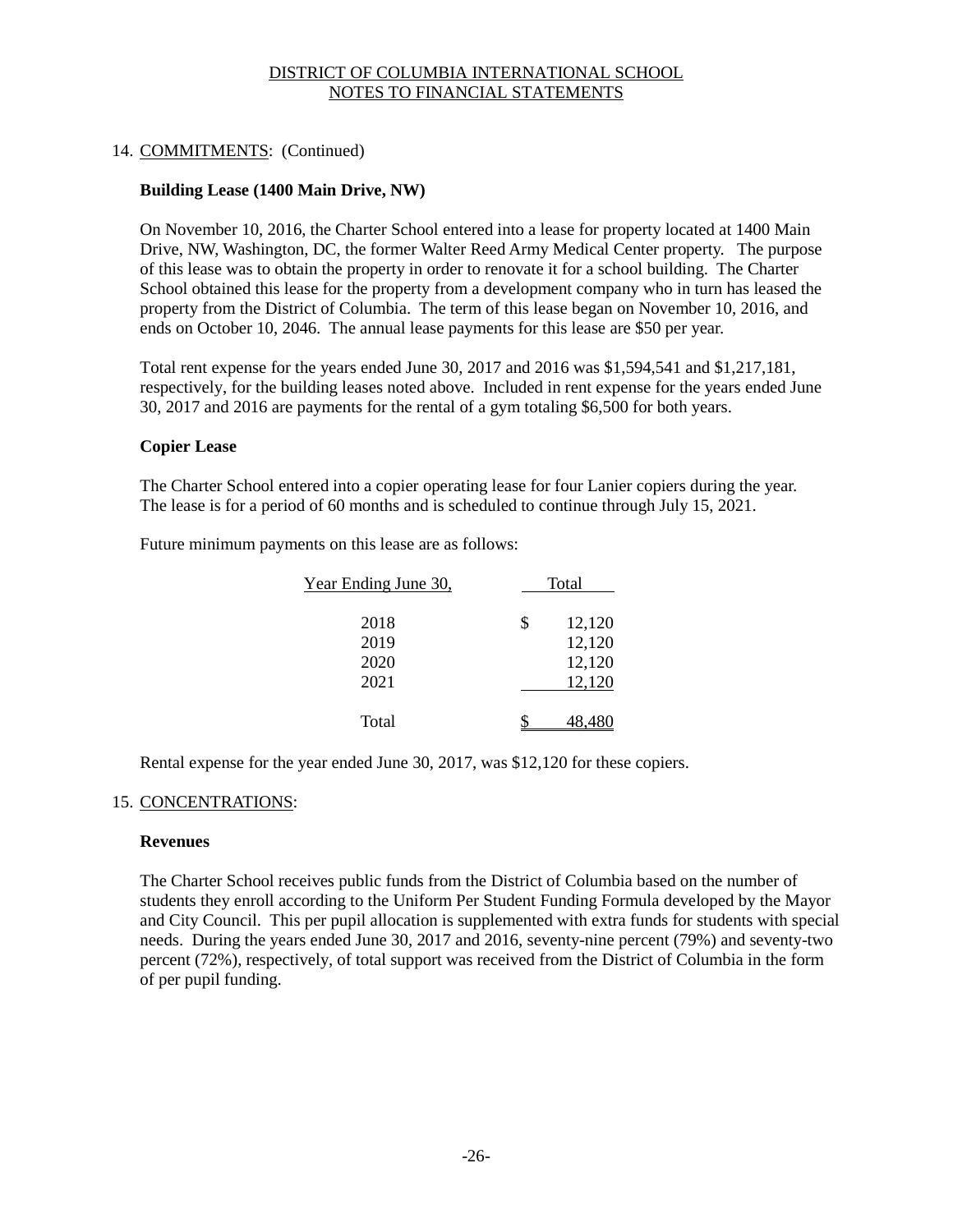## 15. CONCENTRATIONS: (Continued)

#### **Revenues** (Continued)

In addition to the revenue received through the Uniform Per Student Funding, the Charter School receives state and federal grants awarded under the auspices of the U.S. Department of Education (No Child Left Behind and special education) as well as the U.S. Department of Agriculture (Child Nutrition). The Charter School is entitled to receive these funds by virtue of its recognition as a Local Education Agency by the District of Columbia Public Charter School Board (DC PCSB).

The Charter School is limited to enrolling students that are residents of the District of Columbia. As such, the Charter School must compete for students against the DC Public School system as well as other DC Public Charter Schools.

#### 16. CONTINGENCIES:

The Charter School was approved to operate by the District of Columbia Public Charter School Board, authorized under the District of Columbia School Reform Act of 1995, Public Law 104-134, as amended. The School has no reason to believe that this relationship will be discontinued in the foreseeable future. However, any interruption of this relationship (i.e., the failure to continue this charter authorization or withholding of funds) could adversely affect the School's ability to finance ongoing operations.

The Charter School depends on per pupil allocations, grants, and contributions for a significant portion of its revenues. The ability of the sources of revenues to continue giving amounts comparable with prior years may be dependent upon future economic conditions and continued deductibility for income tax purposes of grants and contributions to the Charter School. While the Charter School's Board of Trustees and management believes the Charter School has the resources to continue its programs, its ability to do so, and the extent to which it continues, may be dependent on the above factors.

Laws and regulations governing charter schools are complex and subject to interpretation. The School believes that it is in compliance with all applicable laws and regulations and is not aware of any pending or threatened investigations involving allegations of potential wrongdoing.

The viability of public charter schools and funding for these schools is dependent on the consensus of current and future administration of the District of Columbia Government. Any future change in dynamics could adversely affect the operation of public charter schools.

## 17. SUBSEQUENT EVENTS:

#### **Financial Statement Preparation**

In preparing these financial statements, management has evaluated events and transactions for potential recognition or disclosure through November 17, 2017, the date the financial statements were available to be issued, and has determined that no adjustments are necessary to the amounts represented in the accompanying financial statements.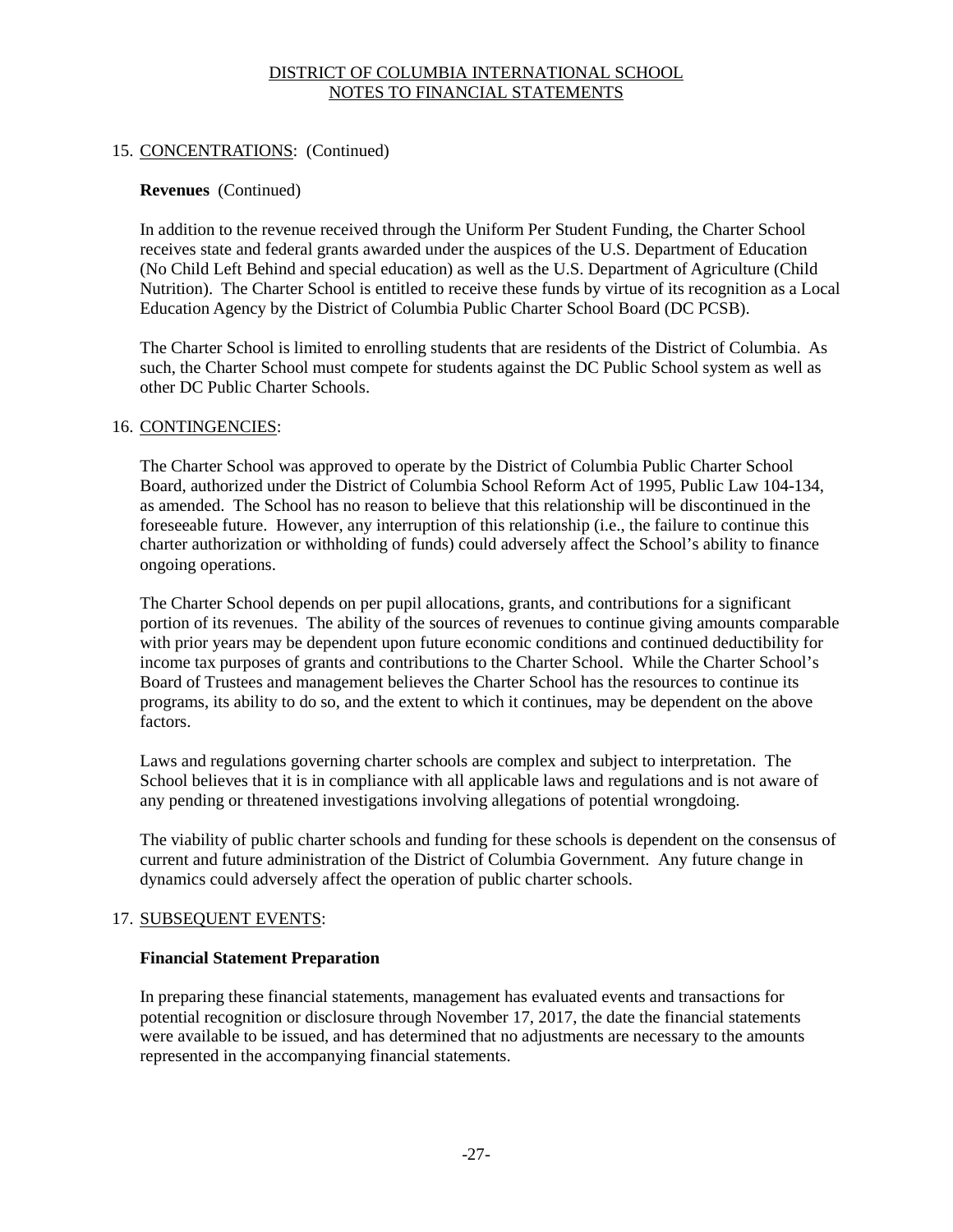## 17. SUBSEQUENT EVENTS: (Continued)

## **Additional Funding - Washington Teacher's Union Contract**

On October 1, 2017, the City Council approved the Washington Teacher's Union Contract. This contract will result in additional funds to both DC Public Schools and DC Public Charter Schools through an increase in the Uniform per Student Funding Formula. These additional funds result in a 5.9% increase above the original per pupil funding amounts. The Charter School will receive an additional one-time payment during the year ended June 30, 2018 to reflect the increase to the 2017 fiscal year per pupil funding base rate. The amount paid to the Charter School will be calculated based on the final enrollment audit count, supplemental payments and extended school year funding for the year ended June 30, 2017. The 2017 fiscal year base rate will increase by an amount of \$203 over the original base rate of \$9,682 to a revised base rate of \$9,885.

## **Enrollment**

Enrollment for the 2017/2018 school year is projected to be approximately eight hundred four (804) students. These enrollment numbers are up from the current enrollment number of five hundred twenty (520) students during the 2016/2017 school year.

## **Sublease of School Building**

The Charter School entered into a sublease rental agreement in November 2016 with the Latin American Montessori Bilingual Public Charter School for the rental of space located at 1400 Main Drive, NW, the former Walter Reed Army Medical Center in Washington, DC. The rental lease is effective for a twenty-nine-year and eleven-month period after the commencement date. The commencement date is expected to occur in the 17-18 school year. As a requirement of this lease, a total rental security deposit of \$130,166 is to be made. A reserve in the amount of \$25,000 is also required. This lease calls for quarterly lease payments. Annual base rent for year one is \$468,600, which is for the year ended June 30, 2018. If the commencement date occurs after September 30, 2017, prorated adjustments could be made to this base rent. Year two annual rent is \$624,800 and year three annual base rent is \$781,000. Each year thereafter, the base rent will increase by the lesser of (a) the percentage increase in the per pupil facilities allowance from the prior year or (b) three percent (3%). As of the date of this report, no rent payments were made nor was the security deposit paid.

## 18. RELATED PARTY TRANSACTIONS:

## **Grant Revenues**

A board member of the Charter School is affiliated with the New Schools Venture Fund. During December 2013, this organization granted \$936,250 to the Charter School. This grant was accounted for as a conditional grant by the Charter School. During the year ended June 30, 2016, the final installment of \$286,250 was recognized as revenue in relation to this grant by the Charter School.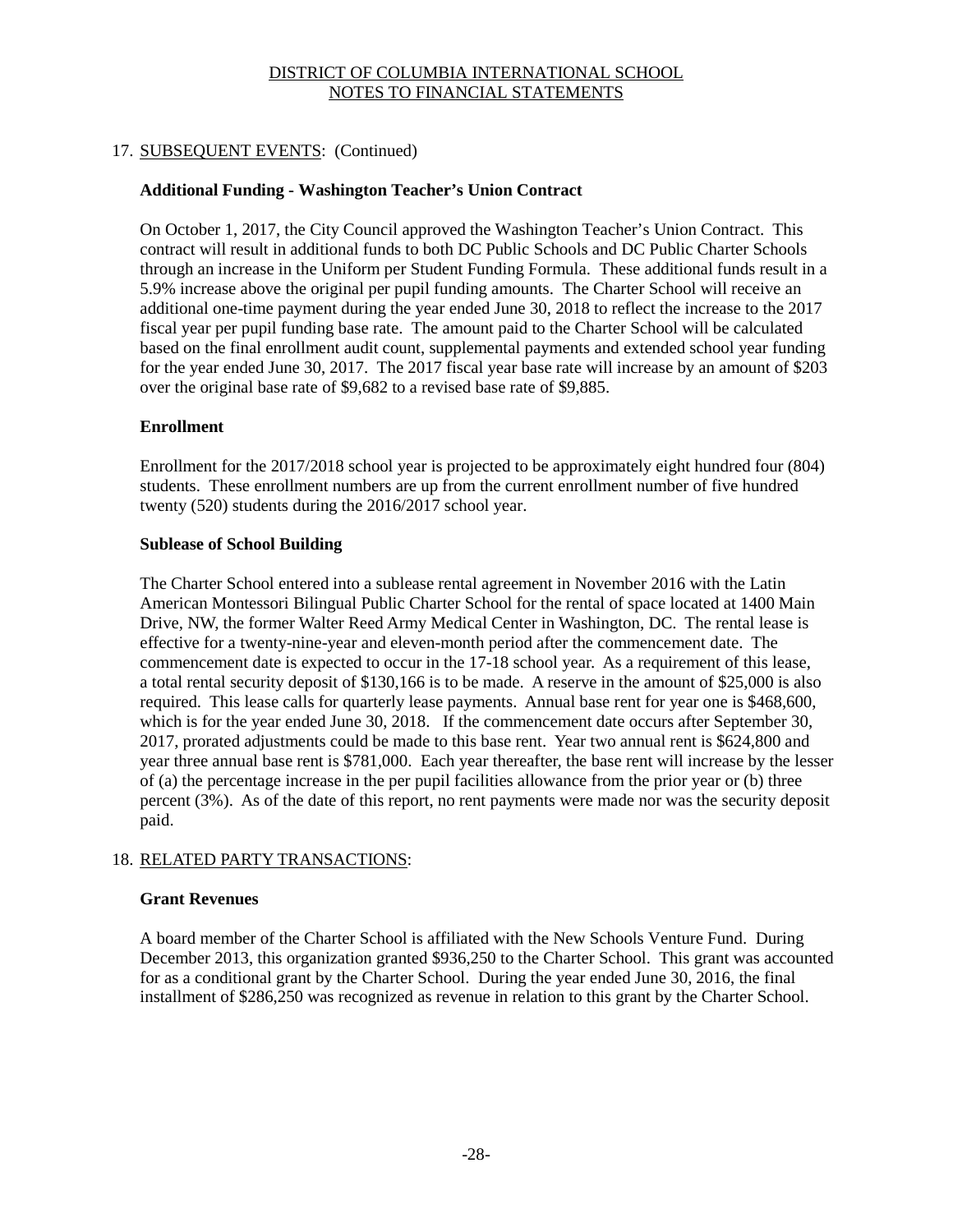## 18. RELATED PARTY TRANSACTIONS: (Continued)

#### **Member Schools**

DCI is a cooperative, collaborative school founded by 5 language immersion public charter schools. These schools have amended their charters to include DCI as a secondary program for grades 6-12. Certain federal government grants were received from the Department of Education and passed through these member schools to DCI. These federal grants are listed on DCI's schedule of expenditures of federal awards.

## 19. FUNDRAISING:

During the years ended June 30, 2017 and 2016, expenses incurred for the purpose of fundraising were \$136,580 and \$48,541, respectively.

#### 20. ADVERTISING:

Advertising was conducted for the purpose of promoting open enrollment and student recruiting to the school and to provide outreach to the community. Advertising costs are expensed when incurred. Direct advertising expenses were \$33,712 and \$27,608 for the years ended June 30, 2017 and 2016, respectively.

#### 21. RETIREMENT PLAN:

#### **Teachers Retirement Plan**

As authorized by the Title 38 of the Code of the District of Columbia, teachers of the DC Public School System may participate in a defined benefit plan named the "Teacher's Retirement Plan." The District of Columbia Retirement Board (DCRB) is responsible for paying benefits attributable to teacher service. An employee may elect to remain in the Teacher's Retirement Plan if that individual leaves employment with the District of Columbia Public School system and becomes an employee of a DC Public Charter School provided the election is made within 60 days of departure. To remain in the plan, the teacher must make the required employee retirement contributions and the Charter School must make the match contributions that the District Government would have made to the plan. Employee contributions of 11% of annual salary are required to be made on a pre-tax basis to the plan.

## **401(k) Retirement Plan**

The Charter School provides pension benefits for its employees through a defined contribution 401(k) retirement plan. In a defined contribution plan, benefits depend solely on amounts contributed to the plan plus investment earnings. Provisions of the Plan allow for the employees to contribute up to the statutory limits set by the Internal Revenue Code. The Charter School contributes, on a matching basis, an amount up to 3% of an employee's base annual salary for employees with one or more years of employment. In addition to the traditional  $401(k)$  contributions, the Plan accepts Roth  $401(k)$ contributions.

The combined amount of employer contributions for the years ended June 30, 2017 and 2016, was \$53,770 and \$42,249, respectively.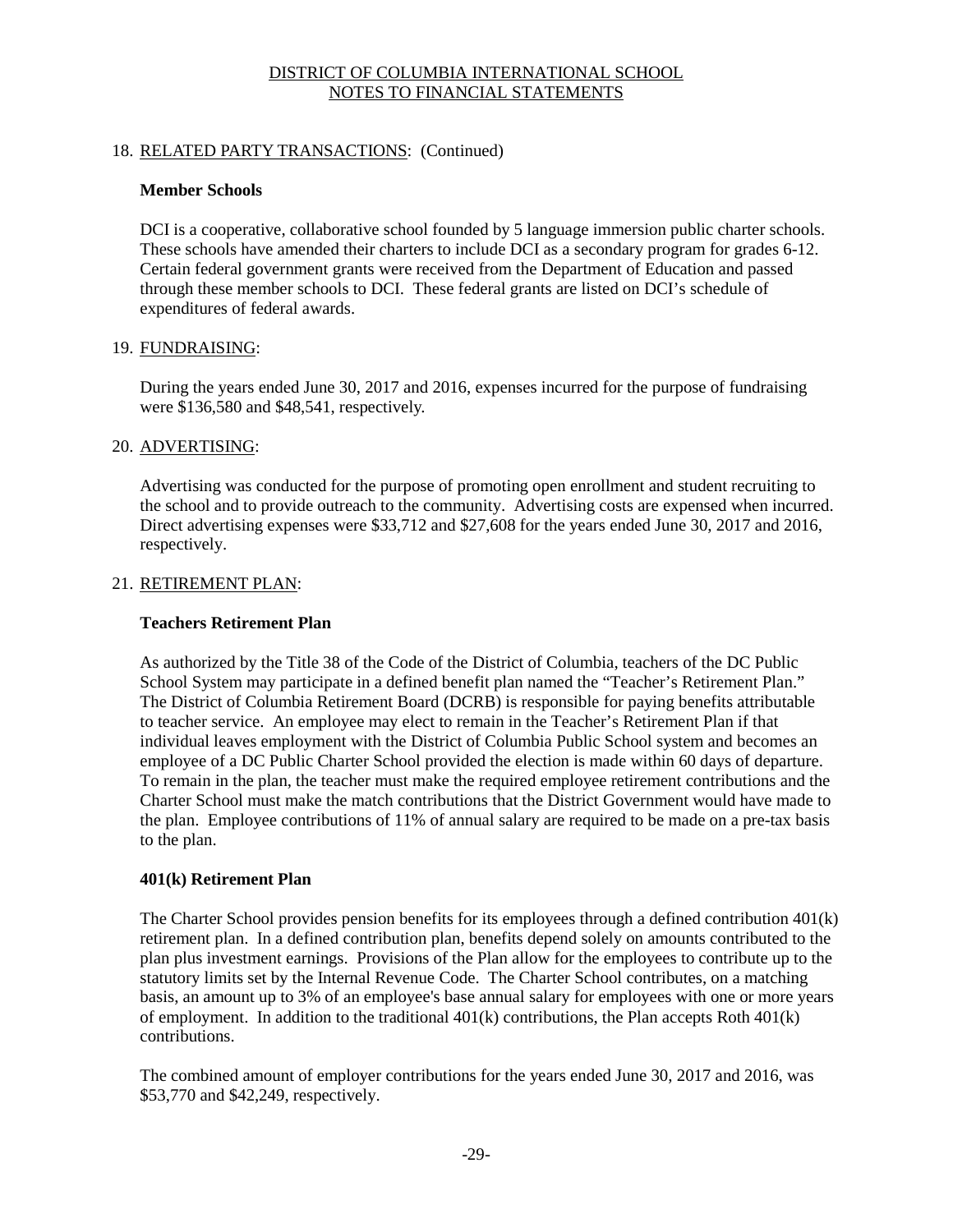# 22. EMPLOYEE BENEFITS:

The cost of fringe benefits incurred for the years ended June 30, 2017 and 2016, consisted of the following:

|                               | June 30, 2017 | June 30, 2016 |
|-------------------------------|---------------|---------------|
| Social Security/Medicare      | \$<br>314,168 | 198,213<br>S  |
| <b>Health Insurance</b>       | 348,182       | 252,546       |
| Life and Disability Insurance | 20,421        | 11,815        |
| Retirement                    | 53,770        | 42,249        |
| Unemployment                  | 29,412        | 26,816        |
| Mass Transit                  | 31,355        | 23,932        |
| <b>Workers Compensation</b>   | 18,066        | 6,638         |
| Total                         | 815,374       | 562,209       |

# 23. OCCUPANCY COST:

The cost of occupancy for the years ended June 30, 2017 and 2016, consisted of the following:

|                                     | June 30, 2017 | June 30, 2016 |
|-------------------------------------|---------------|---------------|
| Rent                                | 1,594,541     | 1,217,181     |
| Maintenance and Repairs             | 56,430        | 12,771        |
| <b>Janitorial Supplies</b>          | 1,236         | 5,133         |
| <b>Contracted Building Services</b> | 4,033         | 3,574         |
| Depreciation - Facilities           | 1,347         | 15,736        |
| Total                               | 1,657.587     | 1.254.395     |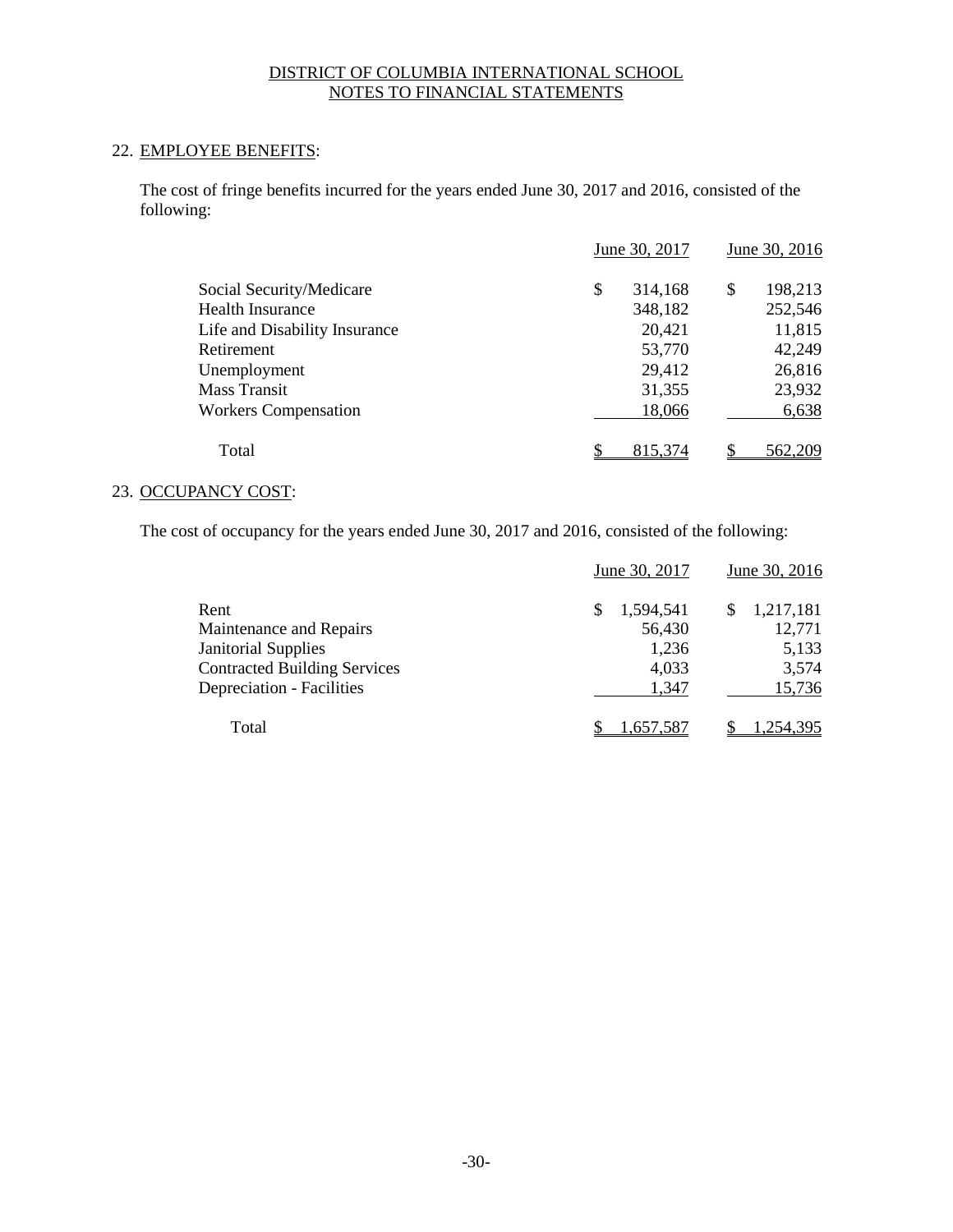#### DISTRICT OF COLUMBIA INTERNATIONAL SCHOOL COMPARATIVE SCHEDULES OF FUNCTIONAL EXPENSES FOR THE YEARS ENDED JUNE 30, 2017 AND 2016

|                                         | June 30, 2017              |                             |      |                       |                            |             | June 30, 2016 |           |               |              |  |                |               |             |  |  |
|-----------------------------------------|----------------------------|-----------------------------|------|-----------------------|----------------------------|-------------|---------------|-----------|---------------|--------------|--|----------------|---------------|-------------|--|--|
|                                         | General and<br>Educational |                             |      |                       | Educational<br>General and |             |               |           |               |              |  |                |               |             |  |  |
|                                         | Total                      | Services                    |      | <b>Administrative</b> |                            | Fundraising |               | Total     |               | Services     |  | Administrative |               | Fundraising |  |  |
| Personnel, Salaries and Benefits:       |                            |                             |      |                       |                            |             |               |           |               |              |  |                |               |             |  |  |
| Leadership Salaries                     | 512,010                    | \$<br>352,761               | - \$ | 128,921               | -\$                        | 30,328      | \$            | 373,633   | -\$           | 306,550 \$   |  | 45,876         | \$            | 21,207      |  |  |
| <b>Teaching Staff Salaries</b>          | 2,783,962                  | 2,782,340                   |      | 1,522                 |                            | 100         |               | 2,071,939 |               | 2,071,939    |  |                |               |             |  |  |
| <b>Student Support Salaries</b>         |                            |                             |      |                       |                            |             |               |           |               |              |  |                |               |             |  |  |
|                                         | 792,223                    | 723,535                     |      | 32,394                |                            | 36,294      |               | 448,363   |               | 445,414      |  | 2,739          |               | 210         |  |  |
| Office and Administrative Staff         | 389,453                    | 180,312                     |      | 196,451               |                            | 12,690      |               | 296,543   |               | 116,901      |  | 172,084        |               | 7,558       |  |  |
| <b>Employee Benefits</b>                | 471,794                    | 425,558                     |      | 37,838                |                            | 8,398       |               | 337,180   |               | 310,795      |  | 23,324         |               | 3,061       |  |  |
| <b>Payroll Taxes</b>                    | 343,580                    | 309,909                     |      | 27,555                |                            | 6,116       |               | 225,029   |               | 207,419      |  | 15,566         |               | 2,044       |  |  |
| <b>Staff Development Expense</b>        | 72,538                     | 65,429                      |      | 5,818                 |                            | 1,291       |               | 90,823    |               | 83,716       |  | 6,283          |               | 824         |  |  |
| Other Personnel Expenses                | 101,655                    | 91,693                      |      | 8,153                 |                            | 1,809       |               | 72,781    |               | 66,912       |  | 5,379          |               | 490         |  |  |
| Total Personnel, Salaries and Benefits  | 5,467,215                  | 4,931,537                   |      | 438,652               |                            | 97,026      |               | 3,916,291 |               | 3,609,646    |  | 271,251        |               | 35,394      |  |  |
| <b>Direct Student Costs:</b>            |                            |                             |      |                       |                            |             |               |           |               |              |  |                |               |             |  |  |
| <b>Textbooks</b>                        | \$<br>66,312               | $\mathbb{S}$<br>66,312 \$   |      |                       | -\$                        |             | \$            | 46,959    | <sup>\$</sup> | 46,959 \$    |  |                | \$            |             |  |  |
| <b>Student Supplies and Materials</b>   | 189,117                    | 189,117                     |      |                       |                            |             |               | 159,474   |               | 159,474      |  |                |               |             |  |  |
| <b>Student Assessment Materials</b>     | 31,282                     | 31,282                      |      |                       |                            |             |               | 18,446    |               | 18,446       |  |                |               |             |  |  |
| Food Service                            | 133,121                    | 133,121                     |      |                       |                            |             |               | 141,287   |               | 141,287      |  |                |               |             |  |  |
|                                         |                            |                             |      |                       |                            |             |               |           |               |              |  |                |               |             |  |  |
| Contracted Instruction                  | 102,944                    | 102,944                     |      |                       |                            |             |               | 200,706   |               | 200,706      |  |                |               |             |  |  |
| <b>Student Travel/Transportation</b>    | 63,908                     | 63,908                      |      |                       |                            |             |               | 27,577    |               | 27,577       |  |                |               |             |  |  |
| Other Student Costs                     | 57,968                     | 57,968                      |      |                       |                            |             |               | 48,969    |               | 48,969       |  |                |               |             |  |  |
| <b>Total Direct Student Costs</b>       | 644,652                    | 644,652                     |      |                       |                            |             |               | 643,418   |               | 643,418      |  |                |               |             |  |  |
| <b>Occupancy Costs:</b>                 |                            |                             |      |                       |                            |             |               |           |               |              |  |                |               |             |  |  |
| Rent                                    | \$<br>1,594,541            | \$<br>1,438,276 \$          |      | 127,882               | \$                         | 28,383      | \$            | 1,217,181 | \$            | 1,121,930 \$ |  | 84,197         | $\mathcal{S}$ | 11,054      |  |  |
| <b>Contracted Building Services</b>     | 4,033                      | 3,638                       |      | 323                   |                            | 72          |               | 3,574     |               | 3,296        |  | 246            |               | 32          |  |  |
| Maintenance and Repairs                 | 56,430                     | 50,900                      |      | 4,526                 |                            | 1,004       |               | 12,771    |               | 11,772       |  | 883            |               | 116         |  |  |
| Janitorial Supplies                     | 1,236                      | 1,115                       |      | 99                    |                            | 22          |               | 5,133     |               | 4,729        |  | 357            |               | 47          |  |  |
|                                         |                            |                             |      |                       |                            |             |               |           |               |              |  |                |               |             |  |  |
| Depreciation - Facilities               | 1,347                      | 1,215                       |      | 108                   |                            | 24          |               | 15,736    |               | 14,505       |  | 1,088          |               | 143         |  |  |
| <b>Total Occupancy Costs</b>            | 1,657,587                  | 1,495,144                   | -8   | 132,938               |                            | 29,505      |               | 1,254,395 |               | 1,156,232    |  | 86,771         |               | 11,392      |  |  |
| Office Expenses:                        |                            |                             |      |                       |                            |             |               |           |               |              |  |                |               |             |  |  |
| Office Supplies and Materials           | \$<br>45,738               | $\mathbb{S}$<br>$41,256$ \$ |      | 3,668                 | $\mathbb{S}$               | 814         | \$            | 28,682    | $\mathbb{S}$  | 26,438 \$    |  | 1,984          | $\mathcal{S}$ | 260         |  |  |
| <b>Equipment Rental and Maintenance</b> | 17,876                     | 16,124                      |      | 1,434                 |                            | 318         |               | 15,736    |               | 14,504       |  | 1,089          |               | 143         |  |  |
| Telephone/Telecommunications            | 14,084                     | 12,703                      |      | 1,130                 |                            | 251         |               | 13,065    |               | 12,042       |  | 904            |               | 119         |  |  |
| Postage and Shipping                    | 2,655                      | 2,395                       |      | 213                   |                            | 47          |               | 4,600     |               | 4,240        |  | 318            |               | 42          |  |  |
| <b>Computer Support Fees</b>            | 37,777                     | 34,075                      |      | 3,030                 |                            | 672         |               | 30,359    |               | 27,983       |  | 2,100          |               | 276         |  |  |
| Printing and Duplication                |                            |                             |      |                       |                            |             |               | 3,628     |               | 3,344        |  | 251            |               | 33          |  |  |
|                                         |                            |                             |      |                       |                            |             |               |           |               |              |  |                |               |             |  |  |
| <b>Total Office Expenses</b>            | 118,130                    | 106,553                     |      | 9,475                 |                            | 2,102       |               | 96,070    |               | 88,551       |  | 6,646          |               | 873         |  |  |
| General Expenses:                       |                            |                             |      |                       |                            |             |               |           |               |              |  |                |               |             |  |  |
| Insurance                               | \$<br>25,983               | $\mathbb{S}$<br>22,866 \$   |      | 2,858                 | $\mathcal{S}$              | 259         | $\mathbb{S}$  | 19,340    | \$            | 17,827 \$    |  | 1,337          | \$            | 176         |  |  |
| Authorizer Fee                          | 89,290                     | 80,540                      |      | 7,161                 |                            | 1,589       |               | 89,676    |               |              |  | 89,676         |               |             |  |  |
| Accounting, Auditing and Payroll        | 118,043                    | 106,475                     |      | 9,467                 |                            | 2,101       |               | 100,291   |               |              |  | 100,291        |               |             |  |  |
| <b>Legal Fees</b>                       | 17,695                     | 16,250                      |      | 1,445                 |                            |             |               | 8,195     |               | 5,000        |  | 3,195          |               |             |  |  |
| <b>Business Fees and Dues</b>           | 46,987                     | 43,150                      |      | 3,837                 |                            |             |               | 25,256    |               | 21,083       |  | 4,173          |               |             |  |  |
| <b>Other Professional Fees</b>          | 49,486                     | 44,636                      |      | 3,969                 |                            | 881         |               | 29,091    |               | 1,853        |  | 26,789         |               | 449         |  |  |
|                                         |                            |                             |      |                       |                            |             |               |           |               |              |  |                |               |             |  |  |
| Other Expenses                          | 9,735                      | 8,781                       |      | 781                   |                            | 173         |               | 16,003    |               | 8,659        |  | 7,087          |               | 257         |  |  |
| Depreciation                            | 165,383                    | 149,175                     |      | 13,264                |                            | 2,944       |               | 114,548   |               | 113,713      |  | 835            |               |             |  |  |
| <b>Total General Expenses</b>           | 522,602                    | 471,873                     |      | 42,782                |                            | 7,947       |               | 402,400   |               | 168,135      |  | 233,383        |               | 882         |  |  |
| TOTAL FUNCTIONAL EXPENSES               | 8,410,186                  | 7,649,759                   |      | 623,847               |                            | 136,580     |               | 6,312,574 |               | 5,665,982    |  | 598,051        |               | 48,541      |  |  |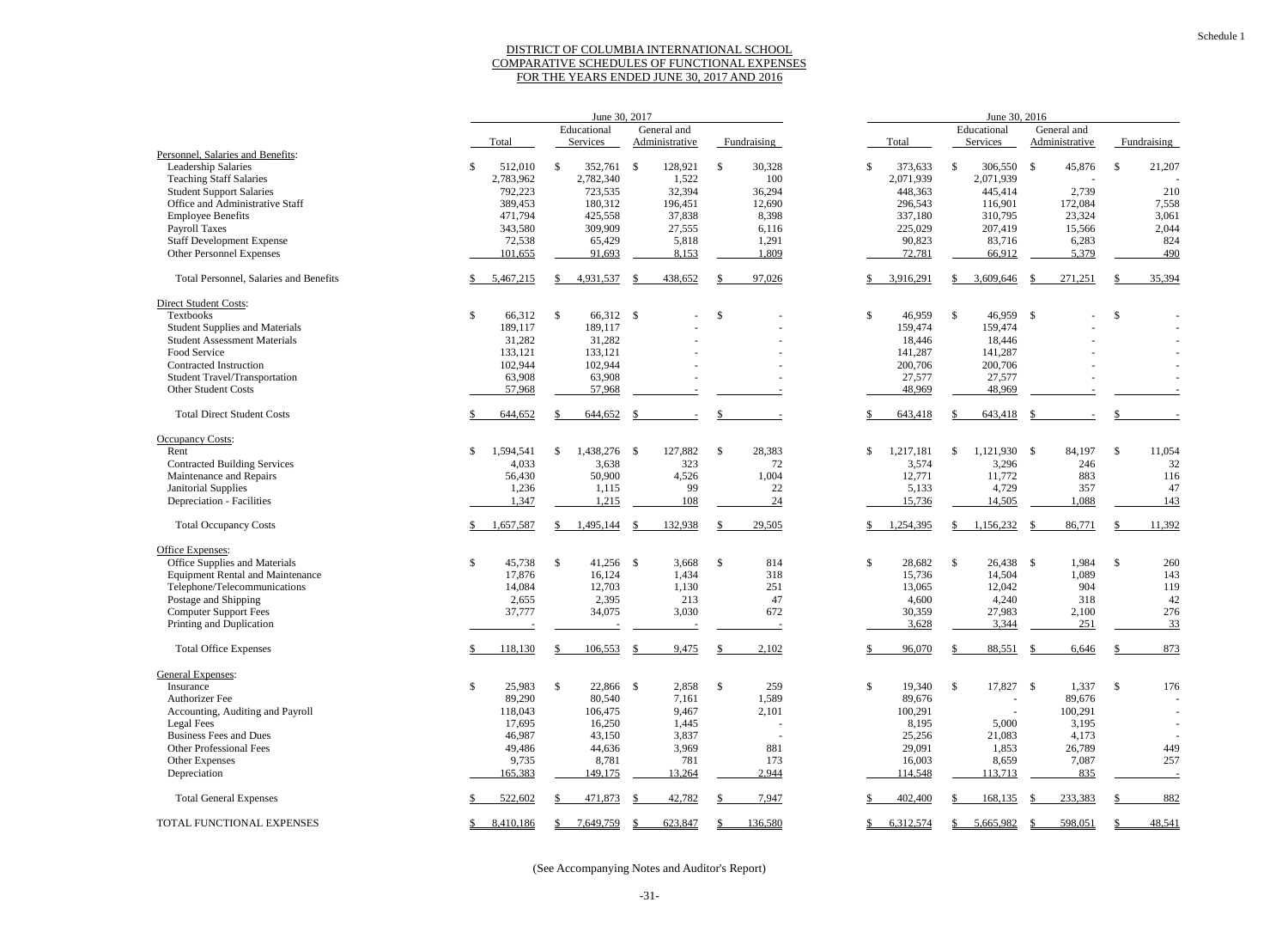## DISTRICT OF COLUMBIA INTERNATIONAL SCHOOL COMPARATIVE SCHEDULES OF AVERAGE COST PER STUDENT FOR THE YEARS ENDED JUNE 30, 2017 AND 2016

June 30, 2017

|                            |       |   | <b>Total Cost</b> | <b>Average Cost</b><br>Per Student |
|----------------------------|-------|---|-------------------|------------------------------------|
| Instructional              |       | S | 6,154,615         | \$<br>11,836                       |
| <b>Occupancy Cost</b>      |       |   | 1,657,587         | 3,188                              |
| General and Administrative |       |   | 490,909           | 944                                |
| Fundraising                |       |   | 107,075           | 206                                |
|                            | Total |   | 8,410,186         | 16,174                             |

The above is the average per student cost for the year ended June 30, 2017, and is based on a full time equivalent (FTE) enrollment of 520 students.

#### June 30, 2016

|                            |       | <b>Total Cost</b> | <b>Average Cost</b><br>Per Student |
|----------------------------|-------|-------------------|------------------------------------|
| Instructional              |       | \$<br>4,509,750   | \$<br>11,162                       |
| <b>Occupancy Cost</b>      |       | 1,254,395         | 3,105                              |
| General and Administrative |       | 511,280           | 1,266                              |
| Fundraising                |       | 37,149            | 92                                 |
|                            | Total | 6.312.574         | 5.625                              |

The above is the average per student cost for the year ended June 30, 2016, and is based on a full time equivalent (FTE) enrollment of 404 students.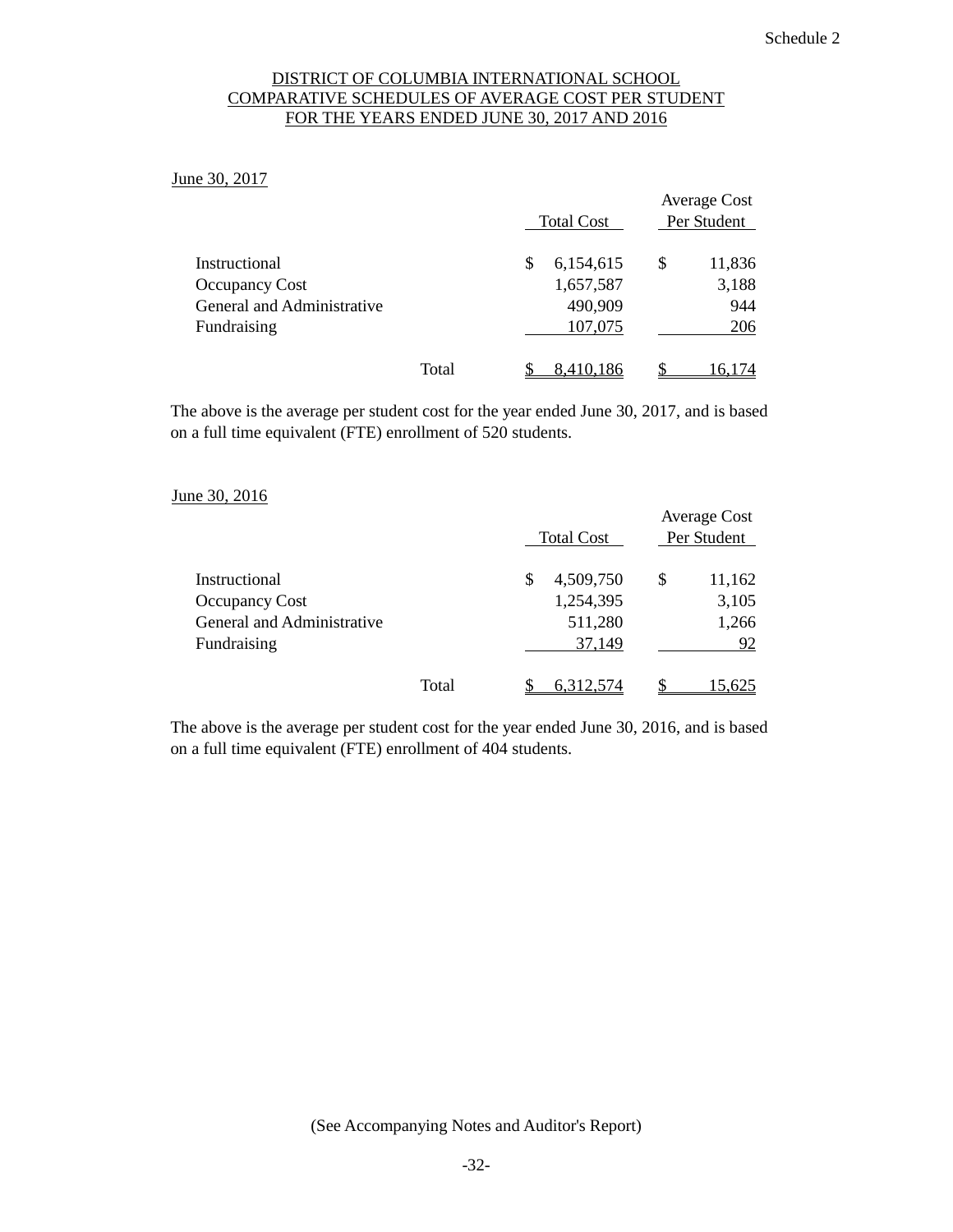#### DISTRICT OF COLUMBIA INTERNATIONAL SCHOOL SCHEDULE OF EXPENDITURES OF FEDERAL AWARDS FOR THE YEAR ENDED JUNE 30, 2017

|                                                                                                                                   | Federal               | Pass-Through       |               | Program            |                          | Grant                     | Refundable |                        |               |                               | <b>Current Year Activity</b> |                            | Grant                   |  | Refundable |  |
|-----------------------------------------------------------------------------------------------------------------------------------|-----------------------|--------------------|---------------|--------------------|--------------------------|---------------------------|------------|------------------------|---------------|-------------------------------|------------------------------|----------------------------|-------------------------|--|------------|--|
| Federal Grantor/Pass Through Grantor Program Title                                                                                | <b>CFDA</b><br>Number | Grantors<br>Number |               | or Award<br>Amount | Period of Award          | Receivable<br>at $7/1/16$ |            | Advance<br>at $7/1/16$ | Receipts      | Disbursements<br>Expenditures |                              | Receivable<br>at $6/30/17$ | Advance<br>at $6/30/17$ |  |            |  |
| <b>U.S. Department of Education:</b>                                                                                              |                       |                    |               |                    |                          |                           |            |                        |               |                               |                              |                            |                         |  |            |  |
| Passed Through the District of Columbia Government:                                                                               |                       |                    |               |                    |                          |                           |            |                        |               |                               |                              |                            |                         |  |            |  |
| Title I, Part A, Grants to Local Education Agencies                                                                               | 84.010A               | 72010A             | \$            | 185,765            | 07/01/16 to 09/30/17     | \$                        | \$         |                        | 151,688<br>\$ | $\mathbb{S}$<br>178,676       | \$.                          | 26,988                     | \$                      |  |            |  |
| Title I, Part A, Grants to Local Education Agencies<br>Title II, Part A, Preparing, Training and Recruiting High Quality Teachers | 84.010A               | 62010A             | \$            | 158,773            | 07/01/15 to 09/30/16     |                           |            | 951                    | 51,517        | 52,468                        |                              |                            |                         |  |            |  |
| and Principals                                                                                                                    | 84.367A               | 72367A             | S.            | 50,060             | 07/01/16 to 09/30/17     |                           |            |                        | 27,433        | 50,060                        |                              | 22,627                     |                         |  |            |  |
| Title II, Part A, Preparing, Training and Recruiting High Quality Teachers<br>and Principals                                      | 84.367A               | 62367A             | S             | 45,959             | 07/01/15 to 09/30/16     | 1,239                     |            |                        | 19,317        | 18,078                        |                              |                            |                         |  |            |  |
| Title III, English Language Acquisition Grants                                                                                    | 84.365A               | 62365A             | \$            | 10,908             | 07/01/15 to 09/30/16     | 98                        |            |                        | 5,072         | 4,974                         |                              |                            |                         |  |            |  |
| Special Education - IDEA 611, Grants to Local Education Agencies                                                                  | 84.027A               | 72027A             | $\mathcal{S}$ | 84,198             | 07/01/16 to 09/30/17     |                           |            |                        | 51,300        | 84,199                        |                              | 32,899                     |                         |  |            |  |
| Special Education - IDEA 611, Grants to Local Education Agencies                                                                  | 84.027A               | 62027A             | \$.           | 112,332            | 07/01/15 to 09/30/16     | 1,418                     |            |                        | 2,801         | 1,383                         |                              |                            |                         |  |            |  |
| Scholarship for Opportunity and Results Act (SOAR - IAQ)                                                                          | 84.370C               | N/A                | \$.           | 498,500            | $07/10/15$ to $07/10/17$ | 33,688                    |            |                        | 317,990       | 329,359                       |                              | 45,057                     |                         |  |            |  |
| Scholarship for Opportunity and Results Act (SOAR - Public Facilities)                                                            | 84.370C               | N/A                | \$.           | 547,500            | 08/12/16 to 08/12/18     |                           |            |                        | 547,500       | 547,500                       |                              |                            |                         |  |            |  |
| Scholarship for Opportunity and Results Act (SOAR - Public Facilities)                                                            | 84.370C               | N/A                | \$            | 750,000            | $07/10/15$ to $07/10/17$ | 276,157                   |            |                        | 478,573       | 202,416                       |                              |                            |                         |  |            |  |
| Subtotal Passed through District of Columbia Government                                                                           |                       |                    |               |                    |                          | 312,600                   |            | 951                    | \$1,653,191   | 1,469,113                     |                              | 127,571                    |                         |  |            |  |
| Passed Through E.W. Stokes Public Charter School:                                                                                 |                       |                    |               |                    |                          |                           |            |                        |               |                               |                              |                            |                         |  |            |  |
| Scholarship for Opportunity and Results Act (SOAR - Replication and Growth)                                                       | 84.370C               | N/A                | \$            | 56,250             | $07/10/15$ to $07/10/16$ | 20,073<br>S.              |            |                        | 21,250        | 1.177<br>-S                   |                              |                            |                         |  |            |  |
| Passed Through Mundo Verde Public Charter School:                                                                                 |                       |                    |               |                    |                          |                           |            |                        |               |                               |                              |                            |                         |  |            |  |
| Scholarship for Opportunity and Results Act (SOAR - Replication and Growth)                                                       | 84.370C               | N/A                | \$.           | 75,000             | $07/10/15$ to $07/10/16$ | 10,042                    |            |                        | 10,042        |                               |                              |                            |                         |  |            |  |
| Passed Through Latin American Montessori Bilingual Public Charter School:                                                         |                       |                    |               |                    |                          |                           |            |                        |               |                               |                              |                            |                         |  |            |  |
| Scholarship for Opportunity and Results Act (SOAR - Replication and Growth)                                                       | 84.370C               | N/A                | S             | 75,000             | $07/10/15$ to $07/10/16$ | 70,355<br>S.              |            |                        | 70,355<br>S   |                               |                              |                            |                         |  |            |  |
| Passed Through Washington Yu Ying Public Charter School:                                                                          |                       |                    |               |                    |                          |                           |            |                        |               |                               |                              |                            |                         |  |            |  |
| Scholarship for Opportunity and Results Act (SOAR - Replication and Growth)                                                       | 84.370C               | N/A                | \$.           | 75,000             | $07/10/15$ to $07/10/16$ | 23,059<br>\$.             |            |                        | 24,600<br>S   | 1,541<br>£.                   |                              |                            |                         |  |            |  |
| Passed Through DC Bilingual Public Charter School:                                                                                |                       |                    |               |                    |                          |                           |            |                        |               |                               |                              |                            |                         |  |            |  |
| Scholarship for Opportunity and Results Act (SOAR - Replication and Growth)                                                       | 84.370C               | N/A                | \$.           | 75,000             | $07/10/15$ to $07/10/16$ | \$<br>21,985              |            |                        | 24,753<br>S   | 2,768<br>-S                   |                              |                            |                         |  |            |  |
| Passed Through the Flamboyan Foundation:                                                                                          |                       |                    |               |                    |                          |                           |            |                        |               |                               |                              |                            |                         |  |            |  |
| Scholarship for Opportunity and Results Act (SOAR)                                                                                | 84.370C               | N/A                | \$.           | 10,000             | $07/10/15$ to $06/30/16$ | 2,000<br>\$.              |            |                        | 2,000         |                               |                              |                            |                         |  |            |  |
| Total U.S. Department of Education                                                                                                |                       |                    |               |                    |                          | 460,114<br>S              |            | 951                    | \$1,806,191   | \$1,474,599                   | S.                           | 127,571                    |                         |  |            |  |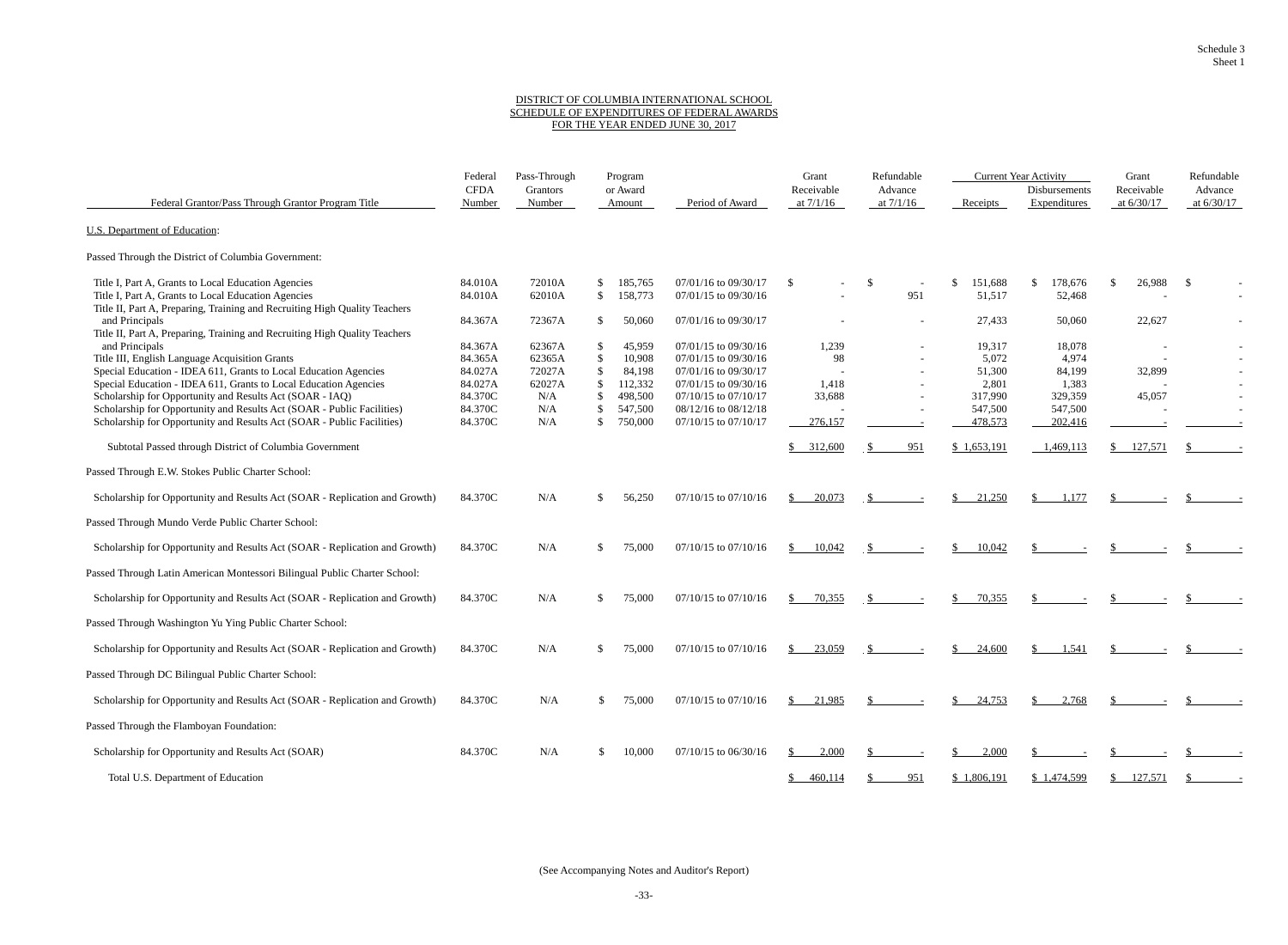#### DISTRICT OF COLUMBIA INTERNATIONAL SCHOOL SCHEDULE OF EXPENDITURES OF FEDERAL AWARDS FOR THE YEAR ENDED JUNE 30, 2017

|                                                     | Federal               | Pass-Through       | Program            |                          | Grant                     | Refundable               |           | <b>Current Year Activity</b>  | Grant                      | Refundable              |
|-----------------------------------------------------|-----------------------|--------------------|--------------------|--------------------------|---------------------------|--------------------------|-----------|-------------------------------|----------------------------|-------------------------|
| Federal Grantor/Pass Through Grantor Program Title  | <b>CFDA</b><br>Number | Grantors<br>Number | or Award<br>Amount | Period of Award          | Receivable<br>at $7/1/16$ | Advance<br>at $7/1/16$   | Receipts  | Disbursements<br>Expenditures | Receivable<br>at $6/30/17$ | Advance<br>at $6/30/17$ |
| U.S. Department of Agriculture:                     |                       |                    |                    |                          |                           |                          |           |                               |                            |                         |
| Passed Through the District of Columbia Government: |                       |                    |                    |                          |                           |                          |           |                               |                            |                         |
| National School Lunch Program                       | 10.555                | N/A                | N/A                | $07/01/16$ to $06/30/17$ |                           | $\sim$                   | 63,656    | 68,116                        | 4,460                      | - 55                    |
| National School Lunch Program                       | 10.555                | N/A                | N/A                | $07/01/15$ to $06/30/16$ | 11,801                    | $-$                      | 11,801    | $\overline{\phantom{0}}$      | $\overline{\phantom{0}}$   |                         |
| School Breakfast Program                            | 10.553                | N/A                | N/A                | $07/01/16$ to $06/30/17$ | $\overline{\phantom{a}}$  | $\overline{\phantom{0}}$ | 6,120     | 6,610                         | 490                        |                         |
| School Breakfast Program                            | 10.553                | N/A                | N/A                | $07/01/15$ to $06/30/16$ | 1,811                     | $-$                      | 1,811     | $\overline{\phantom{0}}$      | $\overline{\phantom{0}}$   |                         |
| Donated Commodities Program                         | 10.555                | N/A                | N/A                | 07/01/16 to 06/30/17     |                           |                          | 5,593     | 5,593                         |                            |                         |
| Total U.S. Department of Agriculture                |                       |                    |                    |                          | 13,612                    |                          | 88,981    | 80,319                        | 4,950                      |                         |
| TOTAL FEDERAL AWARDS                                |                       |                    |                    |                          | 473,726                   | 951                      | 1,895,172 | 1,554,918                     | 132,521                    |                         |

| Summary by CFDA                                                   |                       |                           |  |  |  |
|-------------------------------------------------------------------|-----------------------|---------------------------|--|--|--|
| Program                                                           | <b>CFDA</b><br>Number | Amount of<br>Expenditures |  |  |  |
| Title I, Part A, Grants to Local Education Agencies               | 84.010A               | \$.<br>231.144            |  |  |  |
| Title II, Part A, Preparing, Training and Recruiting High Quality |                       |                           |  |  |  |
| Teachers and Principals                                           | 84.367A               | 68,138                    |  |  |  |
| Title III, English Language Acquisition Grants                    | 84.365A               | 4.974                     |  |  |  |
| Special Education - IDEA 611, Grants to Local Education Agencies  | 84.027A               | 85,582                    |  |  |  |
| Scholarship for Opportunity and Results Act (SOAR)                | 84.370C               | 1,084,761                 |  |  |  |
| National School Lunch Program                                     | 10.555                | 68,116                    |  |  |  |
| School Breakfast Program                                          | 10.553                | 6.610                     |  |  |  |
| Donated Commodities Program                                       | 10.555                | 5,593                     |  |  |  |
| Total Federal Awards                                              |                       | .554.918                  |  |  |  |

Schedule 3 Sheet 2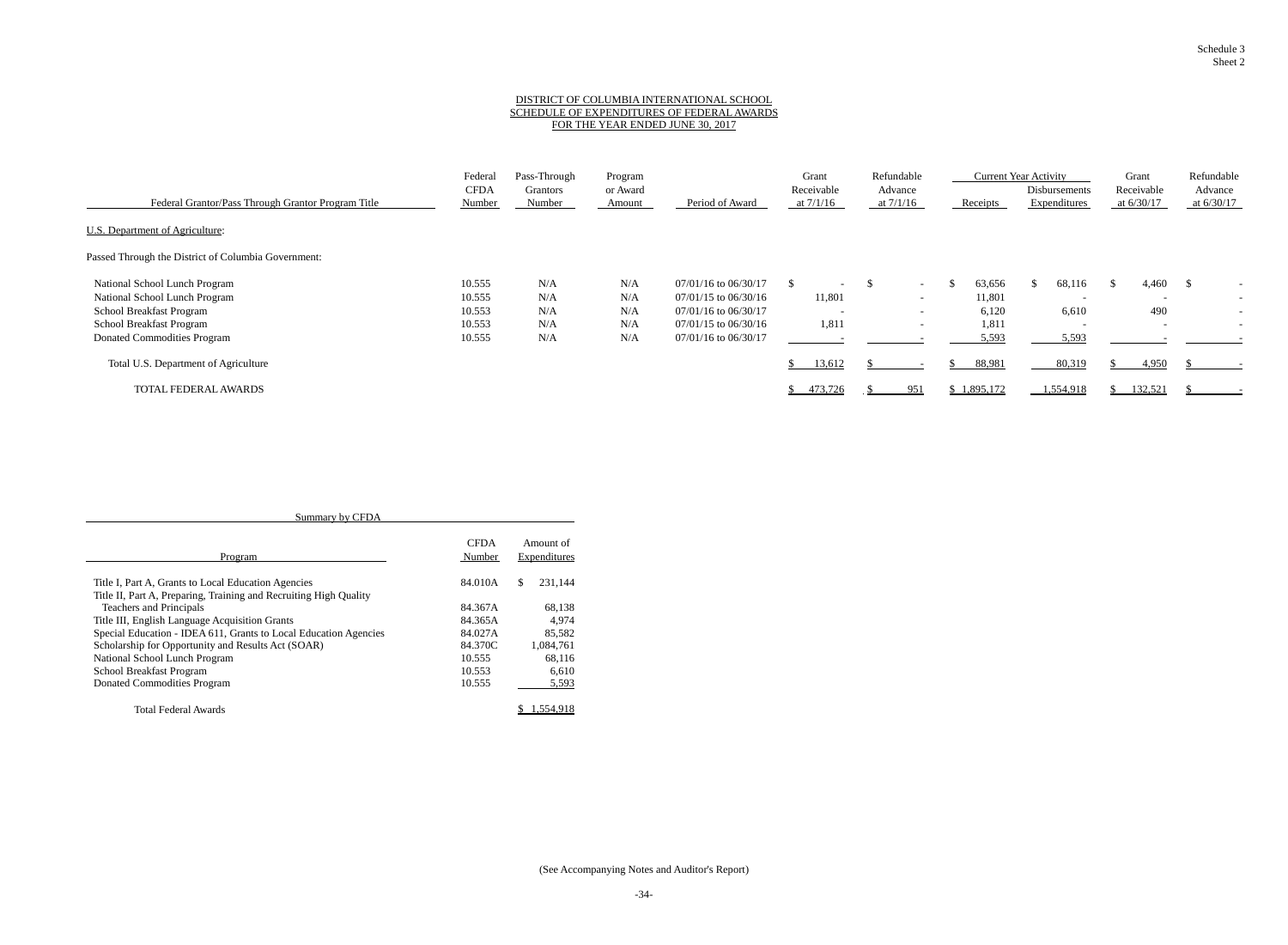## DISTRICT OF COLUMBIA INTERNATIONAL SCHOOL NOTES TO SCHEDULE OF EXPENDITURES OF FEDERAL AWARDS FOR THE YEAR ENDED JUNE 30, 2017

#### Note 1 - Basis of Presentation:

The accompanying schedule of expenditures of federal awards (the Schedule) includes the federal award activity of the School under programs of the federal government for the year ended June 30, 2017. The information in this Schedule is presented in accordance with the requirements of Title 2 *U.S. Code of Federal Regulations* Part 200, *Uniform Administrative Requirements, Cost Principles, and Audit Requirements for Federal Awards* (Uniform Guidance). Because the Schedule presents only a selected portion of the operations of the School, it is not intended to and does not present the financial position, changes in net assets, or cash flows of the School.

#### Note 2 - Summary of Significant Accounting Policies:

Expenditures reported on the Schedule are reported on the accrual basis of accounting. Such expenditures are recognized following the cost principles contained in the Uniform Guidance, wherein certain types of expenditures are not allowable or are limited as to reimbursement.

The School has elected not to use the 10 percent de minimis indirect cost rate as allowed under the Uniform Guidance.

| Programs                                                   | CFDA#   | Amount of<br>Expenditures |  |  |  |
|------------------------------------------------------------|---------|---------------------------|--|--|--|
| Title I, Part A, Grants to Local Educational Agencies      | 84.010A | \$<br>231,144             |  |  |  |
| Title II, Part A, Preparing, Training, and Recruiting High |         |                           |  |  |  |
| <b>Quality Teachers and Principals</b>                     | 84.367A | 68,138                    |  |  |  |
| Title III, English Language Acquisition Grants             | 84.365A | 4,974                     |  |  |  |
| Special Education - IDEA 611, Grants to Local Education    |         |                           |  |  |  |
| Agencies                                                   | 84.027A | 85,582                    |  |  |  |
| Scholarship for Opportunity and Results Act (SOAR)         | 84.370C | 1,084,761*                |  |  |  |
| National School Lunch Program                              | 10.555  | 68,116                    |  |  |  |
| School Breakfast Program                                   | 10.553  | 6,610                     |  |  |  |
| <b>Donated Commodities Program</b>                         | 10.555  | 5,593                     |  |  |  |
|                                                            |         |                           |  |  |  |

Total Federal Awards  $$1,554,918$ 

\*Denotes Major Program

#### Note 3 - Major Program Disclosure:

Scholarship for Opportunity and Results Act (SOAR)

To provide low-income parents residing in the District of Columbia (District) with expanded options for the education of their children. This program is part of a broader school improvement effort in the District.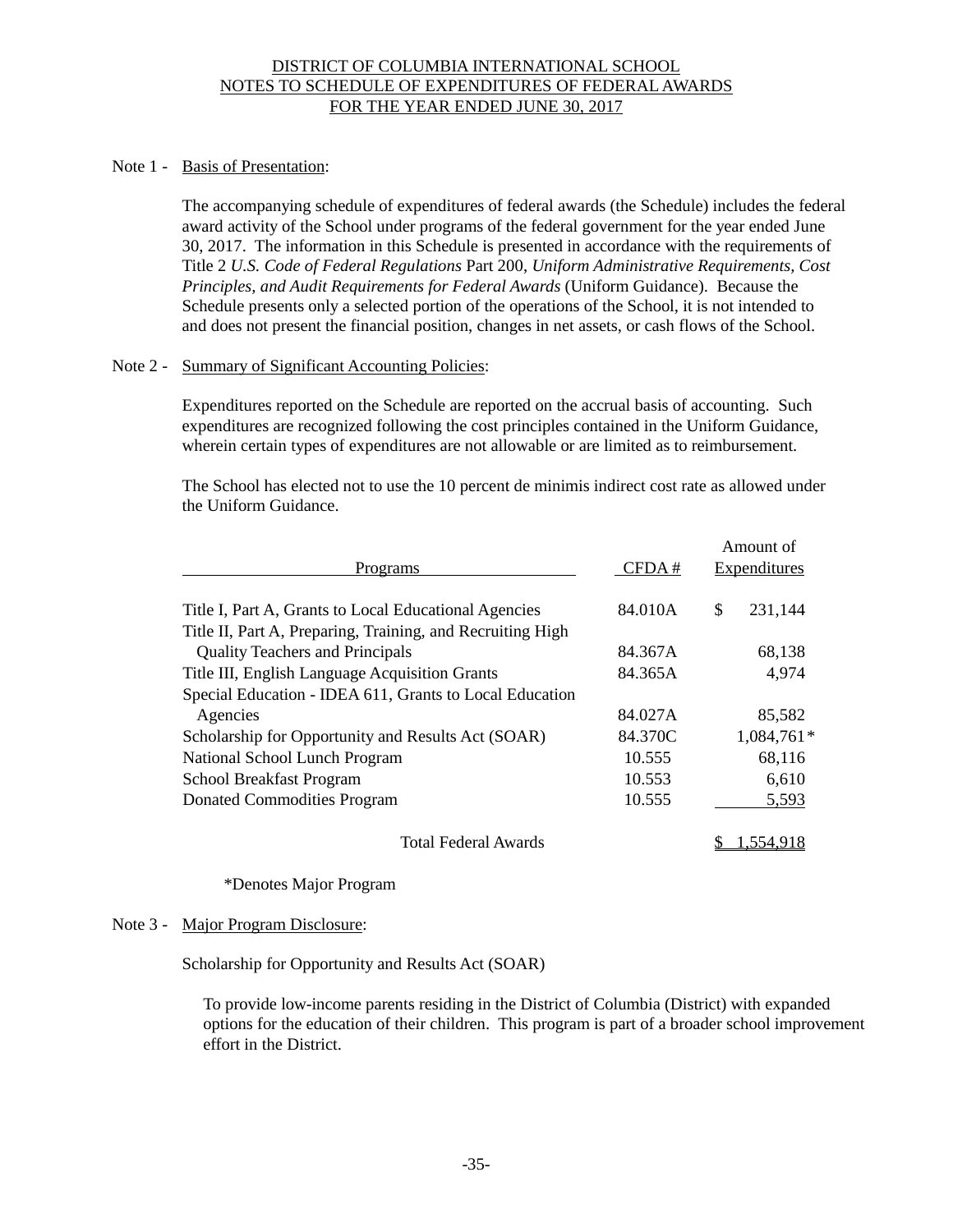# Kendall, Prebola and Jones, LLC

Certified Public Accountants

Board of Trustees District of Columbia International School 1400 Main Drive, NW Washington, DC 20012

## INDEPENDENT AUDITOR'S REPORT ON INTERNAL CONTROL OVER FINANCIAL REPORTING AND ON COMPLIANCE AND OTHER MATTERS BASED ON AN AUDIT OF FINANCIAL STATEMENTS PERFORMED IN ACCORDANCE WITH *GOVERNMENT AUDITING STANDARDS*

We have audited, in accordance with auditing standards generally accepted in the United States of America and the standards applicable to financial audits contained in *Government Auditing Standards*, issued by the Comptroller General of the United States, the financial statements of the District of Columbia International School (a nonprofit organization), which comprise the statement of financial position as of June 30, 2017, and the related statements of activities and cash flows for the year then ended, and the related notes to the financial statements, and have issued our report thereon dated November 17, 2017.

#### *Internal Control Over Financial Reporting*

In planning and performing our audit of the financial statements, we considered the District of Columbia International School's internal control over financial reporting (internal control) to determine the audit procedures that are appropriate in the circumstances for the purpose of expressing our opinion on the financial statements, but not for the purpose of expressing an opinion on the effectiveness of the District of Columbia International School's internal control. Accordingly, we do not express an opinion on the effectiveness of the Organization's internal control.

A *deficiency in internal control* exists when the design or operation of a control does not allow management or employees, in the normal course of performing their assigned functions, to prevent, or detect and correct, misstatements on a timely basis. A *material weakness* is a deficiency, or a combination of deficiencies, in internal control, such that there is a reasonable possibility that a material misstatement of the entity's financial statements will not be prevented, or detected and corrected on a timely basis. A *significant deficiency* is a deficiency, or a combination of deficiencies, in internal control that is less severe than a material weakness, yet important enough to merit attention by those charged with governance.

Our consideration of internal control was for the limited purpose described in the first paragraph of this section and was not designed to identify all deficiencies in internal control that might be material weaknesses or significant deficiencies. Given these limitations, during our audit we did not identify any deficiencies in internal control that we consider to be material weaknesses. However, material weaknesses may exist that have not been identified.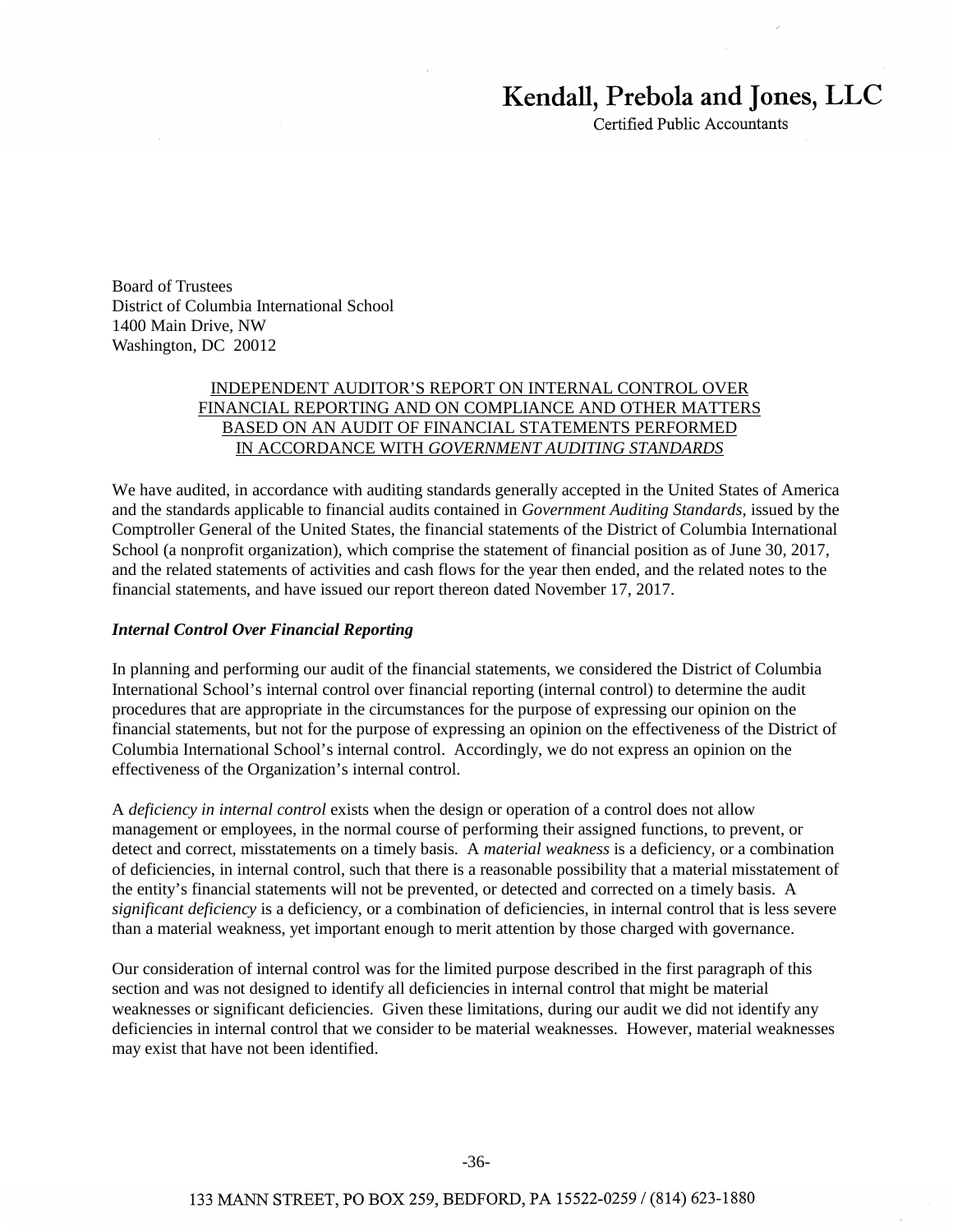## *Compliance and Other Matters*

As part of obtaining reasonable assurance about whether the District of Columbia International School's financial statements are free from material misstatement, we performed tests of its compliance with certain provisions of laws, regulations, contracts and grant agreements, noncompliance with which could have a direct and material effect on the determination of financial statement amounts. However, providing an opinion on compliance with those provisions was not an objective of our audit and accordingly, we do not express such an opinion. The results of our tests disclosed no instances of noncompliance or other matters that are required to be reported under *Government Auditing Standards*.

# *Purpose of this Report*

The purpose of this report is solely to describe the scope of our testing of internal control and compliance and the results of that testing, and not to provide an opinion on the effectiveness of the entity's internal control or on compliance. This report is an integral part of an audit performed in accordance with *Government Auditing Standards* in considering the organization's internal control and compliance. Accordingly, this communication is not suitable for any other purpose.

Kendall, Prebola and Jones Certified Public Accountants

Bedford, Pennsylvania November 17, 2017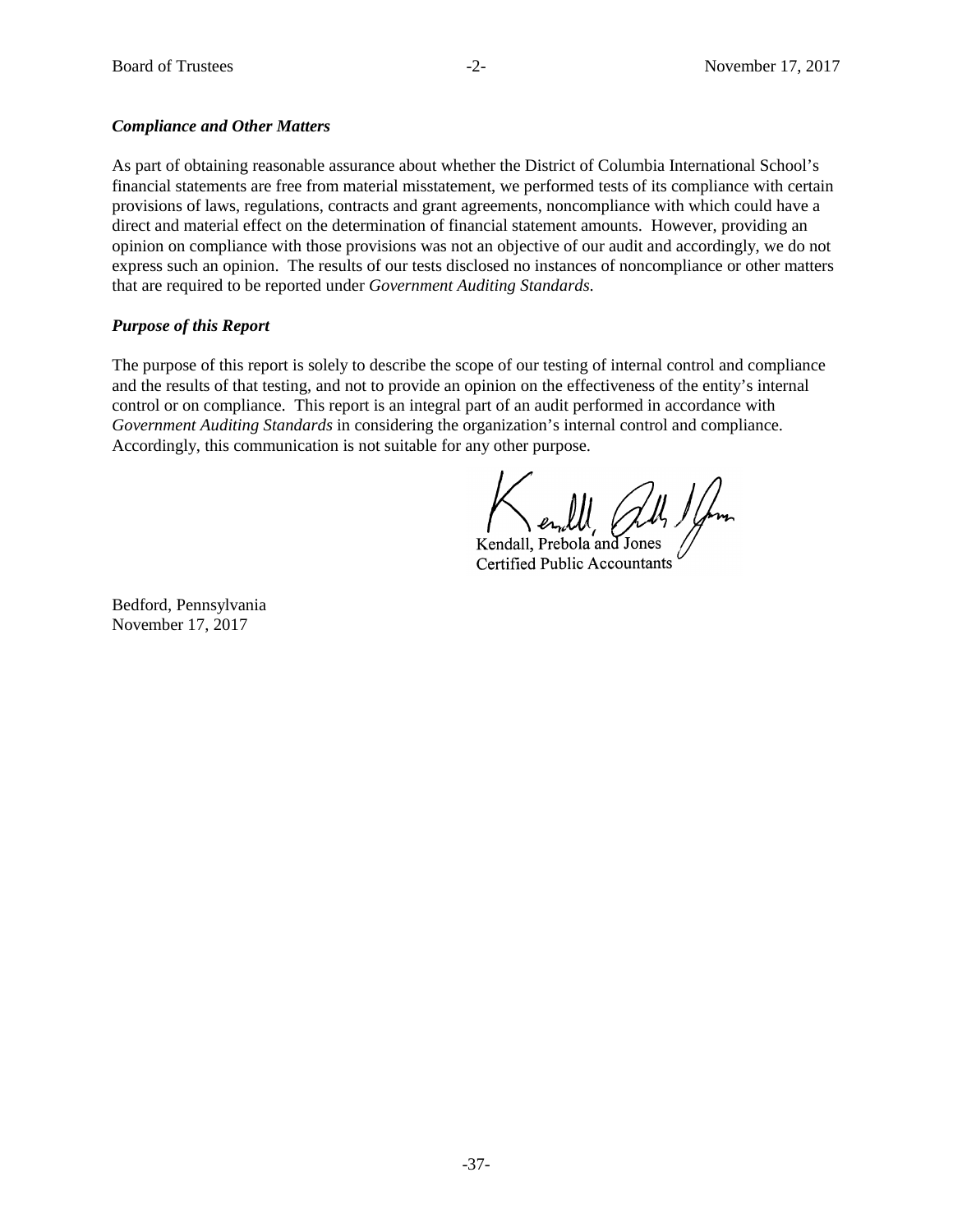# Kendall, Prebola and Jones, LLC

Certified Public Accountants

Board of Trustees District of Columbia International School 1400 Main Drive, NW Washington, DC 20012

## INDEPENDENT AUDITOR'S REPORT ON COMPLIANCE FOR EACH MAJOR PROGRAM AND ON INTERNAL CONTROL OVER COMPLIANCE REQUIRED BY THE UNIFORM GUIDANCE

#### *Report on Compliance for Each Major Federal Program*

We have audited the District of Columbia International School's (a nonprofit organization) compliance with the types of compliance requirements described in the *Compliance Supplement* that could have a direct and material effect on each of District of Columbia International School's major federal programs for the year ended June 30, 2017. The District of Columbia International School's major federal programs are identified in the summary of auditor's results section of the accompanying schedule of findings and questioned costs and in the notes to the schedule of expenditures of federal awards.

#### *Management's Responsibility*

Management is responsible for compliance with federal statutes, regulations, and terms and conditions of its federal awards applicable to its federal programs.

#### *Auditor's Responsibility*

Our responsibility is to express an opinion on compliance for each of the District of Columbia International School's major federal programs based on our audit of the types of compliance requirements referred to above. We conducted our audit of compliance in accordance with auditing standards generally accepted in the United States of America; the standards applicable to financial audits contained in *Government Auditing Standards*, issued by the Comptroller General of the United States; and the audit requirements of Title 2 U.S. Code of Federal Regulations Part 200, *Uniform Administrative Requirements, Cost Principles, and Audit Requirements for Federal Awards* (Uniform Guidance). Those standards and the Uniform Guidance require that we plan and perform the audit to obtain reasonable assurance about whether noncompliance with the types of compliance requirements referred to above that could have a direct and material effect on a major federal program occurred. An audit includes examining, on a test basis, evidence about the District of Columbia International School's compliance with those requirements and performing such other procedures as we considered necessary in the circumstances.

We believe that our audit provides a reasonable basis for our opinion on compliance for each major federal program. However, our audit does not provide a legal determination of the District of Columbia International School's compliance.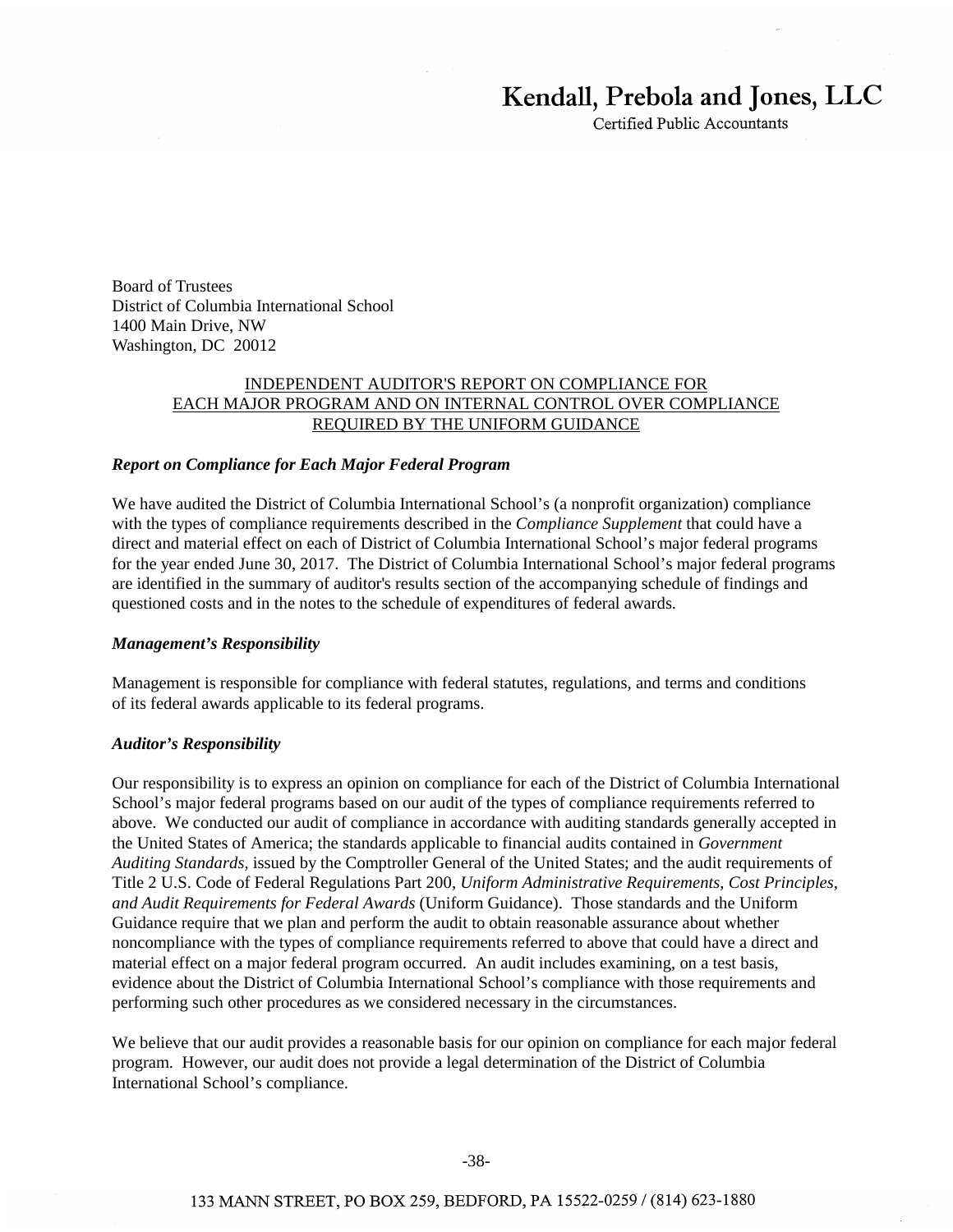## *Opinion on Each Major Federal Award Program*

In our opinion, the District of Columbia International School, complied, in all material respects, with the types of compliance requirements referred to above that could have a direct and material effect on each of its major federal programs for the year ended June 30, 2017.

## *Report on Internal Control Over Compliance*

Management of the District of Columbia International School is responsible for establishing and maintaining effective internal control over compliance with the types of requirements referred to above. In planning and performing our audit of compliance, we considered the District of Columbia International School's internal control over compliance with the types of requirements that could have a direct and material effect on each major federal program to determine the auditing procedures that are appropriate in the circumstances for the purpose of expressing an opinion on compliance for each major federal program and to test and report on internal control over compliance in accordance with the Uniform Guidance, but not for the purpose of expressing an opinion on the effectiveness of internal control over compliance. Accordingly, we do not express an opinion on the effectiveness of the District of Columbia International School's internal control over compliance.

A *deficiency in internal control over compliance* exists when the design or operation of a control over compliance does not allow management or employees, in the normal course of performing their assigned functions, to prevent, or detect and correct, noncompliance with a type of compliance requirement of a federal program on a timely basis. A *material weakness in internal control over compliance* is a deficiency, or a combination of deficiencies, in internal control over compliance, such that there is a reasonable possibility that material noncompliance with a type of compliance requirement of a federal program will not be prevented, or detected and corrected, on a timely basis. A *significant deficiency in internal control over compliance* is a deficiency, or a combination of deficiencies, in internal control over compliance with a type of compliance requirement of a federal program that is less severe than a material weakness in internal control over compliance, yet important enough to merit attention by those charged with governance.

Our consideration of internal control over compliance was for the limited purpose described in the first paragraph of this section and was not designed to identify all deficiencies in internal control over compliance that might be material weaknesses or significant deficiencies. We did not identify any deficiencies in internal control over compliance that we consider to be material weaknesses. However, material weaknesses may exist that have not been identified.

The purpose of this report on internal control over compliance is solely to describe the scope of our testing of internal control over compliance and the results of that testing based on the requirements of the Uniform Guidance. Accordingly, this report is not suitable for any other purpose.

Kendall, Prebola and Jones Certified Public Accountants

Bedford, Pennsylvania November 17, 2017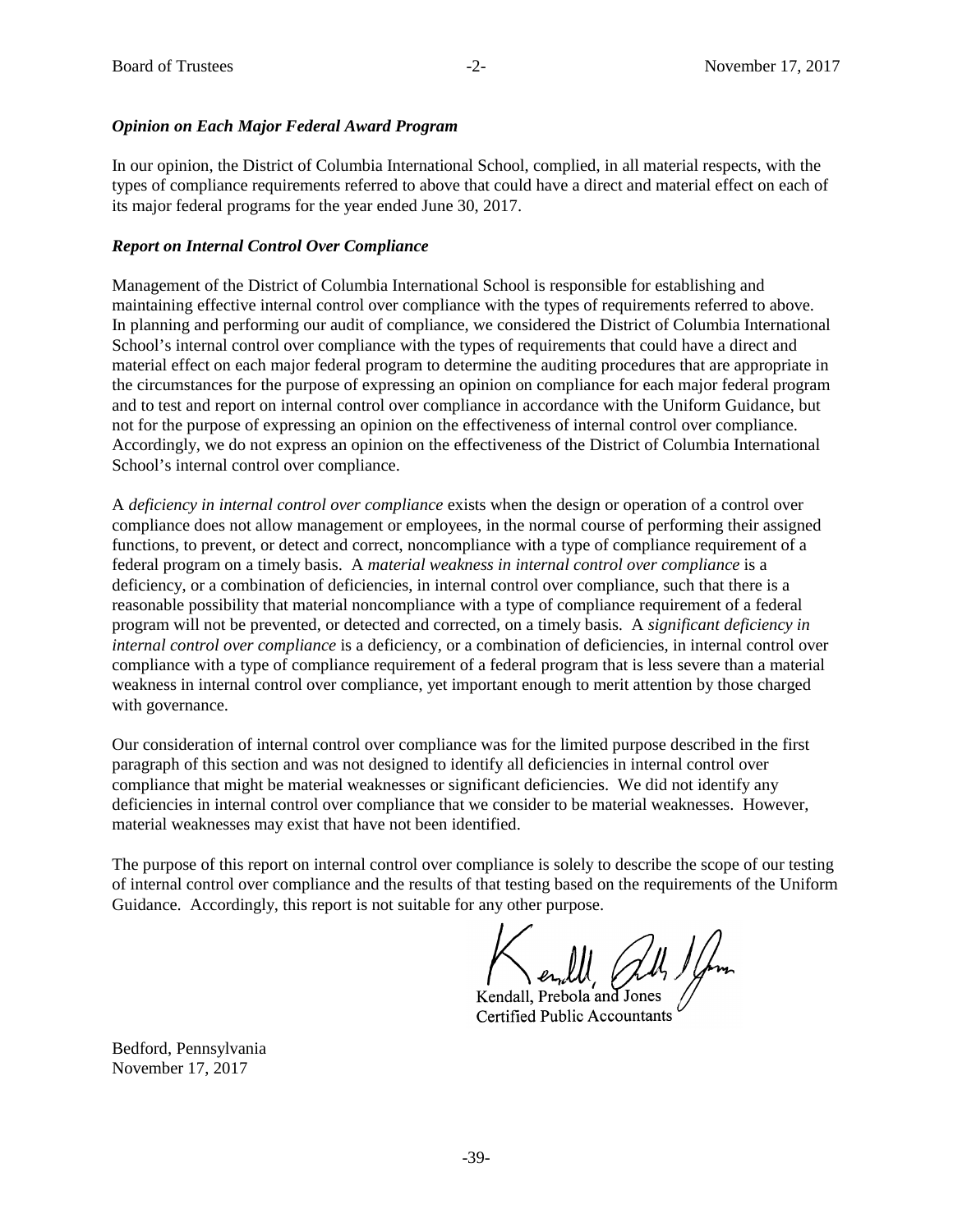# DISTRICT OF COLUMBIA INTERNATIONAL SCHOOL SUMMARY SCHEDULE OF PRIOR AUDIT FINDINGS FOR THE YEAR ENDED JUNE 30, 2017

There were no findings reported in the prior year.